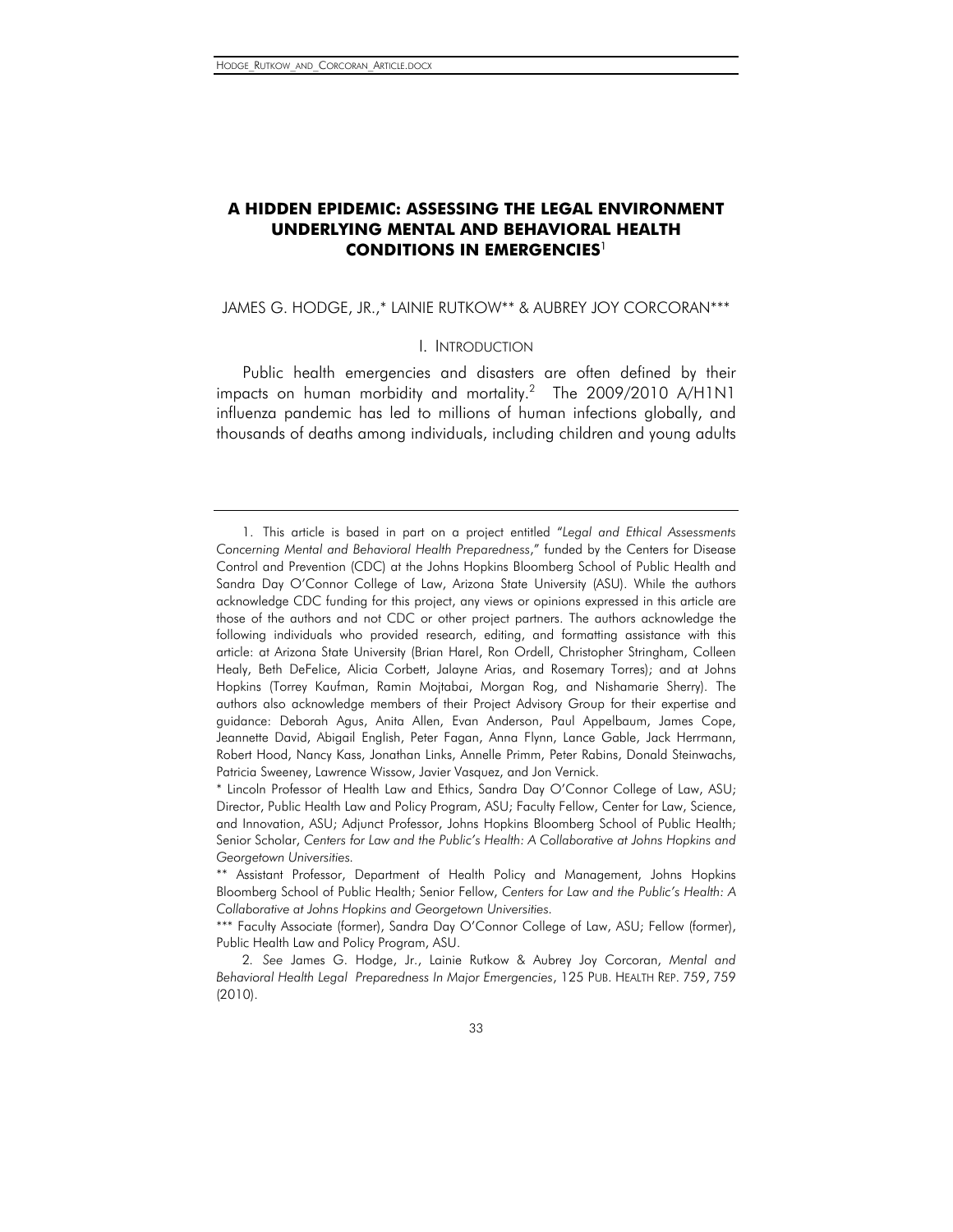who do not typically succumb to seasonal influenza.<sup>3</sup> The 2010 Haiti earthquake, one of the worst natural disasters in global history, resulted in over 230,000 deaths from the earthquake itself,<sup>4</sup> with thousands of additional deaths among individuals waiting to be treated for their injuries,<sup>5</sup> and a multitude of survivors facing disabling physical impairments.<sup>6</sup> Additional natural disasters like the 2010 Chilean and Chinese earthquakes, Hurricane Katrina in the U.S. in 2005, and the Asian tsunamis in 2004 not only caused or contributed to significant morbidity and mortality, but also displaced hundreds of thousands, uprooting entire populations from economic and social centers.<sup>7</sup> The catastrophic effects of these types of emergencies on the physical health and well-being of populations are a consistent focus of international, national, and regional emergency preparedness and response efforts.

In addition to the physical tolls on individual and population-based health in major emergencies, there are also significant impacts on individual mental and behavioral health.<sup>8</sup> Emergencies can threaten the mental and behavioral health of populations in many ways. Individuals' existing mental

5*. See* Tracy Kidder, *Recovering from Disaster—Partners in Health and the Haitian Earthquake*, 362 NEW ENG. J. MED. 769, 770-71 (2010).

 6. Hodge, Rutkow & Corcoran, *supra* note 2, at 759 (citing Laurence J. Ronan & Lisa I. Iezzoni, Op-Ed, *The Long-Term Aftershocks of Care*, BOSTON GLOBE, Feb. 9, 2010, http://www.boston.com/bostonglobe/editorial\_opinion/oped/articles/2010/02/09/the\_long\_ Oterm aftershocks of care).

<sup>3</sup>*. See Updated CDC Estimates of 2009 H1N1 Influenza Cases, Hospitalizations and Deaths in the United States*, FLU.GOV (Apr. 10, 2010), http://www.flu.gov/individualfamily/ about/h1n1/estimates\_2009\_h1n1.html (last visited Aug. 14, 2010); *Comparing Deaths from Pandemic and Seasonal Influenza*, WORLD HEALTH ORG. (Dec. 22, 2009), http://www.who.int/ csr/disease/swineflu/notes/briefing\_20091222/en; *Pandemic (H1N1) 2009 – Update 81*, WORLD HEALTH ORG. (Dec. 30, 2009), http://www.who.int/csr/don/2009\_12\_30/en/ index.html.

 <sup>4.</sup> Hodge, Rutkow & Corcoran, *supra* note 2 (citing *Haiti: Death Toll Climbs to 230,000*, TELEGRAPH, Feb. 10, 2010, http://www.telegraph.co.uk/news/worldnews/centralamericaand thecaribbean/haiti/7200986/Haiti-death-toll-climbs-to-230000.html). *See also* EDUARDO A. CAVALLO, ANDREW POWELL & OSCAR BECERRA, ESTIMATING THE DIRECT ECONOMIC DAMAGE OF THE EARTHQUAKE IN HAITI 4 tbl.1, 11 (2010) (indicating the number of people killed in the Haiti Earthquake as a share of the country's total population).

<sup>7</sup>*. See, e.g.*, P. Gregg Greenough et al., *Burden of Disease and Health Status Among Hurricane Katrina-Displaced Persons in Shelters: A Population-Based Cluster Sample*, 51 ANNALS EMERGENCY MED. 426, 427 (2008); Abdur Rofi, Shannon Doocy & Courtland Robinson, *Tsunami Mortality and Displacement in Aceh Province, Indonesia*, 30 DISASTERS 340, 340-41 (2006); Alexei Barrionuevo & Liz Robbins, *1.5 Million Displaced After Chile Quake*, N.Y. TIMES, Feb. 27, 2010, at A1.

<sup>8</sup>*. See generally* Fran H. Norris et al., *60,000 Disaster Victims Speak: Part I. An Empirical Review of the Empirical Literature, 1981-2001*, 65 PSYCHIATRY 207, 207 (2002) [hereinafter Norris, *Part I*] (summarizing an empirical literature review of approximately 250 articles, chapters, and books analyzing the effects of disasters on mental health).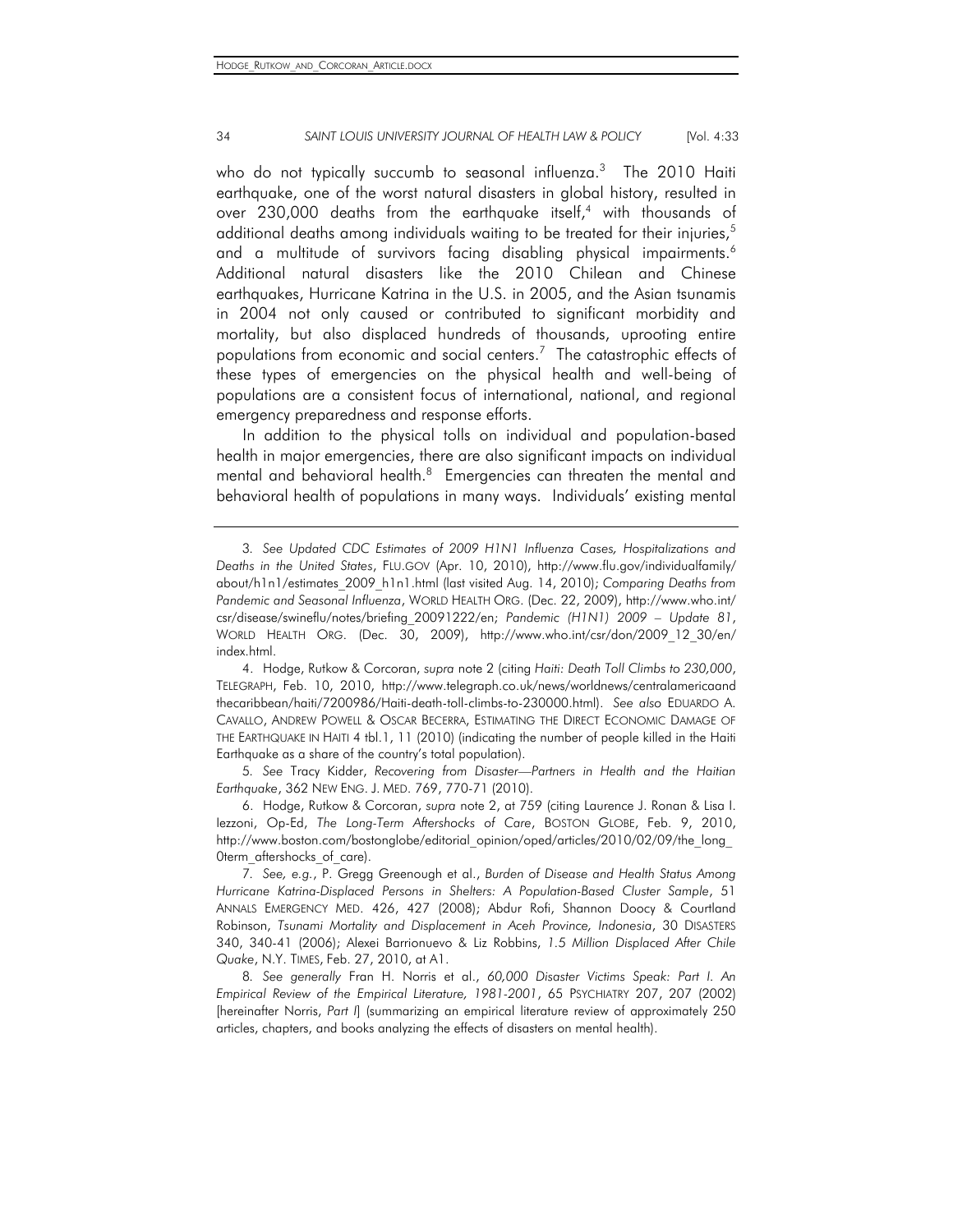and behavioral health conditions (*e.g.*, schizophrenia, depression) can be exacerbated by emergency events.<sup>9</sup> Novel mental or behavioral health problems (*e.g.*, post traumatic stress disorder) may arise among persons who have not previously experienced mental health problems, but who are directly or indirectly impacted by the emergency.<sup>10</sup> Large-scale emergencies may directly impact the mental and behavioral health status of front-line emergency responders, public health officials, health care workers, and mental health counselors—each of whom may be challenged emotionally and drained physically by their response efforts.<sup>11</sup> Together, these persons may suffer a secondary, yet sometimes forgotten or hidden, wave of preventable or treatable mental and behavioral health "casualties" that occur during and after emergencies.<sup>12</sup>

Acknowledging and addressing the mental and behavioral health issues associated with emergencies are crucial. Mental health issues stemming from emergencies can be debilitating for individuals and society. Individuals may be temporarily or permanently stripped of their livelihoods, careers, and support systems.<sup>13</sup> Mental health conditions may impair the ability of emergency responders and health care workers (HCWs) to respond to (or handle the consequences of) the emergency itself.<sup>14</sup> National productivity and recovery from emergencies may be diminished by mental and behavioral health impairments.<sup>15</sup> Consequently, public health emergency planning, mitigation, and response efforts must increasingly consider the mental health impacts of natural disasters, pandemics, and other catastrophic events. One part of these comprehensive strategies is to require enhanced training of mental health professionals, counselors, and others to

x.

<sup>9</sup>*. Id. See also* COMM. ON PSYCHIATRIC DIMENSIONS OF DISASTER, AM. PSYCHIATRIC ASS'N, DISASTER PSYCHIATRY HANDBOOK 13 (Richard C.W. Hall, Anthony T. Ng & Ann E. Norwood eds., 2004) [hereinafter DISASTER PSYCHIATRY HANDBOOK], *available at* http://www.psych.org/ Resources/DisasterPsychiatry/APADisasterPsychiatryResources/DisasterPsychiatryHandbook.asp

<sup>10</sup>*. See* Norris, *Part I*, *supra* note 8.

<sup>11</sup>*. See, e.g.*, DEBORAH J. DEWOLFE, FIELD MANUAL FOR MENTAL HEALTH AND HUMAN SERVICE WORKERS IN MAJOR DISASTERS 23 (Diana Nordboe ed., 2000) [hereinafter DEWOLFE, FIELD MANUAL], *available at* http://mentalhealth.samhsa.gov/dtac/FederalResource/Response/ 3-Field\_Manual\_MH\_Workers.pdf. *See also* DISASTER PSYCHIATRY HANDBOOK, *supra* note 9, at 15 (noting that twenty percent of rescue workers may experience some form of post-traumatic stress disorder by the end of the first month after a natural disaster).

<sup>12</sup>*. See* DEWOLFE, FIELD MANUAL, *supra* note 11. *See also* DISASTER PSYCHIATRY HANDBOOK, *supra* note 9, at 22 (stating "[r]escue workers or disaster response volunteers (including mental health professionals) have been called secondary or indirect victims.").

<sup>13</sup>*. See* DEWOLFE, FIELD MANUAL, *supra* note 11, at 5-6.

<sup>14</sup>*. Id.* at 23.

<sup>15</sup>*. See* Ellen T. Gerrity & Brian W. Flynn, *Mental Health Consequences of Disasters*, *in* THE PUBLIC HEALTH CONSEQUENCES OF DISASTERS 101, 115-16 (Eric K. Noji ed., 1997).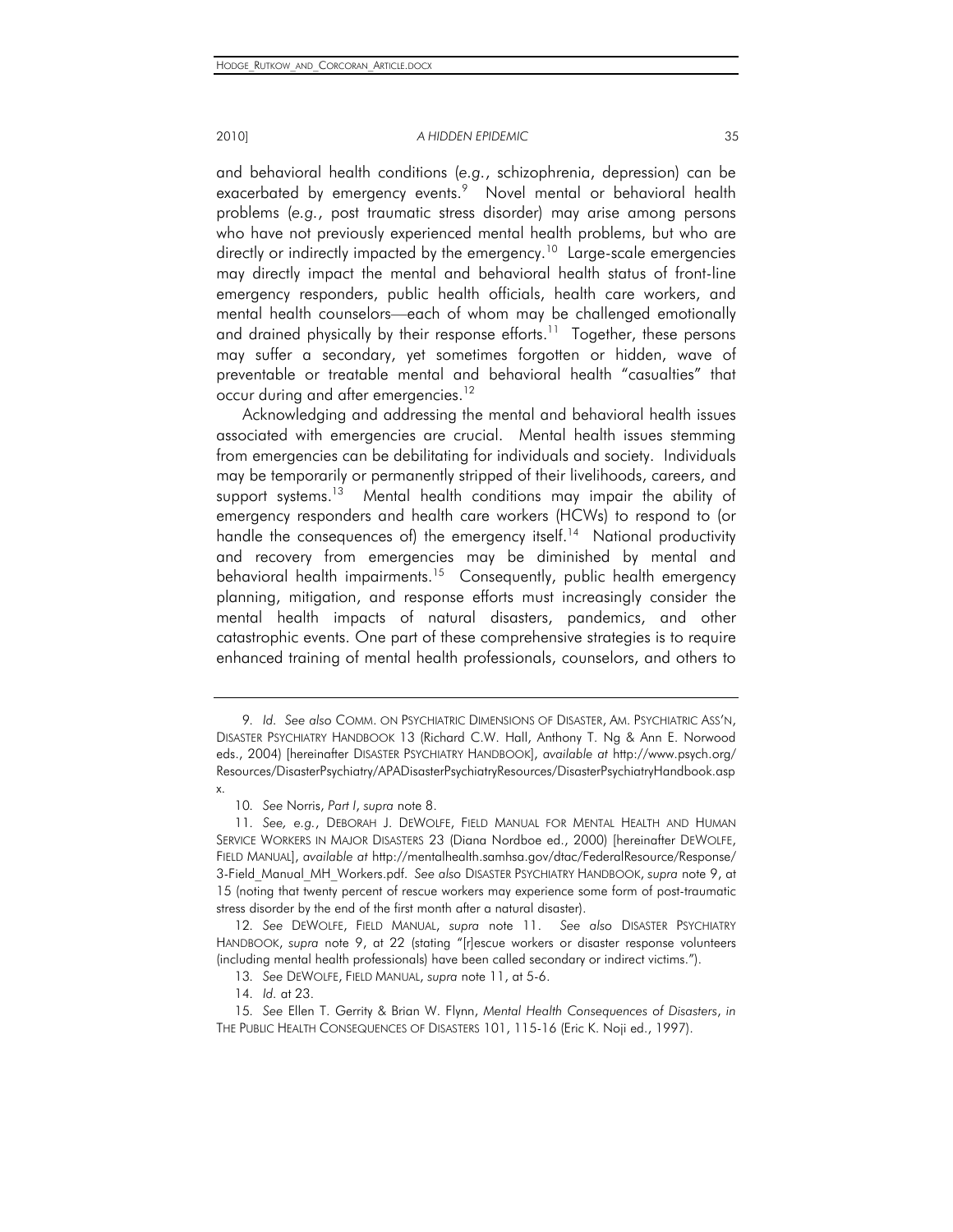effectively screen, test, and treat individuals for mental health conditions during an emergency.<sup>16</sup> Yet, the larger goal is to raise national awareness of the equal need to treat individuals for mental and behavioral issues, in addition to physical ailments, during and after emergencies.

Achieving this goal raises multiple legal concerns. Emergency victims and their families, public health practitioners, HCWs, and other frontline responders face an array of complex legal issues that may impede their treatment for, or recovery from, mental and behavioral health conditions.<sup>17</sup> Since the terrorist attacks of September 11, 2001, and the ensuing anthrax exposures that Fall, substantial research and scholarship have examined critical issues of law and policy underlying medical and public health response efforts during government-declared emergencies.<sup>18</sup> Considerably less attention has been devoted to the corresponding legal issues underlying mental and behavioral health conditions and services during emergencies.<sup>19</sup> These issues have not been comprehensively assessed to date.<sup>20</sup>

 19. The American Psychological Association (APA) produced the Disaster Response Network Member Guidelines (APA Guidelines). *Disaster Response Network Member Guidelines*, AM. PSYCHOL. ASS'N, http://www.apa.org/practice/programs/drn/guide.aspx (last visited Aug. 14, 2010) (describing APA's Disaster Response Network (DRN) as "the mechanism through which volunteer psychologists respond to local and national disasters and other traumatic events." Various legal issues are briefly discussed, including liability (limited to insurance issues), confidentiality, and licensure).

 20. Most legal resources in emergency mental and behavioral health preparedness focus on the legislative framework for funding mental health services or the unique clinical challenges for mental health professionals during emergencies. *See, e.g.*, RAMYA SUNDARARAMAN, SARAH A. LISTER & ERIN D. WILLIAMS, CONG. RESEARCH SERV., RL 33738, GULF COAST HURRICANES: ADDRESSING SURVIVORS' MENTAL HEALTH AND SUBSTANCE ABUSE TREATMENT NEEDS (2006) (describing various federal programs providing mental health services during emergencies and the interplay between program funding and federal emergency and disaster declarations). A comprehensive collection of resources discussing the unique practice environment and clinical challenges for mental and behavioral health practitioners during emergencies has been compiled by the Substance Abuse and Mental Health Services Administration (SAMHSA). CTR. FOR MENTAL HEALTH SERVS., SUBSTANCE ABUSE & MENTAL HEALTH SERVS. ADMIN., MENTAL HEALTH ALL-HAZARDS DISASTER PLANNING GUIDANCE 24 (2003), *available at* http://mentalhealth.samhsa.gov/publications/allpubs/SMA03-3829/default.asp (identifying state licensure laws, informed consent, confidentiality, and liability issues that states need to assess and incorporate in state preparedness plans); CTR. FOR SUBSTANCE ABUSE PREVENTION, SUBSTANCE ABUSE & MENTAL HEALTH SERVS. ADMIN., THE STATE AND TERRITORIAL GUIDE TO SUBSTANCE ABUSE PREVENTION IN DECLARED DISASTERS 25 (1997), *available at* http://mentalhealth.samhsa.gov/dtac/FederalResource/table\_of\_contents.htm (select article

<sup>16</sup>*. Id.* at 108-11.

<sup>17</sup>*. See* James G. Hodge, Jr. & Evan D. Anderson, *Principles and Practice of Legal Triage During Public Health Emergencies*, 64 N.Y.U. ANN. SURV. AM. L. 249, 283-84 (2008).

 <sup>18.</sup> DIV. HEALTHCARE PREPAREDNESS, DEP'T. HEALTH & HUMAN SERVS., EMERGENCY SYSTEM FOR ADVANCED REGISTRATION OF VOLUNTEER HEALTH PROFESSIONALS (ESAR-VHP) - LEGAL AND REGULATORY ISSUES 9 (May 2006) [hereinafter ESAR-VHP].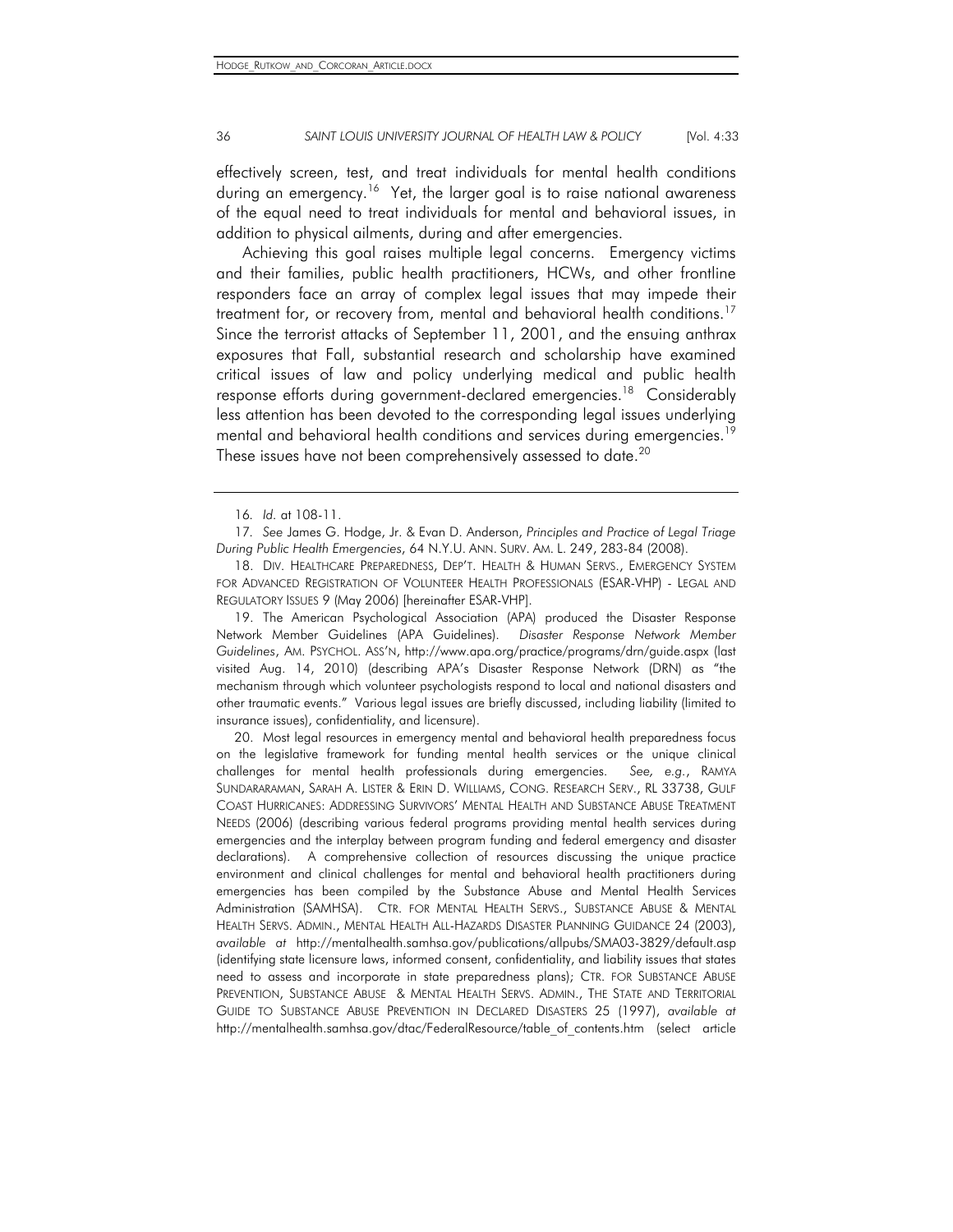Our objective is to assess the legal environment underlying the identification, accommodation, response, and treatment of mental illnesses and behavioral conditions within the population before, during, and after major emergencies. We begin in *Part II. Mental and Behavioral Health Preparedness: Planning, Mitigation, and Response* with an assessment of key elements in mental health emergency preparedness focused on major vulnerable populations in two categories: (1) persons whose mental health conditions exist prior to an emergency and (2) persons whose mental health conditions emerge as a result of the emergency.

During government-declared states of emergency, disaster, or public health emergency at the federal, tribal, state, or local levels, the legal landscape can change dramatically.<sup>21</sup> Government planning and powers to address mental and behavioral health impacts across populations include general emergency powers (*e.g.*, screening, surveillance, and reporting requirements) to detect and address mental health issues.<sup>22</sup> Emergency powers also authorize government to restrict individual movement (*e.g.*, quarantine, isolation, curfew) or displace populations (*e.g.*, evacuation).23 As we note, implementation of these powers can lead to adverse mental health outcomes.<sup>24</sup>

Part III. Deployment and Use of Personnel to Provide Mental and *Behavioral Health Services in Emergencies* examines proliferate legal topics concerning the ability of trained mental health providers and other personnel to address mental and behavioral health issues among populations in emergencies. Major emergencies impact populations across state and territorial boundaries. Addressing their mental and behavioral health issues may require licensed mental health professionals to deploy and practice outside their specific jurisdictions to aid affected individuals, thus raising multiple questions. Under what circumstances may professionals with out-of-state licenses practice in declared emergencies? How may their practice change consistent with crisis standards of care during emergencies? What are the impacts of scope of practice limitations in the host jurisdiction, particularly concerning the authority to prescribe medications?

We also address the affirmative legal duties of mental and behavioral health personnel during declared emergencies. Public health laws may require these providers to report mental or behavioral health issues among their patients or their professional colleagues despite potential privacy

from listing) (discussing the problem of portability across states for licensed mental health professionals).

<sup>21</sup>*. See* Hodge & Anderson, *supra* note 17, at 250-51.

<sup>22</sup>*. Id.* at 253-54.

<sup>23</sup>*. Id.* at 270-71.

<sup>24</sup>*. See infra* Part II.C.3.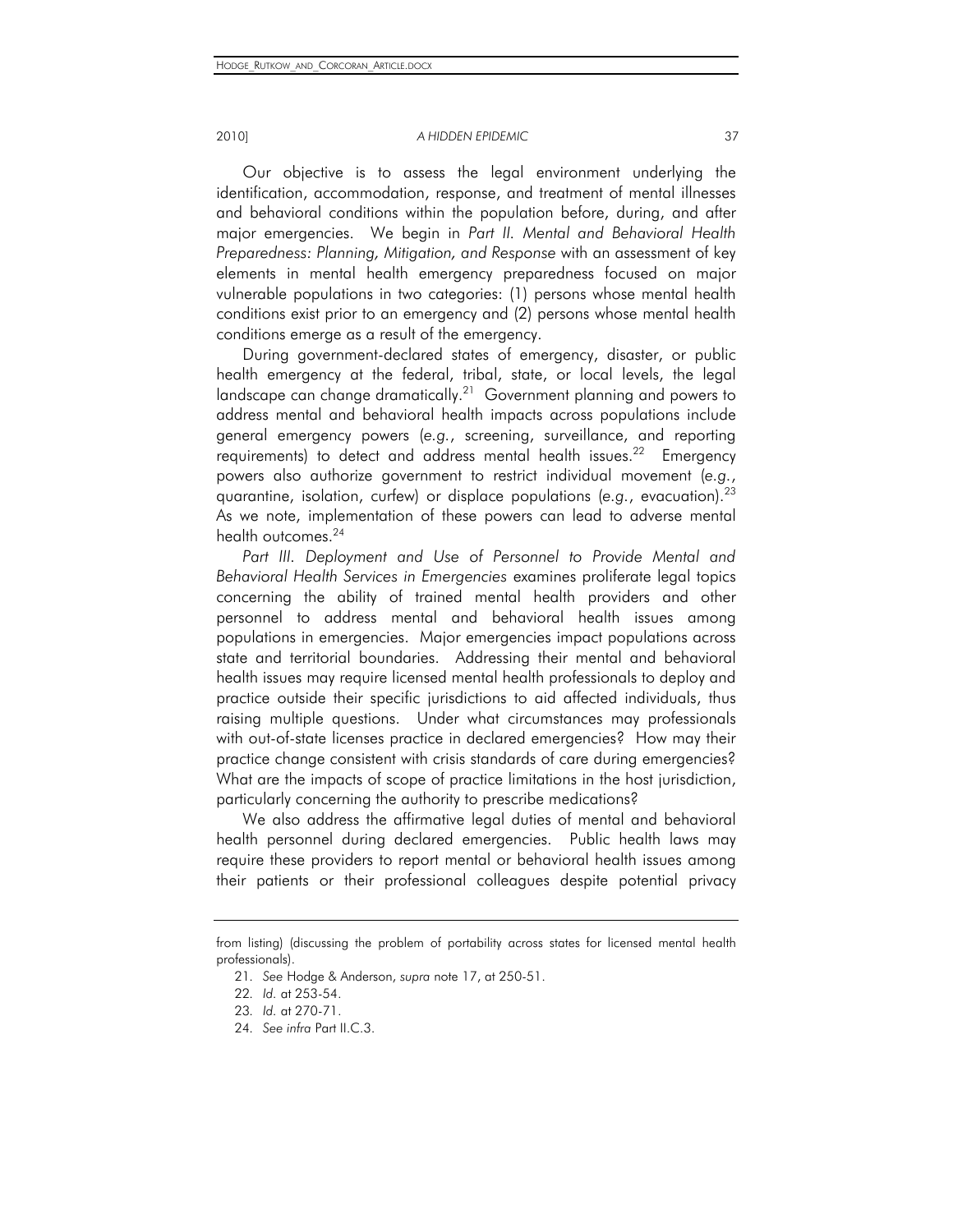concerns.25 We discuss a series of profound questions concerning patient informed consent. When may mental and behavioral health providers provide counseling services during or after emergencies without obtaining specific informed consent, particularly in regard to displaced or impacted children or other wards? Under what circumstances may individuals be civilly committed? Do mental and behavioral health providers have a duty to warn known third parties of individuals with mental illnesses who endanger others?

Liability concerns among providers predominate, especially when nonconsensual mental or behavioral health services are provided.<sup>26</sup> We briefly explore potential liability risks as well as immunity and indemnification protections from liability for providers derived from emergency laws, volunteer protection acts, Good Samaritan provisions, interstate compacts, and other laws.<sup>27</sup> Conversely, mental and behavioral health providers may sustain personal injuries during declared emergencies. In non-emergencies, these providers may be protected from injuries at work through workers' compensation programs.<sup>28</sup> Yet, coverage under these laws for mental or behavioral health injuries sustained during declared emergencies is uncertain.29

In Part IV. Mental and Behavioral Health Services and Treatment During *Emergencies*, we specifically examine legal issues concerning the treatment of individuals for mental health conditions in emergency, triage-like environments. Special entitlements to treatment embedded in existing laws and policies may dictate how and to whom mental health services are provided.<sup>30</sup> Traditional counselor-patient relationships may have to be realigned to facilitate effective delivery of emergency-based mental health

<sup>25</sup>*. See* DEP'T OF HEALTH & HUMAN SERVS. OFFICE FOR CIVIL RIGHTS, HURRICANE KATRINA BULLETIN: HIPAA PRIVACY AND DISCLOSURES IN EMERGENCY SITUATIONS 1-2 (September 5, 2005), *available at* http://www.hhs.gov/ocr/privacy/hipaa/understanding/special/emergency/ katrinanhipaa.pdf (explaining how HIPAA Privacy Rule allows patient information to be shared to assist disaster relief efforts).

<sup>26</sup>*. See* Michealle Carpenter, James G. Hodge, Jr. & Raymond P. Pepe, *Deploying and Using Volunteer Health Practitioners in Response to Emergencies: Proposed Uniform State Legislation Provides Liability Protections and Workers' Compensation Coverage*, 3 AM. J. DISASTER MED. 17, 18 (2008).

<sup>27</sup>*. See infra* Part III.D.

<sup>28</sup>*. See* James G. Hodge, Jr., Lance A. Gable & Stephanie H. Cálves, *The Legal Framework for Meeting Surge Capacity Through the Use of Volunteer Health Professionals During Public Health Emergencies and Other Disasters*, 22 J. CONTEMP. HEALTH L. & POL'Y 5, 50–51 (2005).

<sup>29</sup>*. Id.* at 65; 3 ARTHUR LARSON & LEX K. LARSON, LARSON'S WORKERS' COMPENSATION LAW §§ 56.02(1), 56.03(1) (2010) [hereinafter LARSON'S WORKERS' COMPENSATION].

<sup>30</sup>*. See* Hodge & Anderson, *supra* note 17, at 267.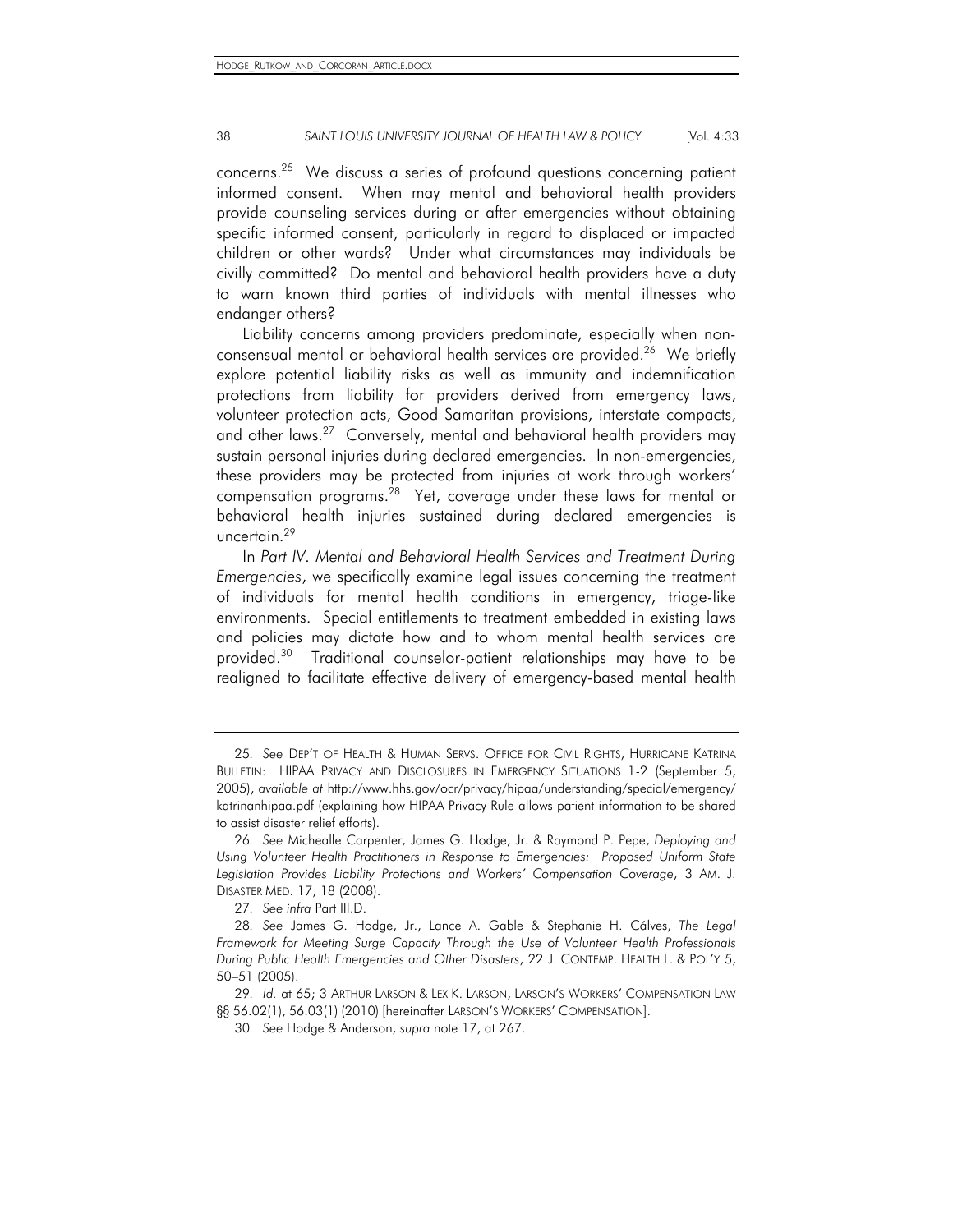support services.<sup>31</sup> Legal authorities may be altered as well.<sup>32</sup> We consider, for example, whether restrictive federal laws governing access to psychotropic medications or other controlled substances can be waived temporarily in emergencies to allow greater access for persons suffering from mental or behavioral health conditions.<sup>33</sup>

Additional legal issues surround compulsory treatment of non-adherent individuals with mental health conditions who pose risks to themselves or others. Existing public health authorities grounded in state-based police powers34 or *parens patriae*35 powers may sustain alterations in traditional due process requirements or other legal norms concerning compulsory treatment in emergencies, particularly for displaced children or confined populations.<sup>36</sup> Similar concerns underlie the implementation of directly observed therapy (DOT) programs to address patient surges.37 During emergencies, existing DOT programs may become suspended or inoperable due to lack of available personnel.<sup>38</sup> Alternatively, these programs may be

33*. See infra* Part IV.D.

35*. See, e.g.*, *Developments in the Law – Civil Commitment of the Mentally Ill*, 87 HARV. L. REV. 1190, 1208–09 (1974) [hereinafter *Developments in the Law*]. *Parens patriae*, a Latin phrase meaning "parent of his or her country," refers to "the state in its capacity as provider of protection to those unable to care for themselves." BLACK'S LAW DICTIONARY 1144 (8th ed. 2004).

36*. See Developments in the Law*, *supra* note 35 at 1207-45 (emphasizing that *parens patriae* authority and the police power are proper when civil commitment is used to promote a compelling state interest or to vindicate a societal interest).

 37. DOT requires a physician or other health care worker to directly supervise the ingestion of medications by a patient for certain afflictions including mental or behavioral health problems (*e.g.*, non-compliant schizophrenia). *See e.g.*, CAL. DEP'T OF HEALTH SERVS. & CAL. TUBERCULOSIS CONTROLLERS ASS'N, DIRECTLY OBSERVED THERAPY PROGRAM PROTOCOLS IN CALIFORNIA 1 (Apr. 1997), *available at* http://www.ctca.org/guidelines/guidelines.html.

 38. Gerald Friedland et al., *Utility of Tuberculosis Directly Observed Therapy Programs as Sites for Access to and Provision of Antiretroviral Therapy in Resource-Limited Countries*, 38 CLINICAL INFECTIOUS DISEASES S421, S425 (2004).

<sup>31</sup>*. See* AM. PSYCHOLOGICAL ASS'N, ETHICAL PRINCIPLES OF PSYCHOLOGISTS AND CODE OF CONDUCT: 2010 AMENDMENTS 6 (2010), *available at* http://www.apa.org/ethics/code/ index.aspx.

<sup>32</sup>*. See* James G. Hodge, Jr., *Legal Triage During Public Health Emergencies and Disasters,* 58 ADMIN. L. REV. 627, 634-38 (2006) [hereinafter Hodge, *Legal Triage*] (describing various declarations that can be issued at the state and federal levels and how those declarations change their respective legal environments).

 <sup>34.</sup> Lawrence O. Gostin, *Public Health Law in a New Century: Part II: Public Health Powers and Limits*, 283 JAMA 2979, 2980 (2000) [hereinafter Gostin, *Public Health Law, Part II*] ("The Tenth Amendment reserves to the states all powers that are neither given to the federal government nor prohibited by the Constitution. These reserved powers include, most importantly, the police power to promote the general welfare of society.").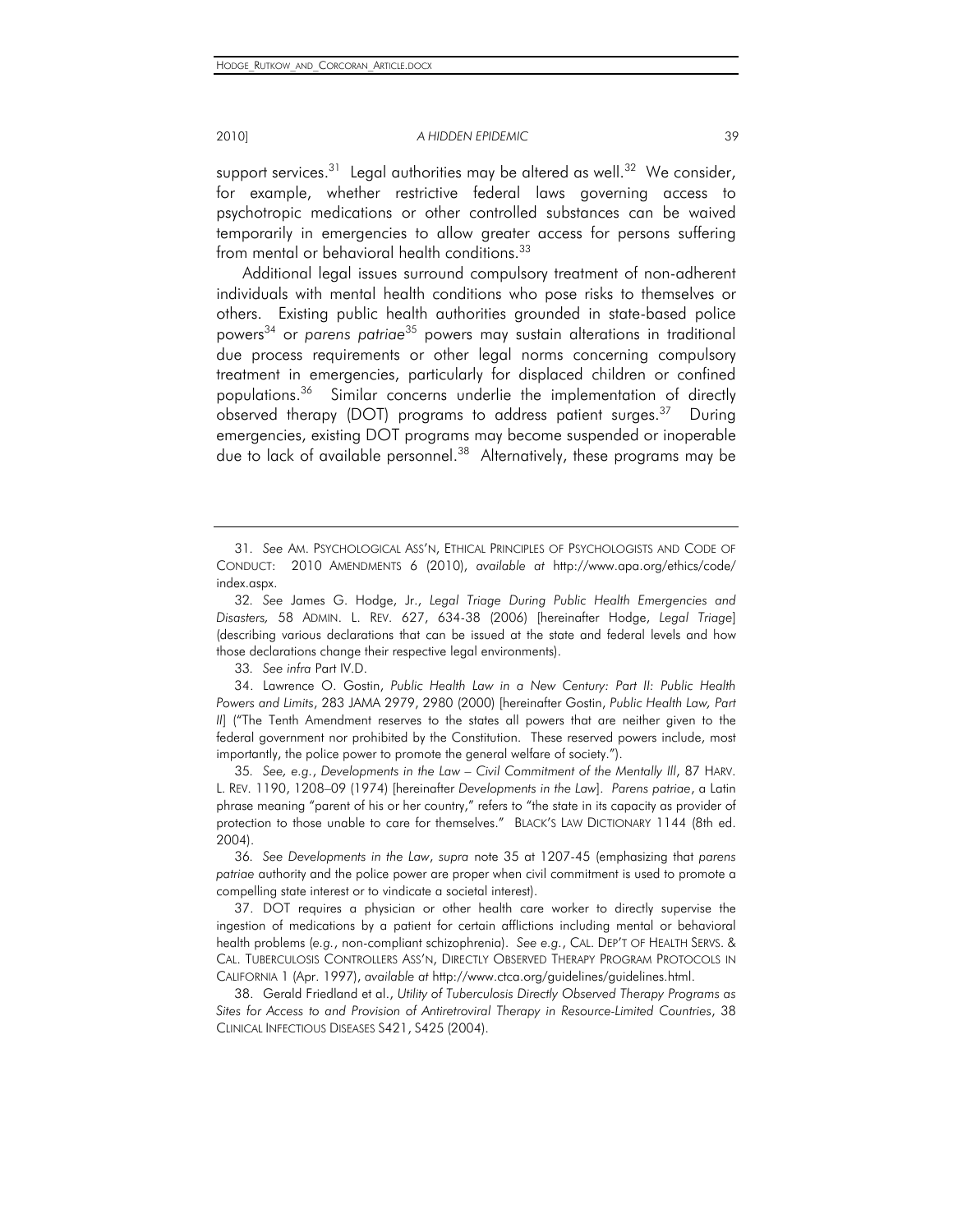in demand during emergencies to ensure that at-risk individuals receive and take needed medications.<sup>39</sup>

Our assessment of the legal environment underlying the provision of mental and behavioral health services in emergencies is not static. In *Part V. Legal and Policy Reforms to Improve Mental and Behavioral Health Preparedness*, we propose potential legal and policy solutions to identified barriers related to mental health emergency preparedness. These include: (1) integrating mental and behavioral health priorities into existing emergency laws and policies; (2) improving interjurisdictional licensure coordination for mental and behavioral health providers; (3) developing mental health impact assessments; (4) establishing clear frameworks for using crisis standards of care in providing mental health services; (5) assuring access to psychotropic medications; and (6) protecting against denials of workers' compensation and health insurance claims for mental and behavioral health conditions.<sup>40</sup>

# II. MENTAL AND BEHAVIORAL HEALTH PREPAREDNESS: PLANNING, MITIGATION, AND RESPONSE

The trauma of public health emergencies and disasters can cause individuals to experience significant short- and long-term mental and behavioral health problems.<sup>41</sup> One study of hurricane survivors in Louisiana, Mississippi, and Alabama following Hurricanes Katrina and Rita in 2005 found that the number of individuals with serious mental illness had doubled.42

Most individuals will recover fully from emergency-related mental health conditions without specialized treatment or interventions.<sup>43</sup> Others may experience more severe conditions requiring immediate treatment in the short-term or they may develop more significant, ongoing problems that

<sup>39</sup>*. See* Ctrs. for Disease Control & Prevention, U.S. Dep't of Health & Human Servs., *Tuberculosis Control Activities After Hurricane Katrina – New Orleans, Louisiana, 2005*, 55 MORBIDITY & MORTALITY WKLY. REP. 329, 332-33 (2006), *available at* http://www.cdc.gov/ mmwr/PDF/wk/mm5512.pdf.

<sup>40</sup>*. See infra* Part V.

<sup>41</sup>*. See* Gerrity & Flynn, *supra* note 15, at 101. *See also* David Vlahov et al., *Consumption of Cigarettes, Alcohol, and Marijuana Among New York City Residents Six Months After the September 11 Terrorist Attacks*, 30 AM. J. DRUG & ALCOHOL ABUSE 385, 386 (2004) (finding that early studies of the psychological effects after September 11 suggested a high prevalence of mental and behavioral health problems; follow-up studies six months after September 11 found that there was a substantial resolution of these health problems).

 <sup>42.</sup> Lynne Jones et al., *Severe Mental Disorders in Complex Emergencies*, 374 LANCET 654, 655 (2009).

 <sup>43.</sup> Ann M. Mitchell, Teresa J. Sakraida & Kirstyn K. Zalice, *Disaster Care: Psychological Considerations*, 40 NURSING CLINICS N. AM. 535, 542 (2005).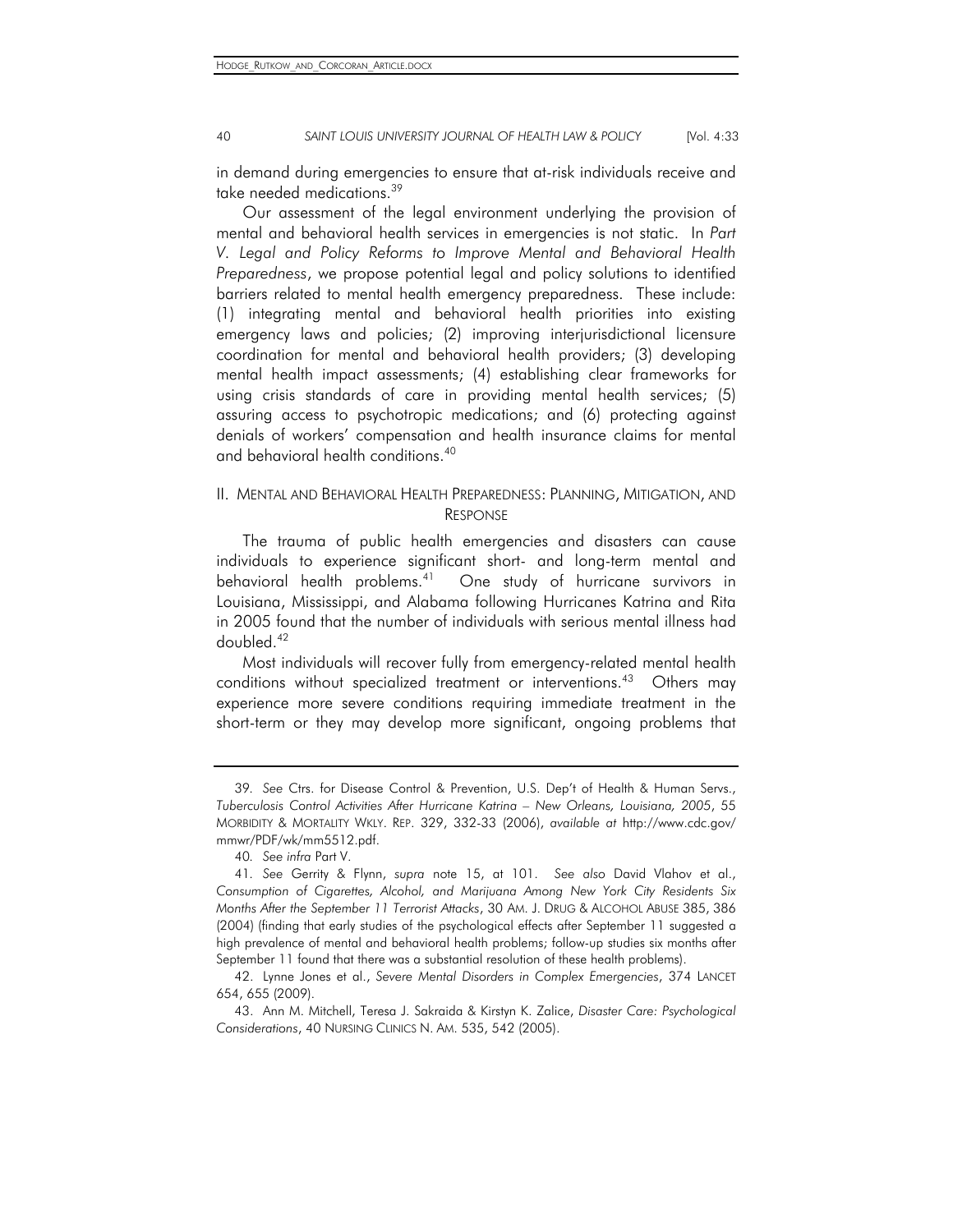require formal treatment or assistance.<sup>44</sup> Research suggests certain populations are at an increased risk of developing mental or behavioral health conditions in early and advanced stages of an emergency.<sup>45</sup> Focusing on these vulnerable populations through public health planning and interjurisdictional coordination offers the potential to significantly reduce long-term mental health issues despite limited resources.

# *A. Vulnerable Populations*

Mental and behavioral health preparedness in emergencies must focus on those individuals who are at an increased risk of developing mental and behavioral health issues. Vulnerable populations include persons in two broad categories: (1) those with *existing* mental or behavioral health conditions; and (2) those with *emerging* mental and behavioral health conditions.46

# 1. Persons With *Existing* Mental or Behavioral Health Conditions.

During and after an emergency, individuals with existing mental or behavioral health conditions are at an increased risk of developing new or renewed problems.<sup>47</sup> For some, the additional stress brought on by the emergency can cause their conditions to deteriorate.<sup>48</sup> Those individuals whose conditions are not fully treated before the emergency are particularly vulnerable, as are those who have suffered prior traumatic events (which can be exacerbated by the present emergency).<sup>49</sup> Although many of these individuals can continue to function if essential mental health services remain in place,<sup>50</sup> mental health systems may be severely compromised

<sup>44</sup>*. Id.* at 538.

<sup>45</sup>*. See* Fran H. Norris et al., *60,000 Disaster Victims Speak: Part II. Summary and Implications of the Disaster Mental Health Research*, 65 PSYCHIATRY 240, 241 (2002) [hereinafter Norris, *Part II*].

<sup>46</sup>*. See* Daya J. Somasundaram & Willem A.C.M. van de Put, *Management of Trauma in Special Populations After a Disaster*, 67 J. CLINICAL PSYCHIATRY Supp. 2, 2006, at 64, 68.

<sup>47</sup>*. See id*. *See also Disaster Mental Health Primer: Key Principles, Issues and Questions*, CTRS. FOR DISEASE CONTROL & PREVENTION, http://www.bt.cdc.gov/mentalhealth/primer.asp (last visited March 17, 2010).

<sup>48</sup>*. See* Deborah J. DeWolfe, *Crisis Counseling Services for Disaster Survivors with Mental Illness, in* RESPONDING TO THE NEEDS OF PEOPLE WITH SERIOUS AND PERSISTENT MENTAL ILLNESS IN TIMES OF MAJOR DISASTER 31, 32-33 (Ctr. for Mental Health Emergency Servs. & Disaster Relief Branch, U.S. Dep't of Health & Human Servs., 1996) [hereinafter DeWolfe, *Crisis Counseling*], *available at* http://mentalhealth.samhsa.gov/dtac/FederalResource/Response/1- Responding to Needs Serious Mental Illness.pdf.

<sup>49</sup>*. See* DEWOLFE, FIELD MANUAL, *supra* note 11, at 22; DeWolfe, *Crisis Counseling*, *supra* note 48, at 42-43.

<sup>50</sup>*. See* DEWOLFE, FIELD MANUAL, *supra* note 11, at 21; DeWolfe, *Crisis Counseling*, *supra* note 48, at 32.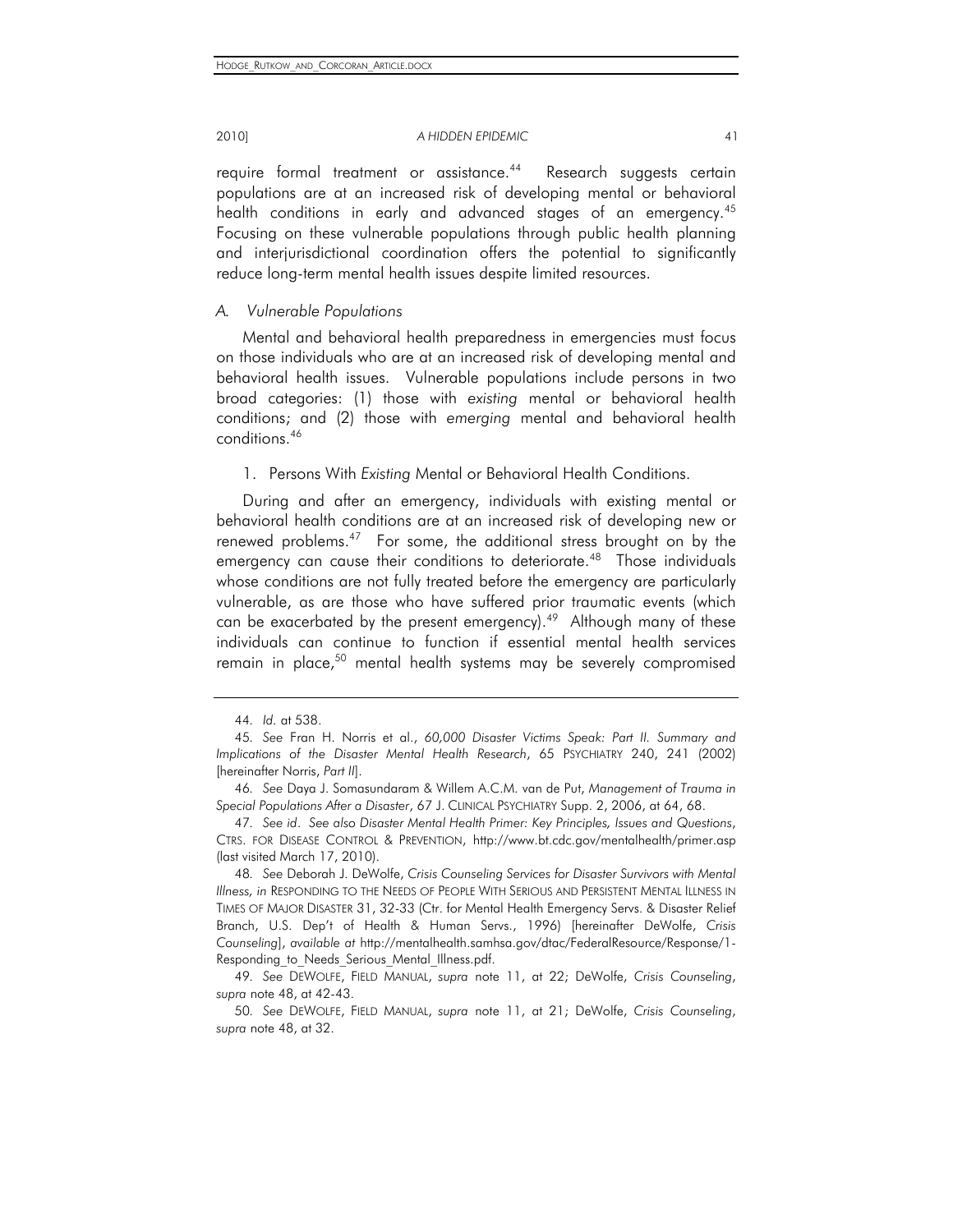during an emergency.<sup>51</sup> As a result, some individuals with existing mental and behavioral health conditions may require specialized strategies to access services or medications needed to regain stability.<sup>52</sup>

# 2. Persons With *Emerging* Mental or Behavioral Health Conditions.

Other groups of individuals are at an increased risk of developing mental and behavioral health conditions because of an emergency.<sup>53</sup> They include individuals in certain age groups (*i.e.*, children and the elderly); racial and ethnic minorities (*e.g.*, immigrants, non-English speakers); individuals in group facilities (*e.g.*, hospitals, nursing homes, prisons); and emergency responders.<sup>54</sup>

Children, including adolescents, are more likely to be severely impacted by an emergency than adults.<sup>55</sup> One study of children affected by Hurricane Katrina found that, during the 2005-2006 school year, half qualified for referral to mental health services.<sup>56</sup> A year later, forty-one percent still qualified.<sup>57</sup> The children who were most likely to be referred for mental health services were those who experienced a prior trauma, loss of property, separation from their caregiver, significant personal loss, or were living in shelters.<sup>58</sup> Children are especially vulnerable because they have not yet developed sufficient skills to cope with an emergency.<sup>59</sup> They may lack the language skills necessary to ask about and understand what is happening and are generally more dependent on routine and consistency for their

<sup>51</sup>*. See* Gerrity & Flynn, *supra* note 15, at 114.

 <sup>52.</sup> Tony Speier, *Introduction to Crisis Counseling Programs and Services to Persons with Serious and Persistent Mental Illness, in* RESPONDING TO THE NEEDS OF PEOPLE WITH SERIOUS AND PERSISTENT MENTAL ILLNESS IN TIMES OF MAJOR DISASTER 7, 9-10 (Ctr. for Mental Health Emergency Servs. & Disaster Relief Branch, U.S. Dep't of Health & Human Servs., 1996), *available at* http://mentalhealth.samhsa.gov/dtac/FederalResource/Response/1-Responding\_ to Needs Serious Mental Illness.pdf.

 <sup>53.</sup> Gerrity & Flynn, *supra* note 15, at 113.

<sup>54</sup>*. Id*. at 113-17; Betty Hearn Morrow, *Identifying and Mapping Community Vulnerability*, 23 DISASTERS 1, 10 (1999); Somasundaram & van de Put, *supra* note 46, at 67; DEWOLFE, FIELD MANUAL, *supra* note 11, at 15.

 <sup>55.</sup> Somasundaram & van de Put, *supra* note 46, at 66; Norris, *Part I*, *supra* note 8, at 234.

 <sup>56.</sup> Howard J. Osofsky et al., *Posttraumatic Stress Symptoms in Children after Hurricane Katrina: Predicting the Need for Mental Health Services*, 79 AM. J. ORTHOPSYCHIATRY 212, 216 (2009).

<sup>57</sup>*. Id.*

<sup>58</sup>*. Id.* at 218.

 <sup>59.</sup> BRUCE H. YOUNG ET AL., DEP'T OF VETERANS AFFAIRS, NAT'L CTR. FOR POST-TRAUMATIC STRESS DISORDER, DISASTER MENTAL HEALTH SERVICES: A GUIDEBOOK FOR CLINICIANS AND ADMINISTRATORS 96 (1998); Gerrity & Flynn, *supra* note 15, at 113.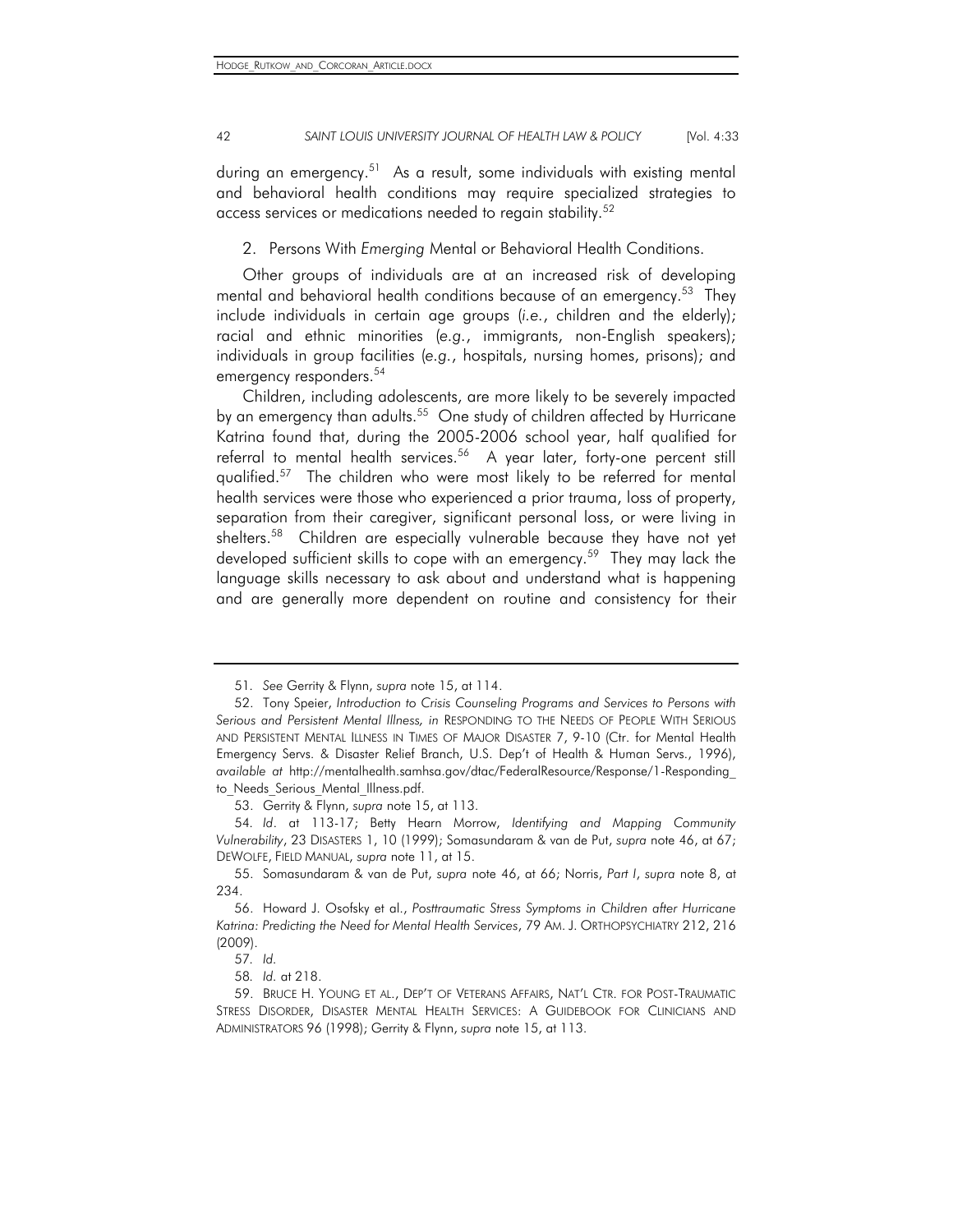sense of security than adults.<sup>60</sup> Consequently, children are at an increased risk of developing severe long-term mental and behavioral health impairments.<sup>61</sup> A nationwide study following elementary and high school students six months after the September 11, 2001 terrorist attacks on the World Trade Center found that twenty-five percent of students had either clinical anxiety or a depressive disorder.<sup>62</sup>

Elderly adults may also be more vulnerable to emerging mental and behavioral health conditions due to multiple pre-existing medical conditions, past traumatic experiences, and social isolation.<sup>63</sup> Chronic health conditions, decreased mobility, memory disorders, and sensory loss can contribute to fears related to accessing medications and leaving known surroundings.<sup>64</sup> Emergencies may also trigger memories of past traumas and losses.<sup>65</sup> Displacement may unexpectedly separate families, friends, and social networks.<sup>66</sup> Elderly adults may simultaneously lack a strong support system and be partially or fully dependent on others.<sup>67</sup> Social isolation incumbent in emergency responses can lead to a heightened sense of insecurity and hopelessness that can result in mental illness.<sup>68</sup> These stressors may impede elderly adults' ability to effectively cope.<sup>69</sup>

As a result of their dependence and limited mobility, individuals living in group facilities (*e.g.*, mental health facilities, hospitals, nursing homes, and prisons) may develop mental or behavioral health conditions related to feelings of anxiety, panic, and frustration during emergencies.<sup>70</sup> Heightened fear and anxiety may stem from their dependence on others for care or medical resources for survival, especially when these resources are diminished by reallocations of personnel in emergency response efforts.<sup>71</sup>

69*. See id*. at 104-07; Gerrity & Flynn, *supra* note 15, at 114.

 <sup>60.</sup> Diane G. Fendya, *When Disaster Strikes—Care Considerations for Pediatric Patients*, 13 J. TRAUMA NURSING 161, 164 (2006); Gerrity & Flynn, *supra* note 15, at 113.

 <sup>61.</sup> Somasundaram & van de Put, *supra* note 46, at 66.

 <sup>62.</sup> Randal D. Beaton et al., *The Role of Public Health in Mental and Behavioral Health in Children and Families Following Disasters*, 15 J. PUB. HEALTH MGMT. & PRAC., Nov.-Dec. 2009, at E1, E2 (citing Christina W. Hoven et al., *Psychopathology Among New York City Public School Children 6 Months After September 11*, 62 ARCHIVES GEN. PSYCHIATRY 545, 550 (2005)).

 <sup>63.</sup> YOUNG ET AL., *supra* note 59, at 104-07; Gerrity & Flynn, *supra* note 15, at 114; Somasundaram & van de Put, *supra* note 46, at 67.

<sup>64</sup>*. See* YOUNG ET AL., *supra* note 59, at 104–07; Somasundaram & van de Put, *supra*  note 46, at 67.

 <sup>65.</sup> YOUNG ET AL., *supra* note 59, at 104.

<sup>66</sup>*. Id.* at 104, 107.

<sup>67</sup>*. See id*. at 104-07; Gerrity & Flynn, *supra* note 15, at 114.

<sup>68</sup>*. See* YOUNG ET AL., *supra* note 59, at 104.

 <sup>70.</sup> DEWOLFE, FIELD MANUAL, *supra* note 11, at 22.

<sup>71</sup>*. Id.* at 22.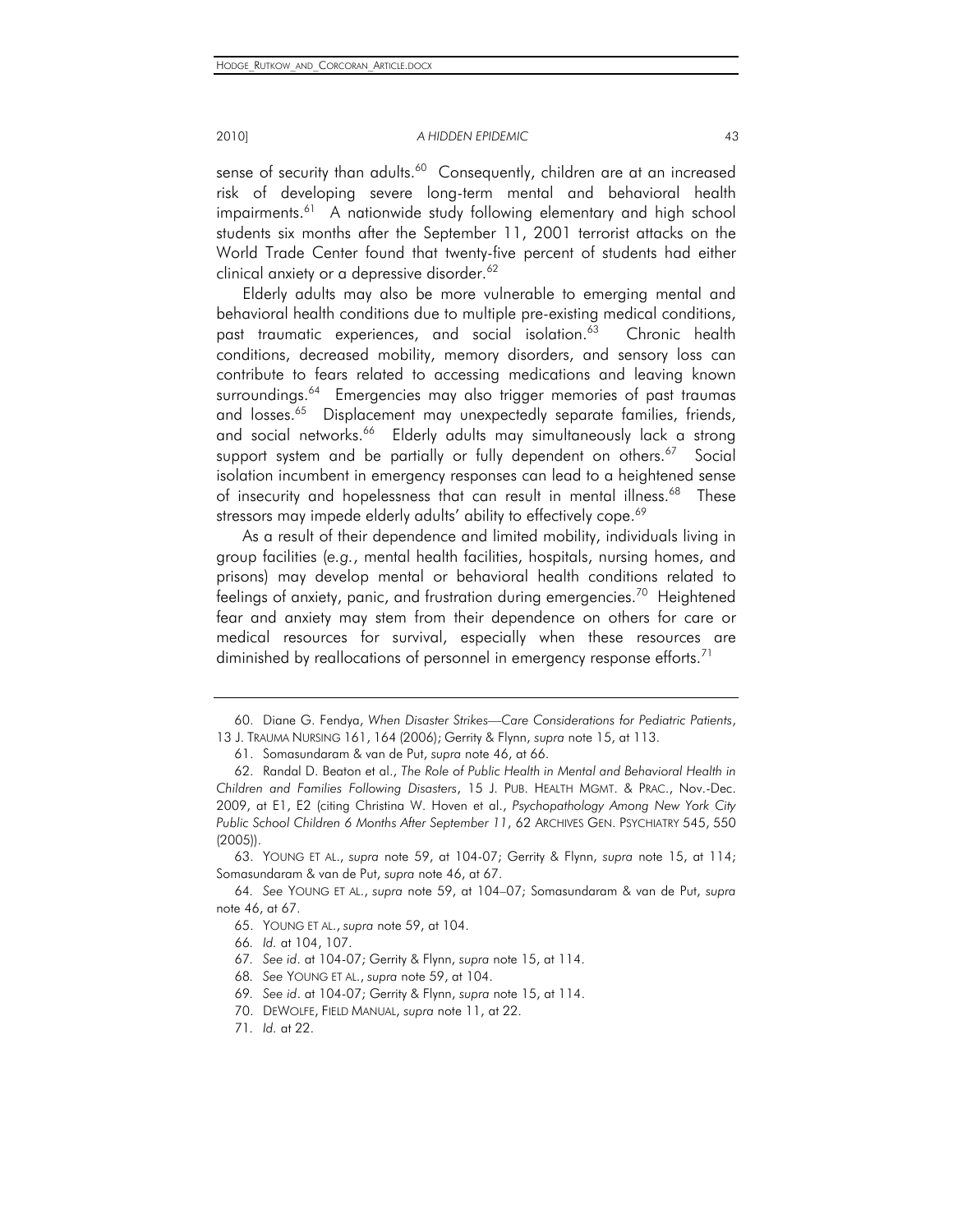Racial and ethnic minorities are often at greater risk of disproportionate impacts of an emergency due to socioeconomic factors.<sup>72</sup> As a result of socioeconomic factors and cultural influences, minorities may be more likely to experience emerging mental and behavioral health conditions.<sup>73</sup> Linguistic challenges, cultural norms that suppress the acknowledgement of mental and behavioral health conditions, and a lack of appropriate treatment and care can affect mental health outcomes among these groups.74 Stress associated with historical marginalization may worsen emergency-related conditions and hinder the seeking of available treatments or counseling.75 A study of Asian American survivors of the 1994 Northridge earthquake in Los Angeles found that they were significantly more likely to have experienced psychiatric distress and were more than twice as likely to need clinical care than their European American counterparts.76

Finally, emergency responders (*e.g.*, health, human services, and relief workers) are at an increased risk for emerging mental and behavioral health conditions largely due to their emergency response efforts.<sup>77</sup> One study of rescue and recovery workers and volunteers at the World Trade Center following the September 11, 2001 terrorist attacks found that fifty-one percent met the threshold criteria for a clinical mental health evaluation.<sup>78</sup> Approximately twenty percent reported symptoms that met the threshold for post-traumatic stress disorder (PTSD).<sup>79</sup> This rate of PTSD is nearly four

75. Norris, *Part I*, *supra* note 8, at 236.

 76. Madhur Kulkarni & Nnamdi Pole, *Psychiatric Distress Among Asian and European American Survivors of the 1994 Northridge Earthquake*, 196 J. NERVOUS & MENTAL DISEASE 597, 602 (2008).

 77. YOUNG ET AL., *supra* note 59, at 108; Gerrity & Flynn, *supra* note 15, at 114 (listing sources of emergency responder stress identified in Don M. Hartsough, *Stress and Mental Health Interventions in Three Major Disasters*, *in* DISASTER WORK AND MENTAL HEALTH: PREVENTION AND CONTROL OF STRESS AMONG WORKERS 1, 5, 13, 20 (Ctr. for Mental Health Studies of Emergencies, Nat'l Inst. Mental Health ed., 1985)). *See also* DEWOLFE, FIELD MANUAL, *supra* note 11, at 23.

 78. R.P. Smith et al., *Mental Health Status of World Trade Center Rescue and Recovery Workers and Volunteers – New York City, July 2002-August 2004*, 53 MORBIDITY & MORTALITY WKLY. REP. 807, 812 (2004), *available at* http://www.cdc.gov/mmwr/preview/mmwrhtml/mm 5335a2.htm.

79*. Id.* at 813.

 <sup>72.</sup> DEWOLFE, FIELD MANUAL, *supra* note 11, at 21; Norris, *Part I*, *supra* note 8, at 235.

<sup>73</sup>*. See also* Morrow, *supra* note 54, at 8; Norris, *Part I*, *supra* note 8, at 235-36; Somasundaram & van de Put, *supra* note 46, at 67.

 <sup>74.</sup> Gerrity & Flynn, *supra* note 15, at 114; Somasundaram & van de Put, *supra* note 46, at 67. *See also* PUBLIC HEALTH SERVICE, U.S. DEP'T OF HEALTH & HUMAN SERVS., MENTAL HEALTH: CULTURE, RACE, AND ETHNICITY – A SUPPLEMENT TO MENTAL HEALTH: A REPORT OF THE SURGEON GENERAL 25-32 (2001).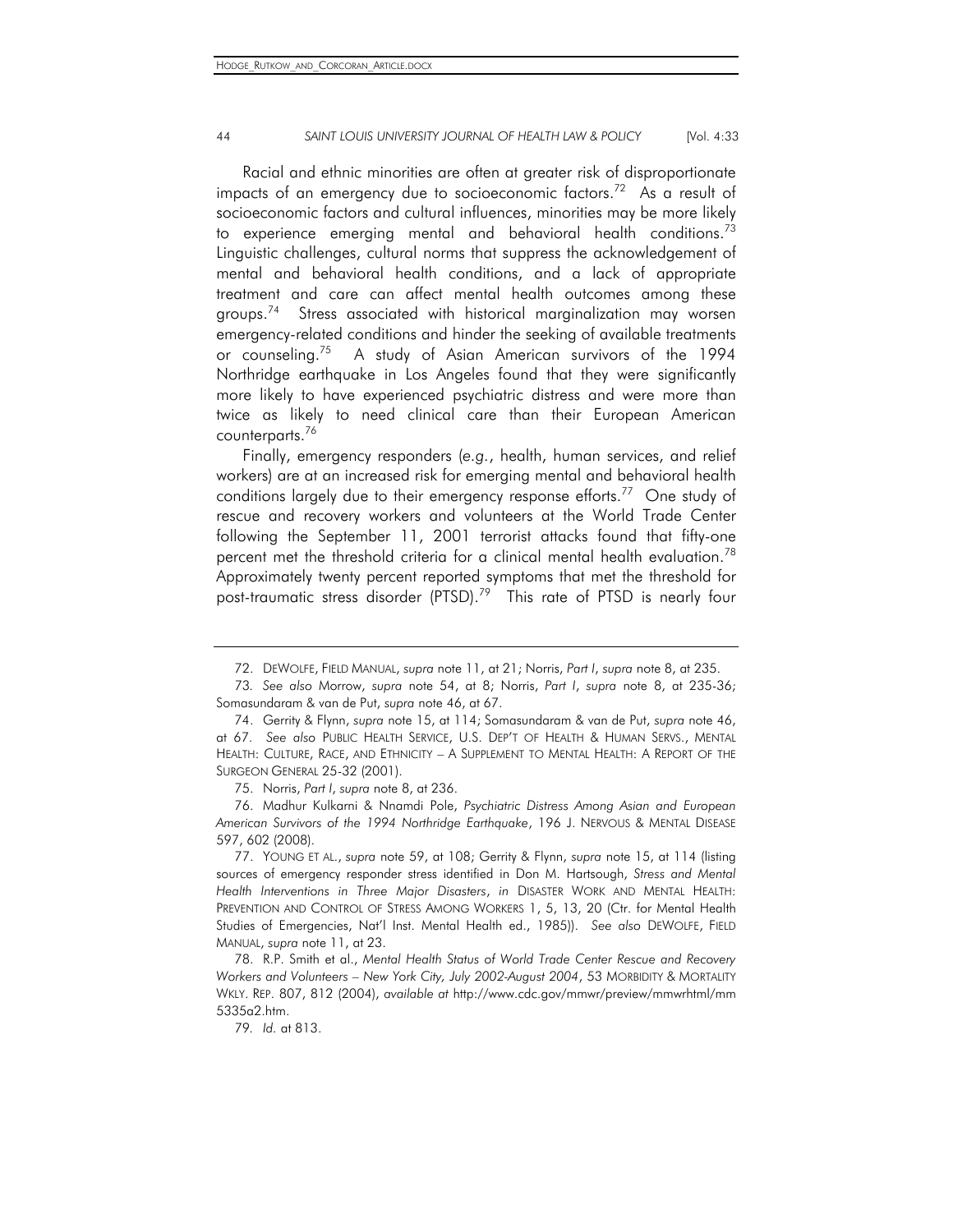times higher than the lifetime prevalence of PTSD for men.<sup>80</sup> While many emergency responders are specifically trained to work in stressful emergency environments, advance training may not approximate the actual physical and mental stressors of working daily in real-time emergency situations.<sup>81</sup> Lack of effective training or inexperience may contribute to these individuals' stress as they work exhaustively to meet demands. $82$  Even during brief periods of exposure to emergency environments, psychological and physical demands may result in feelings of grief, despair, and helplessness.<sup>83</sup>

# *B. Planning, Training, and Interjurisdictional Coordination*

Beyond mere recognition of the mental and behavioral risks to multiple vulnerable populations during emergencies, there is a need to confront and address these harms. This is a significant challenge. Emergencies like pandemics, natural disasters, and terrorist attacks are often not confined to single jurisdictions.<sup>84</sup> As a result, governmental planning, training, communication, and interjurisdictional coordination are critical for efficient and effective emergency mental health preparedness and response.<sup>85</sup> These efforts, which typically involve governmental and private sector entities, rely on legal authorities.<sup>86</sup> Emergency laws can alter the legal landscape through new or enhanced governmental powers, or by providing access to supplemental resources.<sup>87</sup> Non-emergency laws, such as those affecting access to health services, liability, and workers' compensation benefits, can

 <sup>80.</sup> Corey B. Bills et al., *Stories Behind the Symptoms: A Qualitative Analysis of the Narratives of 9/11 Rescue and Recovery Workers*, 80 PSYCHIATRIC Q. 173, 175 (2009).

 <sup>81.</sup> Gerrity & Flynn, *supra* note 15, at 116.

<sup>82</sup>*. See id.* at 117; YOUNG ET AL., supra note 59, at 109.

 <sup>83.</sup> DEWOLFE, FIELD MANUAL, *supra* note 11, at 23. *See also* YOUNG ET AL., *supra* note 59, at 108-10.

<sup>84</sup>*. 2009 H1N1 Flu: Situation Update*, CTRS. FOR DISEASE CONTROL & PREVENTION (June 18, 2010, 5:00 PM), http://www.cdc.gov/H1n1flu/update.htm (updating status of H1N1 influenza across the nation over 2009); *September 11, 2001: The Attacks*, NAT'L SEPT. 11 MEM'L & MUSEUM, http://www.national911memorial.org/site/PageServer?pagename=new\_ history timeline (last visited March 17, 2010) (providing a detailed account of the effect and response efforts of the 9/11 terrorist attacks across the United States). *See also The Gulf Coast in Katrina's Wake*, WASH. POST, 2005, http://www.washingtonpost.com/wpdyn/content/custom/2005/09/01/CU2005090101358.html.

<sup>85</sup>*. See* Hodge & Anderson, *supra* note 17, at 255 ("While state and local governments are closer to the front lines of emergency response and expected to respond in organized ways, the federal government is positioned to coordinate and supplement response efforts for regional and national emergencies.").

<sup>86</sup>*. Id.* at 251-52.

<sup>87</sup>*. See id.* at 255-63.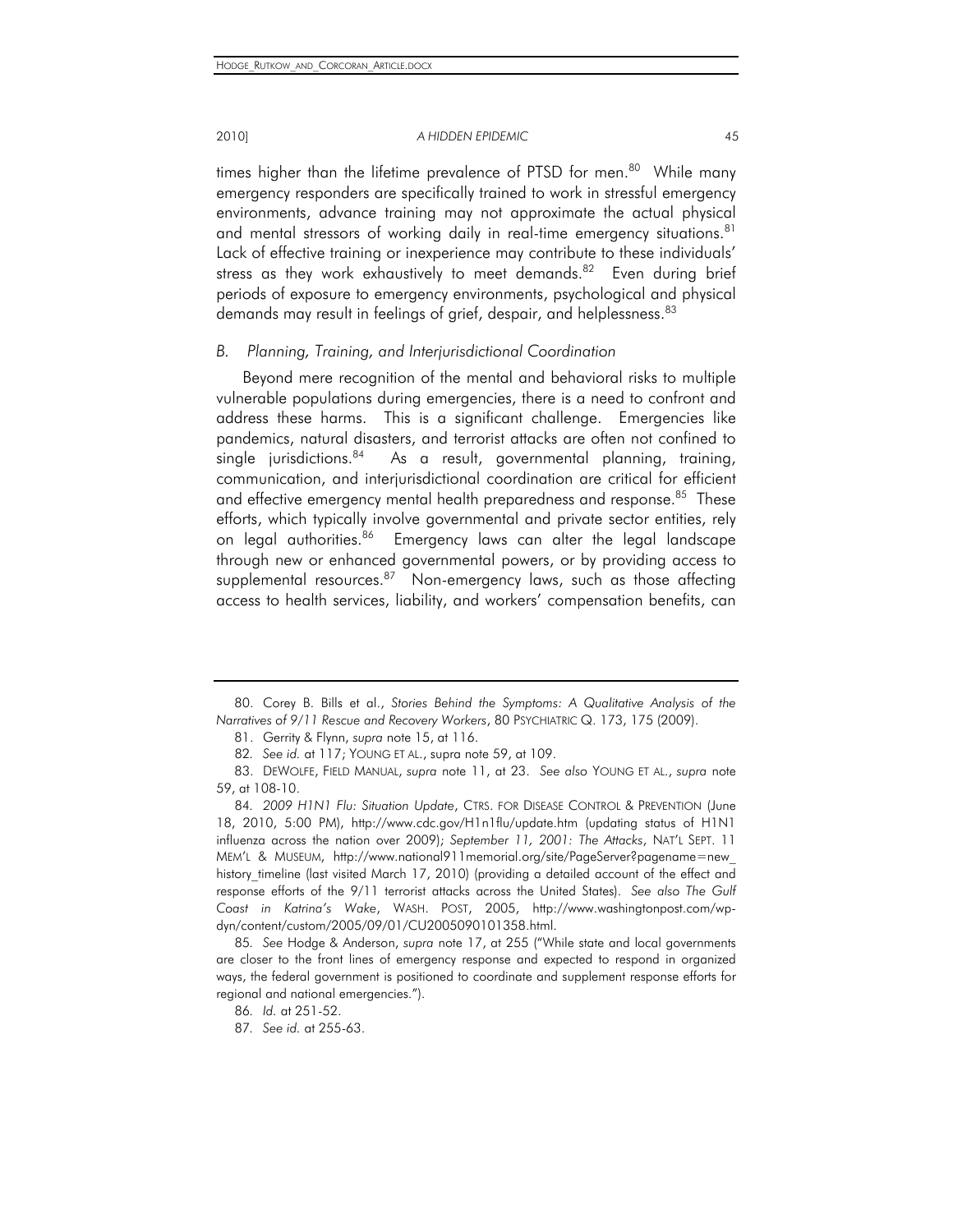also play a critical role in preparedness planning and response.<sup>88</sup> State and local mutual aid agreements and compacts allow for the sharing of resources even if emergency laws are not in effect.<sup>89</sup>

Most planning and training efforts focus on meeting "surge capacity" during emergencies. Surge capacity refers to a government's ability to meet demands for increased personnel, such as physicians, nurses, psychologists, and other health care professionals, as well as supplies, such as vaccines.<sup>90</sup> In recent years, laws and systems to meet surge capacity during emergency situations have been designed and implemented. For example, in 2002, the federal government passed the Homeland Security Act, which established the Strategic National Stockpile (SNS).<sup>91</sup> SNS, which is maintained by the Centers for Disease Control and Prevention's (CDC) Coordinating Office for Terrorism Preparedness and Emergency Response, ensures that medicine and medical supplies can be delivered anywhere in the United States within hours of an emergency.<sup>92</sup>

To meet personnel needs, the National Disaster Medical System, operated by the U.S. Department of Health and Human Services' (DHHS) Assistant Secretary for Preparedness and Response (ASPR), provides supplemental medical care during an emergency through the federal deployment of health care professionals.<sup>93</sup> State-based Emergency Systems for the Advance Registration of Volunteer Health Professionals (ESAR-VHP)<sup>94</sup> and locally-based Medical Reserve Corps (MRC)<sup>95</sup> units help to provide thousands of health care volunteers, including mental and behavioral health

92*. Strategic National Stockpile: What it Means to You*, CTRS. FOR DISEASE CONTROL & PREVENTION, http://www.bt.cdc.gov/stockpile/#means (last updated May 21, 2010).

95*. Id*.

<sup>88</sup>*. Id*. at 254–55 ("Laws governing subjects as diverse as medical licensing, workers' compensation, the environment, privacy, discrimination, health care access, tort liability, and criminal liability can significantly promote or impede response efforts.").

<sup>89</sup>*. Mission Statement*, MID-AM. ALLIANCE, http://www.unmc.edu/apps/midamerica/index. cfm?L1\_ID=1&CONREF=1 (last visited July 31, 2010).

 <sup>90.</sup> James G. Hodge, Jr., Lawrence O. Gostin & Jon S. Vernick, *The Pandemic and All-Hazards Preparedness Act: Improving Public Health Emergency Response*, 297 JAMA 1708, 1709 (2007). *See also* John L. Hick et al., *Health Care Facility and Community Strategies for Patient Care Surge Capacity*, 44 ANNALS EMERGENCY MED. 253, 254 (2004).

 <sup>91. 42</sup> U.S.C. § 247d-6b(a)(1) (2006).

<sup>93</sup>*. National Disaster Medical System*, OFFICE OF ASST. SEC'Y FOR PREPAREDNESS & RESPONSE, http://www.phe.gov/Preparedness/responders/ndms/Pages/default.aspx (last updated June 14, 2010).

 <sup>94.</sup> OFFICE OF THE CIVILIAN VOLUNTEER, MEDICAL RESERVE CORPS, INTEGRATION OF THE MEDICAL RESERVE CORPS AND THE EMERGENCY SYSTEM FOR ADVANCE REGISTRATION OF VOLUNTEER HEALTH PROFESSIONALS 1 (rev. 2d ed. 2008), *available at* http://www.medicalreservecorps. gov/File/ESAR\_VHP/ESAR-VHPMRCIntegrationFactSheet.pdf ("State ESAR-VHP programs are intended to serve as the statewide mechanism for tying together the registration and credential information of all potential health professional volunteers in a State.").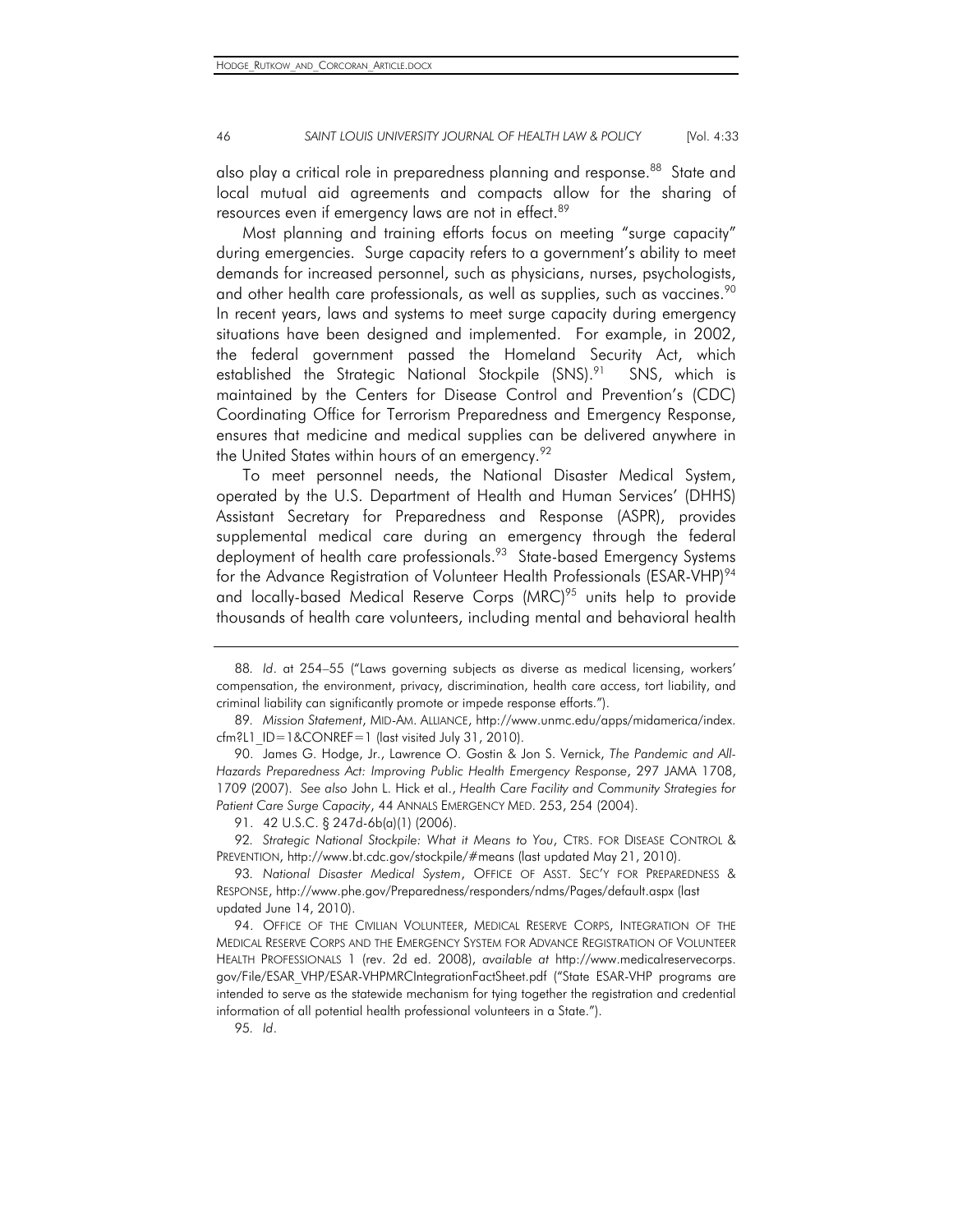personnel.<sup>96</sup> These registries typically contain current information about volunteer health professionals' qualifications to facilitate their deployment and use during emergencies.<sup>97</sup>

To help meet surge capacity for mental and behavioral health needs, ASPR established the At Risk, Behavioral Health, and Human Services Coordination (ABC) program.<sup>98</sup> This program is designed to ensure that during a disaster "the behavioral health needs of impacted individuals, families, communities, and responders are addressed as part of the public health and medical emergency response."<sup>99</sup> In collaboration with the federal Administration on Aging, Administration for Children and Families, and Substance Abuse and Mental Health Services Administration (SAMHSA), the ABC program provides limited technical assistance on behavioral health issues in emergencies.<sup>100</sup>

# *C. Government Powers to Respond in Declared Emergencies*

National, tribal, state, and local governments are bestowed with a variety of emergency powers arising from statutorily-authorized emergency declarations, executive emergency orders, or other real-time measures.<sup>101</sup> These emergency powers may help address mental and behavioral health issues. Federal emergency powers are grounded in the Robert T. Stafford Disaster Relief and Emergency Assistance Act (Stafford Act).<sup>102</sup> This 1988 law is intended "to provide an orderly and continuing means of assistance by the Federal Government to State and local governments in carrying out their responsibilities to alleviate the suffering and damage which result from . . . disasters."<sup>103</sup> Powers granted by the Stafford Act go into effect once the President declares the existence of a major disaster or an emergency,<sup>104</sup> typically based on requests made by the governor of a state

<sup>96</sup>*. Id. See also About the Medical Reserve Corps*, MED. RESERVE CORPS, http://medical reservecorps.gov/About (last updated June 30, 2010).

 <sup>97.</sup> Hodge, Gable & Cálves, *supra* note 28, at 21–22.

<sup>98</sup>*. See* OFFICE OF THE ASSISTANT SEC'Y FOR PREPAREDNESS & RESPONSE, U.S. DEP'T OF HEALTH & HUMAN SERVS., OFFICE FOR AT-RISK INDIVIDUALS, BEHAVIORAL HEALTH, & HUMAN SERVS. COORDINATION 1 (March 26, 2009), *available at* http://www.phe.gov/Preparedness/ planning/abc/Documents/ABC.pdf.

<sup>99</sup>*. Id*.

<sup>100</sup>*. Id*.; *Disaster Behavioral Health: Current Assets and Capabilities*, U.S. DEP'T OF HEALTH & HUMAN SERVS., http://statedisasterbehavioralhealthconsortium.web.officelive.com/Docu ments/ABC factsheet assets capabilities.pdf (last visited Jan. 17, 2011).

 <sup>101.</sup> Hodge & Anderson, *supra* note 17, at 253. *See also* David Zocchetti et al., *Public Health Emergency Law*, 33 J.L. MED & ETHICS 66, 67 (2005).

<sup>102</sup>*. Robert T. Stafford Disaster Relief and Emergency Assistance Act*, 42 U.S.C. §§ 5121- 5207 (2006).

<sup>103</sup>*. Id.* § 5121(b).

<sup>104</sup>*. Id.* § 5170.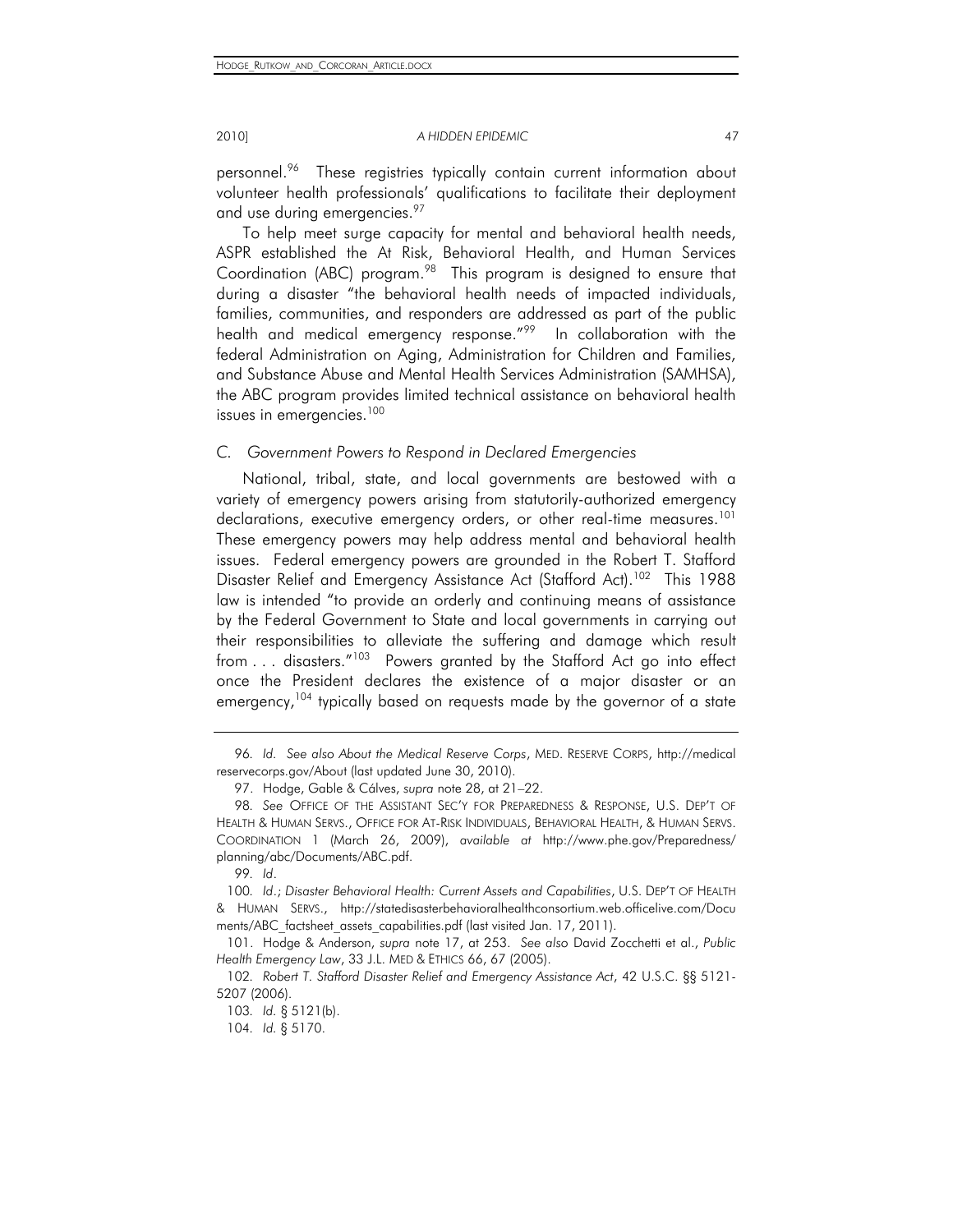that faces a disaster or emergency.<sup>105</sup> Once a declaration has been made, the federal government is empowered to coordinate response efforts and provide assistance "to save lives, prevent human suffering, or mitigate severe damage."<sup>106</sup> The Federal Emergency Management Agency (FEMA), part of the Department of Homeland Security (DHS), serves as the federal government's coordinating agency for disaster response.<sup>107</sup>

The Stafford Act contains specific provisions on mental health issues that may arise during and after a disaster.<sup>108</sup> During a declared emergency, the President can authorize "financial assistance to State or local agencies or private mental health organizations" to train disaster workers to provide crisis counseling services to persons affected by disasters who may have "mental health problems caused or aggravated by [the] disaster or its aftermath."<sup>109</sup> These services, which fall under the Stafford Act's Crisis Counseling Assistance and Training Program, cover screening, diagnosis, and counseling, and can last for up to nine months after the declared disaster.<sup>110</sup>

DHHS can additionally declare a public health emergency pursuant to the Public Health Services Act.<sup>111</sup> Once declared, DHHS' Secretary can respond in multiple ways, such as initiating, conducting, or providing financial support for investigations into the disease or other event that has caused the emergency,  $112$  waiving specific Medicare or Medicaid reimbursements, suspending patient screening requirements pursuant to the Emergency Medical Treatment and Active Labor Act (EMTALA), and mobilizing medical personnel (including mental and behavioral health providers).<sup>113</sup> These efforts are meant to supplement other response activities occurring at the federal, state, and local levels.<sup>114</sup>

To centralize the federal government's preparedness planning and response operations, Congress passed the aforementioned Homeland

<sup>105</sup>*. Id.*

<sup>106</sup>*. Id.* § 5170(a)(5).

 <sup>107.</sup> *A Guide to the Disaster Declaration Process and Federal Disaster Assistance*, FED. EMERGENCY MGMT. AGENCY, U.S. DEP'T OF HOMELAND SEC., http://www.fema.gov/pdf/rrr/dec\_ proc.pdf (last visited Jan. 17, 2011).

 <sup>108. 42</sup> U.S.C. § 5183 (2006).

<sup>109</sup>*. Id*.

 <sup>110.</sup> FEMA, DISASTER DECLARATION, *supra* note 107, at 3.

 <sup>111. 42</sup> U.S.C. § 247d(a)(1)-(2) (2006) (This determination is made by DHHS' Secretary if "a disease or disorder presents a public health emergency; or . . . a public health emergency, including significant outbreaks of infectious diseases or bioterrorist attacks . . . exists.").

<sup>112</sup>*. Id.* § 247d(a).

<sup>113</sup>*. Legal Authority of the Secretary*, OFFICE OF THE ASSISTANT SEC'Y FOR PREPAREDNESS & RESPONSE, http://www.phe.gov/Preparedness/support/secauthority/Pages/default.aspx#with out (last visited Aug. 22, 2010).

 <sup>114. 42</sup> U.S.C. § 247d(c) (2006).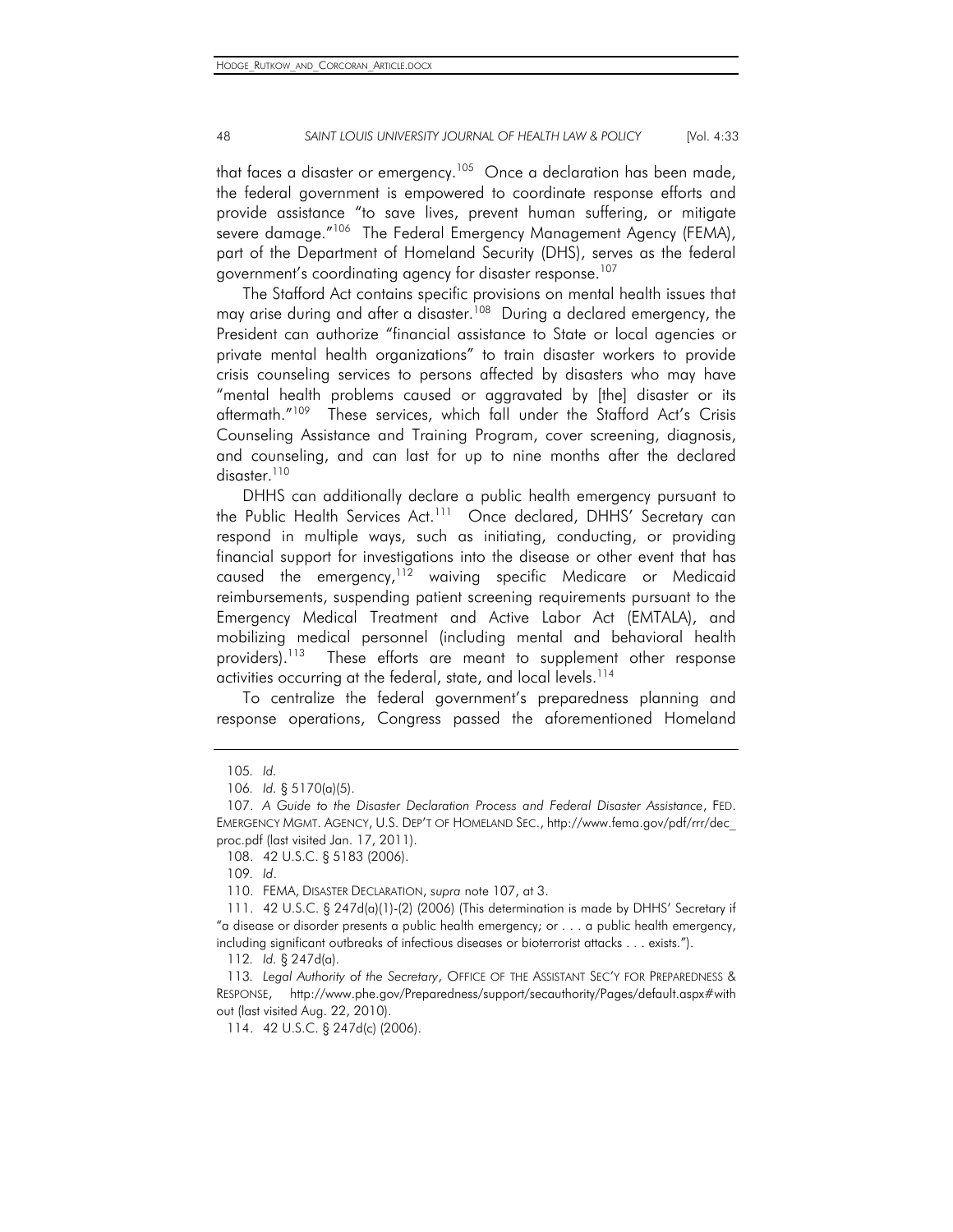Security Act in  $2002$ ,<sup>115</sup> authorizing DHS to administer the National Response Plan (NRP).<sup>116</sup> The NRP was intended to "integrate Federal Government domestic prevention, preparedness, response, and recovery plans into one all-discipline, all-hazards plan."<sup>117</sup> In early 2008, the NRP was replaced by the National Response Framework (NRF), which serves as a guide for "communities, States, the Federal Government and private-sector and nongovernmental partners [to implement] . . . a coordinated, effective national response" to a disaster.<sup>118</sup> The NRF includes twenty-three Emergency Support Function (ESF) Annexes.<sup>119</sup> These Annexes address important mental and behavioral health issues, such as surveillance for mental health and substance abuse needs, the provision of psychological first aid, and the treatment of individuals with cognitive limitations or other special needs.<sup>120</sup> Pursuant to the Pandemic and All-Hazards Preparedness Act (PAHPA) of 2006,<sup>121</sup> ASPR centrally coordinates medical and public health-related preparedness and response efforts, including mental health responses.122

State governments also have specific legal powers to declare and respond to emergencies. Many state laws mirror the federal government's preparedness structure. A state's highest official, its governor, must declare a disaster or emergency to activate the state government's emergency-based powers.<sup>123</sup> All states allow for declarations of disasters or emergencies.<sup>124</sup> Some states also authorize distinct declarations of a public health

<sup>115</sup>*. See* 6 U.S.C. §§ 101-557 (2006).

 <sup>116. 6</sup> U.S.C. § 314a(13) (2006).

<sup>117</sup>*. Homeland Security Presidential Directive 5: Management of Domestic Incidents*, U.S. DEP'T OF HOMELAND SEC. (Feb. 28, 2003), http://www.dhs.gov/xabout/laws/gc\_121459233 3605.shtm.

 <sup>118.</sup> *National Response Framework (NRF) – Fact Sheet*, U.S. DEP'T OF HOMELAND SEC., http://www.fema.gov/pdf/emergency/nrf/NRFOnePageFactSheet.pdf (last visited Jan. 17, 2011).

<sup>119</sup>*. See infra* Part II.C.2-4 for a discussion of the Annexes that provide guidance for the care of individuals with mental and behavioral health needs during and after emergencies.

 <sup>120.</sup> FED. EMERGENCY MGMT. AGENCY, U.S. DEP'T OF HOMELAND SEC., EMERGENCY SUPPORT FUNCTION ANNEXES ESF #8-7 (Jan. 2008) [hereinafter FEMA, ANNEXES], *available at*  http://www.fema.gov/pdf/emergency/nrf/nrf-annexes-all.pdf.

 <sup>121.</sup> Pandemic and All-Hazards Preparedness Act, Pub. L. No. 109-417, 120 Stat. 2831 (codified as amended in scattered sections of 42 U.S.C.).

 <sup>122. 42</sup> U.S.C. § 300hh-10 (2006). *See also* Hodge, Gostin & Vernick, *supra* note 90, at 1708; OFFICE OF ASSISTANT SEC'Y FOR PREPAREDNESS & RESPONSE, FY 2010 ONLINE PERFORMANCE APPENDIX 1, 5 (2010), *available at* http://dhhs.gov/asfr/ob/docbudget/2010 aspropa.pdf.

 <sup>123.</sup> Hodge & Anderson, *supra* note 17, at 263-67.

<sup>124</sup>*. Id.* at 263-65. *See also* VIVIAN S. CHU, CONG. RESEARCH SERV., R 40176, EMERGENCY RESPONSE: CIVIL LIABILITY OF VOLUNTEER HEALTH PROFESSIONALS 4 (2009).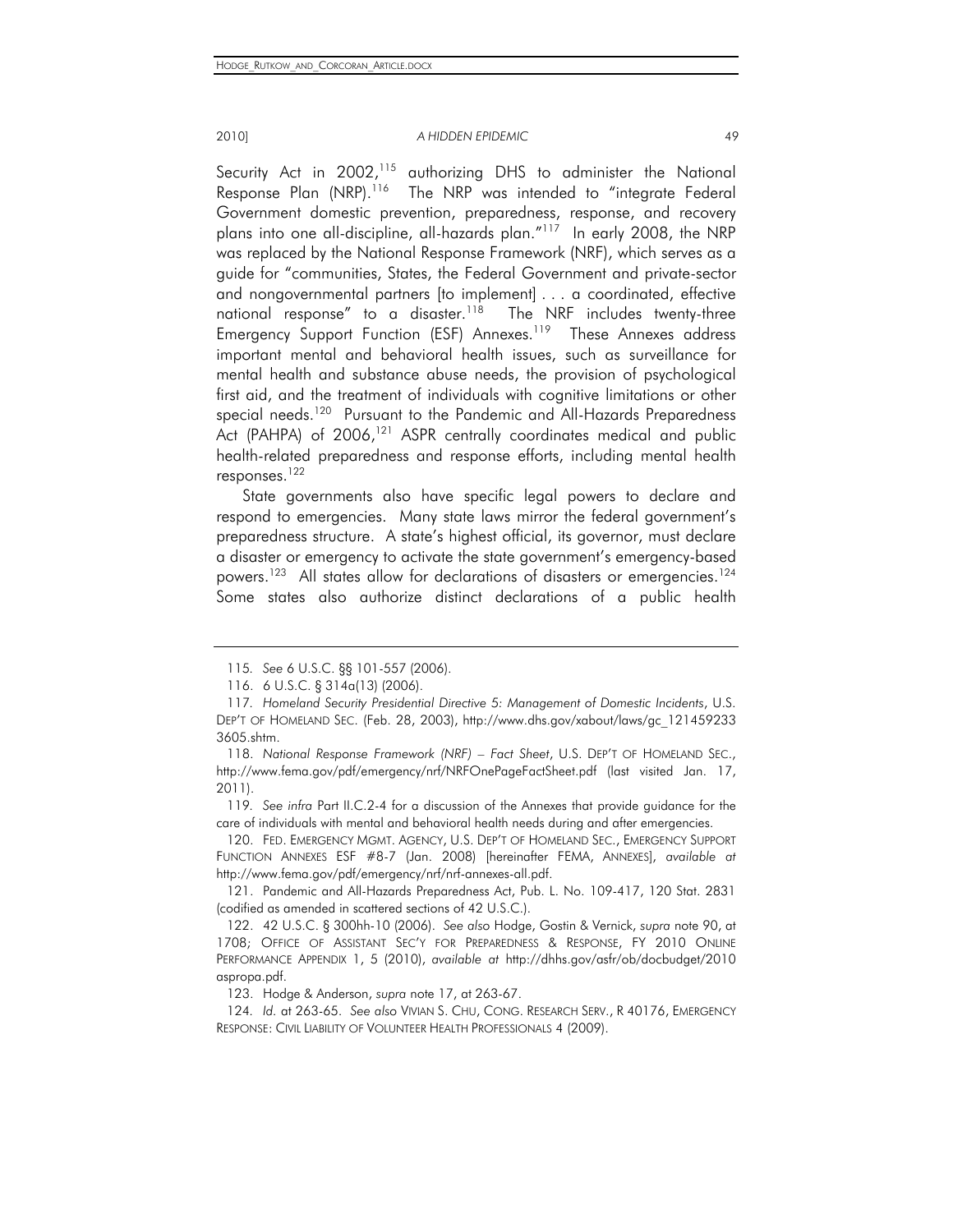emergency.<sup>125</sup> Since 2001, at least thirty-eight states have used the Model State Emergency Health Powers Act (MSEHPA) to classify public health emergencies and establish parameters for appropriate responses.<sup>126</sup> Declarations of a public health emergency under MSEHPA authorize enhanced governmental powers.<sup>127</sup> States, for example, may close certain facilities affected by the public health emergency, garner needed supplies, deploy essential personnel, and voluntarily examine, test, vaccinate, treat, quarantine, and isolate individuals "to prevent or limit the transmission of a contagious disease."128 As discussed below, additional public health powers to screen HCWs, conduct surveillance for mental and behavioral health conditions, restrict individual movement, and displace populations may directly impact the ability of the public and private sectors to address mental and behavioral health issues among vulnerable populations.

1. Screening Health Care Workers for Symptoms and Risk Factors of Mental and Behavioral Health Conditions

As noted above, in emergencies, HCWs are at increased risk of mental health harms because they may have daily encounters with individuals who have experienced major physical or psychological trauma.<sup>129</sup> This type of work can take a serious psychological toll on HCWs and compromise their mental health.<sup>130</sup> Screening HCWs for mental and behavioral health susceptibilities can help to identify and effectively treat conditions.<sup>131</sup> The United States military's experience with the development and implementation of mental health screening tools offers useful lessons for HCWs and others in emergency situations. The military has a standardized mental health screening process, which includes pre-screening recruits for mental health issues, performing mental health assessments and providing treatment with psychiatric medications in-theater, conducting anonymous

 <sup>125.</sup> Hodge & Anderson, *supra* note 17, at 265-66.

 <sup>126.</sup> CTR. FOR LAW & PUBLIC'S HEALTH AT GEORGETOWN & JOHNS HOPKINS U., THE MODEL STATE EMERGENCY HEALTH POWERS ACT 1 (2001) [hereinafter MSEHPA], *available at* http://www.publichealthlaw.net/MSEHPA/MSEHPA2.pdf.

<sup>127</sup>*. See* James G. HODGE, JR. & LAWRENCE O. GOSTIN, THE MODEL STATE EMERGENCY HEALTH POWERS ACT – A BRIEF COMMENTARY 17-18 (2002), *available at* http://www.public healthlaw.net/MSEHPA/Center%20MSEHPA%20Commentary.pdf.

 <sup>128.</sup> Lawrence O. Gostin et al., *The Model State Emergency Health Powers Act: Planning for and Response to Bioterrorism and Naturally Occurring Infectious Diseases*, 288 JAMA 622, 626 (2002).

<sup>129</sup>*. See supra* Part I.

 <sup>130.</sup> DEBORAH J. DEWOLFE, U.S. DEP'T OF HEALTH & HUMAN SERVS., TRAINING MANUAL FOR MENTAL HEALTH AND HUMAN SERVICES WORKERS IN MAJOR DISASTERS 28 (2000) [hereinafter DEWOLFE, TRAINING MANUAL], *available at* http://mentalhealth.samhsa.gov/publications/all pubs/SMA96-0538/tmsection3.asp.

<sup>131</sup>*. See id.* at 28-29.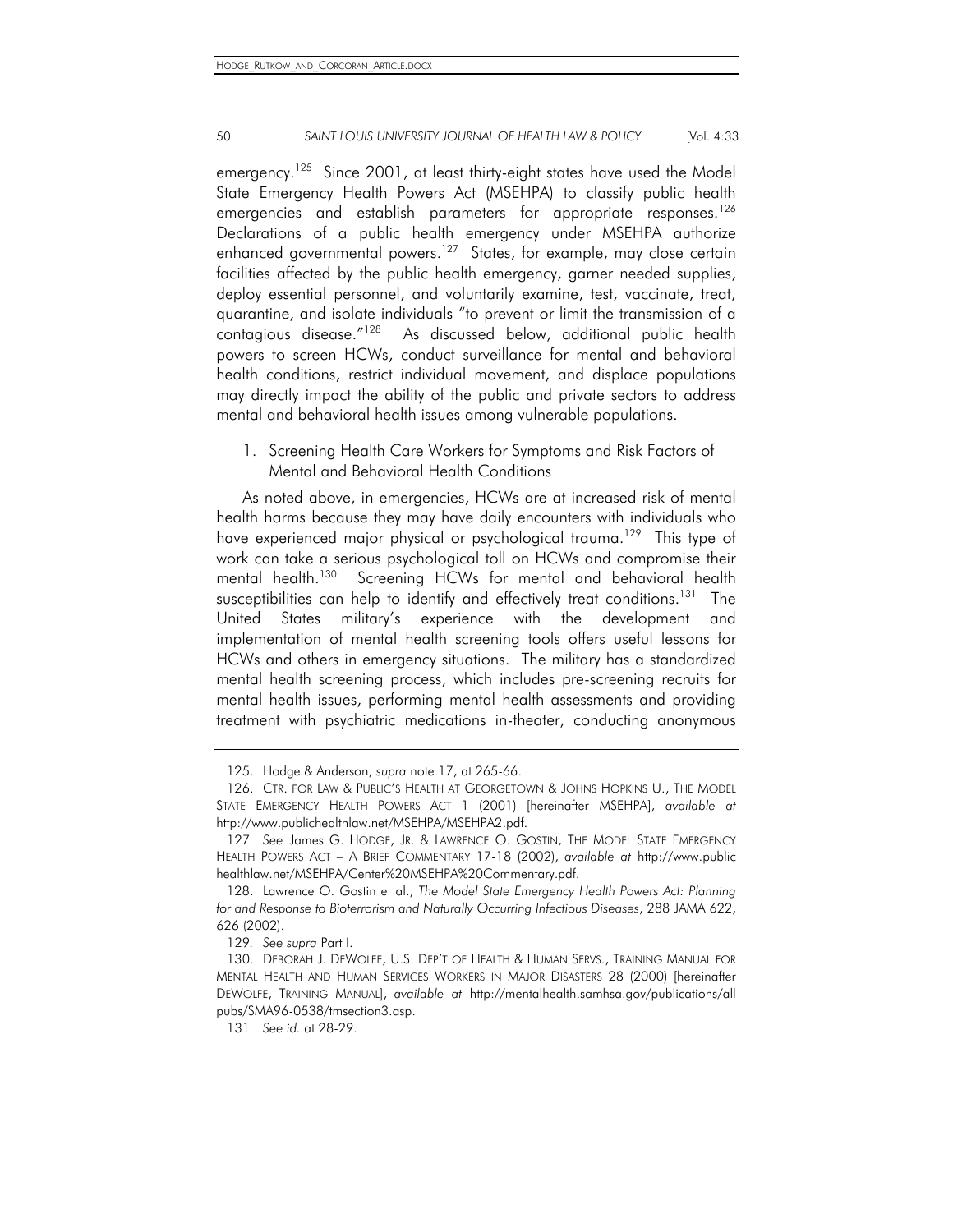surveys upon return from deployment, and providing post-deployment health assessments.<sup>132</sup> With appropriate modifications to respect the autonomous interests of civilian HCWs, these stages of mental health screening could be adapted for non-military HCWs and others during an emergency.<sup>133</sup> However, systematic mental health screening of non-military HCWs is not routinely practiced in major emergencies.<sup>134</sup>

Provisions of MSEHPA, adopted by several states, authorize screening of HCWs regarding their mental health conditions during emergencies.<sup>135</sup> Screenings may focus on pre-existing mental or behavioral health conditions and symptoms that the individual is currently experiencing,  $136$  allowing individuals to voice concerns they may have about their mental and behavioral health issues. Individuals who report pre-existing mental or behavioral health conditions or HCWs who are preparing to engage in intensive response efforts may be screened more extensively.<sup>137</sup> With proper training, resources, and personnel, these types of screening programs can

134. Shubert et al., *supra* note 132, at 202.

 135. MSEHPA §§ 602 (a)-602(c) ("Medical examinations or tests may be performed by any qualified person authorized to do so by the public health authority" as long as these examinations are not "reasonably likely to lead to serious harm to the affected individual.").

136*. See Storm, Flood, and Hurricane Response: Guidance for Pre-exposure Medical Screening of Workers Deployed for Hurricane Disaster Work*, CTRS. FOR DISEASE CONTROL & PREVENTION (June 18, 2010), http://www.cdc.gov/niosh/topics/emres/preexposure.html.

 137. NIOSH recommends the following additional considerations for mental and behavioral health screenings: "Simple and concise screening instrument(s);" "Designated custodian for the information collected;" "Policies in place to assure confidentiality and security of information collected;" "Appointed program administrator;" "Clear identification of those with access to data results;" "Data collection locations convenient to workers . . . ;" "Private area for conducting screening to maintain privacy;" "Secure space to maintain records containing confidential information." *Id.*

 <sup>132.</sup> Jan Shubert et al., *A Missing Element in Disaster Mental Health: Behavioral Health Surveillance for First Responders*, 9 INT'L J. EMERGENCY MENTAL HEALTH 201, 207-08 (2007); Mark Thompson, *America's Medicated Army,* TIME, June 16, 2008, at 38, 41-42.

 <sup>133.</sup> While the military has a built-in network of trained mental health professionals who can screen and evaluate the mental health needs of all new recruits, first responders generally derive from many different organizations, each with varying capabilities for implementing a mental health screening assessment. Some scholars have argued for the development and implementation of a brief mental status screening tool which could easily be administered by HCWs with varying levels of experience, prior to deployment. In addition, field managers and supervisors could be trained to recognize the symptoms of mental distress in emergency responders during deployment. Shubert et al., *supra* note 132, at 209. *But cf.* Roberto J. Rona, Kenneth C. Hyams & Simon Wessely, *Screening for Psychological Illness in Military Personnel*, 293 JAMA 1257, 1259 (2005) ("Written questionnaires to detect psychological illness have not been proven to be effective in civilian populations . . . . This is not an argument against all psychological screening but rather an argument to thoroughly assess the efficacy of any screening program before final acceptance, with rigorous research studies such as randomized controlled trials.").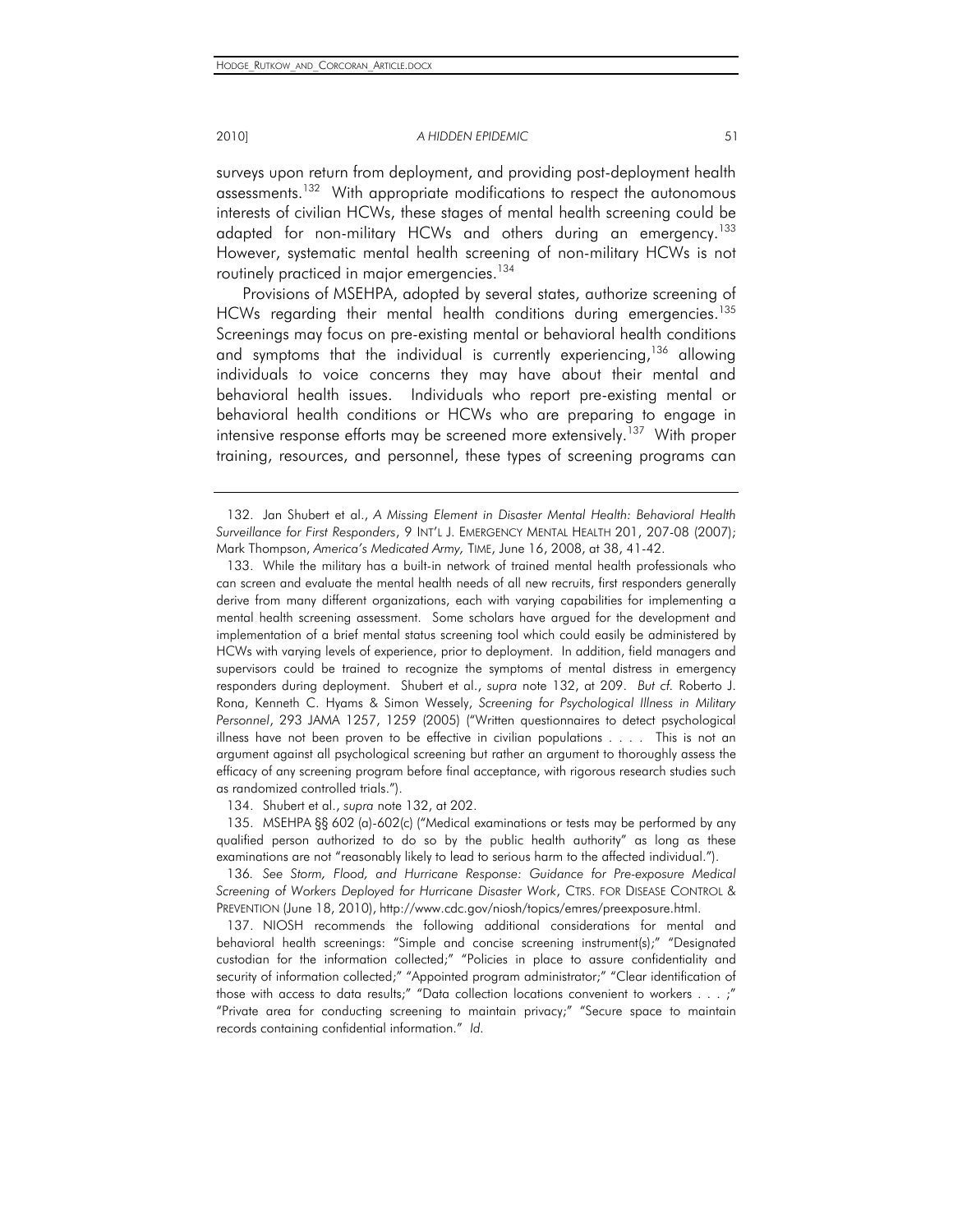HODGE\_RUTKOW\_AND\_CORCORAN\_ARTICLE.DOCX

# 52 **SAINT LOUIS UNIVERSITY JOURNAL OF HEALTH LAW & POLICY** Mol. 4:33

identify mental and behavioral health issues among HCWs and support personnel during and after an emergency.

2. Surveillance and Reporting Requirements for Mental and Behavioral Health Providers

In non-emergency situations, mental and behavioral health statuses are routinely measured through national surveillance activities. For example, SAMHSA conducts the National Survey on Drug Use and Health.<sup>138</sup> CDC maintains the Behavioral Risk Factor Surveillance System.<sup>139</sup> Epidemiologic surveys such as the Collaborative Psychiatric Epidemiology Survey provide information about "the distributions, social and cultural correlates, and risk factors of mental disorders among the general population and in minority groups."<sup>140</sup> This information can be critical to emergency preparedness activities to the extent that it provides insight about vulnerable populations and possible points of intervention.<sup>141</sup>

In addition to on-going surveillance for mental and behavioral health issues, in non-emergency situations, HCWs, including mental and behavioral health personnel, are required by law to report certain mental health issues to state or local public health authorities.<sup>142</sup> For example, every state legislatively requires HCWs to report suspected cases of child abuse.143 Similarly, most states require health care professionals to report suspected cases of elder abuse, which can include neglect by caregivers and

<sup>138</sup>*. National Survey on Drug Use & Health*, SUBSTANCE ABUSE & MENTAL HEALTH SERVS. ADMIN. (Dec. 30, 2008), http://www.oas.samhsa.gov/nhsda.htm. *See also* SUBSTANCE ABUSE & MENTAL HEALTH SERVS. ADMIN., U.S. DEP'T OF HEALTH AND HUMAN SERVS., SAMHSA STRATEGIC PLAN FY 2006 - FY 2011 6, *available at* http://www.samhsa.gov/About/SAMHSAStrategic Plan.pdf.

<sup>139</sup>*. See Behavioral Risk Factor Surveillance System*, CTRS. FOR DISEASE CONTROL & PREVENTION (June 11, 2010), http://www.cdc.gov/brfss/.

 <sup>140.</sup> Elsie J. Freeman et al., *Public Health Surveillance for Mental Health,* 7 PREVENTING CHRONIC DISEASE 1, 2 (2010), *available at* http://www.cdc.gov/pcd/issues/2010/jan/pdf/09\_ 0126.pdf.; Nat'l Inst. of Mental Health, *Collaborative Psychiatric Epidemiology Surveys*, INTER-U. CORSORTIUM FOR POLITICAL & SOC. RES., http://www.icpsr.umich.edu/CPES/ (last visited March 17, 2010).

<sup>141</sup>*. See* Freeman et al., *supra* note 140.

 <sup>142.</sup> Leonard Edwards, *Child Protection Mediation: A 25-Year Perspective*, 47 FAM. CT. REV. 69, 73 (2009) ("Child protection cases often involve substance abuse, domestic violence, mental health, child abuse, and similar issues."); Paul B. Herbert, *A Duty to Warn: A Reconsideration and Critique*, 30 J. AM. ACAD. PSYCHIATRY & LAW 417, 417 (2002).

 <sup>143.</sup> Ellen Marrus, *Please Keep My Secret: Child Abuse Reporting Statutes, Confidentiality, and Juvenile Delinquency,* 11 GEO. J. LEGAL ETHICS 509, 514-15 (1998) ("Mandatory reporting statutes first were expanded to include other [health] professionals who had frequent or daily contact with children, including health professionals, teachers, mental health professionals, police officers, and child care workers.").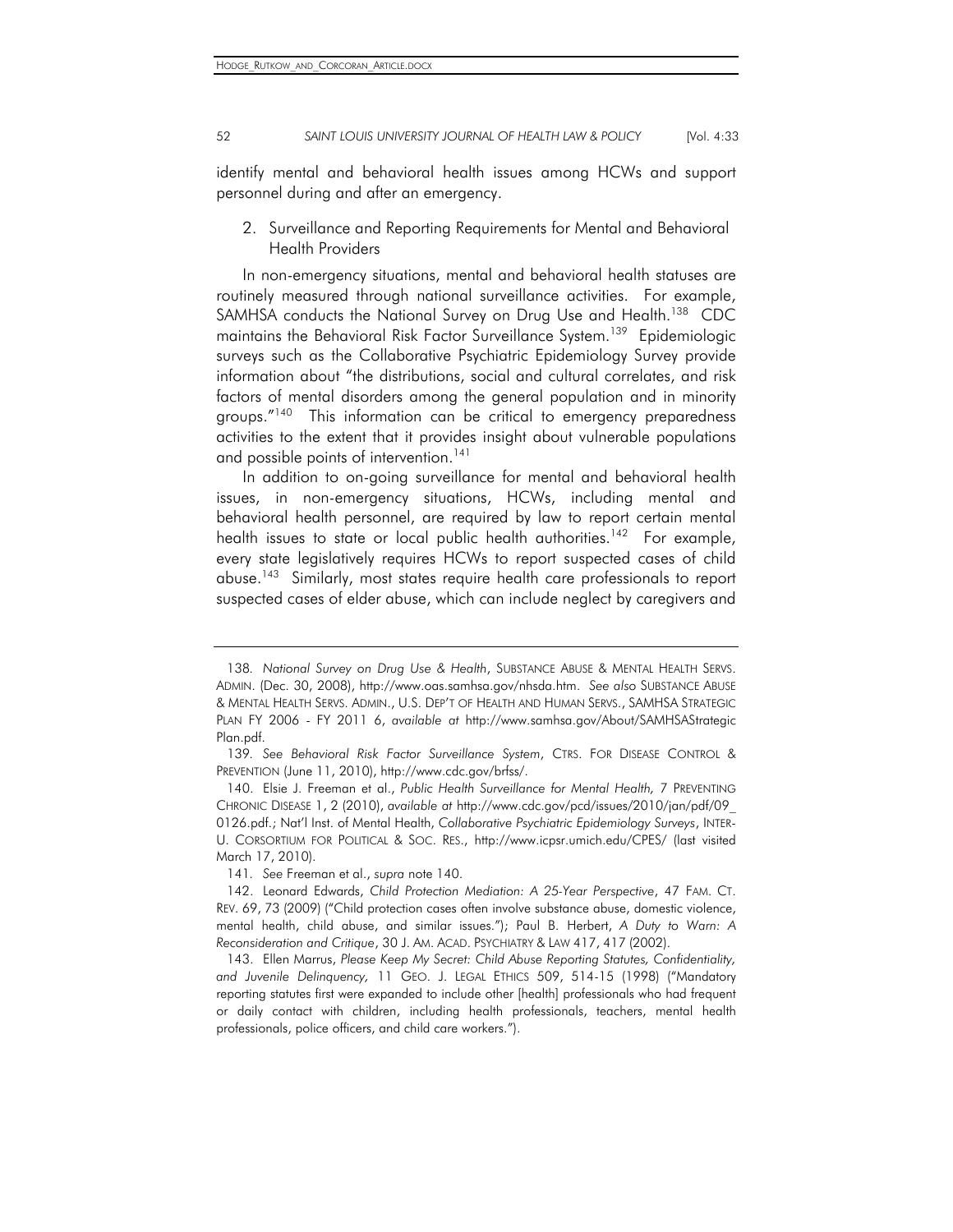self-neglect.<sup>144</sup> In an emergency situation, mental and behavioral health providers may find it difficult to comply with these reporting requirements because they lack the time and contextual information to assess whether abuse is occurring.<sup>145</sup>

Disaster preparedness guidelines, such as those developed by SAMHSA, encourage "[d]isaster mental health workers [to] be on the lookout for workers whose coping resources have eroded due to their personal vulnerabilities and seemingly unrelenting workload."<sup>146</sup> Several of the federal ESF Annexes, discussed above,  $147$  provide guidance about the type of surveillance and reporting that HCWs should engage in during and after an emergency. ESF Annex #8 explains that, during an emergency, DHHS, working with other agencies, can "[enhance] existing surveillance systems to monitor the health of the general and medical needs population."<sup>148</sup> Under this framework, mental and behavioral health providers play key roles in conducting mental health assessments and reporting information via centralized surveillance programs.

3. Restrictions on Individual Movement

During declared emergencies, mental and behavioral health providers may be asked to assist in the administration of public health interventions like quarantine and isolation that restrict individuals' movements.<sup>149</sup> ESF Annex #8 explains that in an emergency situation, HCWs may "assist with isolation and quarantine measures."<sup>150</sup> States that have codified MSEHPA's language are empowered to require individuals infected with or exposed to an infectious disease to be isolated or quarantined, respectively.<sup>151</sup> In these instances, mental and behavioral health care professionals may be called upon to help these individuals cope with the anxiety, panic, or depression that can accompany government-mandated restrictions on movement.<sup>152</sup>

 <sup>144.</sup> Jennifer Beth Glick, *Protecting and Respecting Our Elders: Revising Mandatory Elder Abuse Reporting Statutes to Increase Efficacy and Preserve Autonomy*, 12 VA. J. SOC. POL'Y & L. 714, 721–22 (2005).

<sup>145</sup>*. See* MSEHPA § 301.

 <sup>146.</sup> DEWOLFE, TRAINING MANUAL, *supra* note 130, at 29.

<sup>147</sup>*. See supra* Part II.C.

 <sup>148.</sup> FEMA, ANNEXES, *supra* note 120, at ESF #8-4. This may include activities such as "assessing mental health and substance abuse needs, including emotional, psychological, psychological first aid, behavioral, or cognitive limitations requiring assistance or supervision; providing disaster mental health training materials for workers; [and] providing liaison with assessment, training, and program development activities undertaken by Federal, State, tribal, or local mental health and substance abuse officials." *Id*. at ESF #8-7.

<sup>149</sup>*. See id*. at ESF #8-6.

<sup>150</sup>*. Id*.

 <sup>151.</sup> MSEHPA § 604(a).

<sup>152</sup>*. See* HODGE & GOSTIN, *supra* note 127, at 20-21.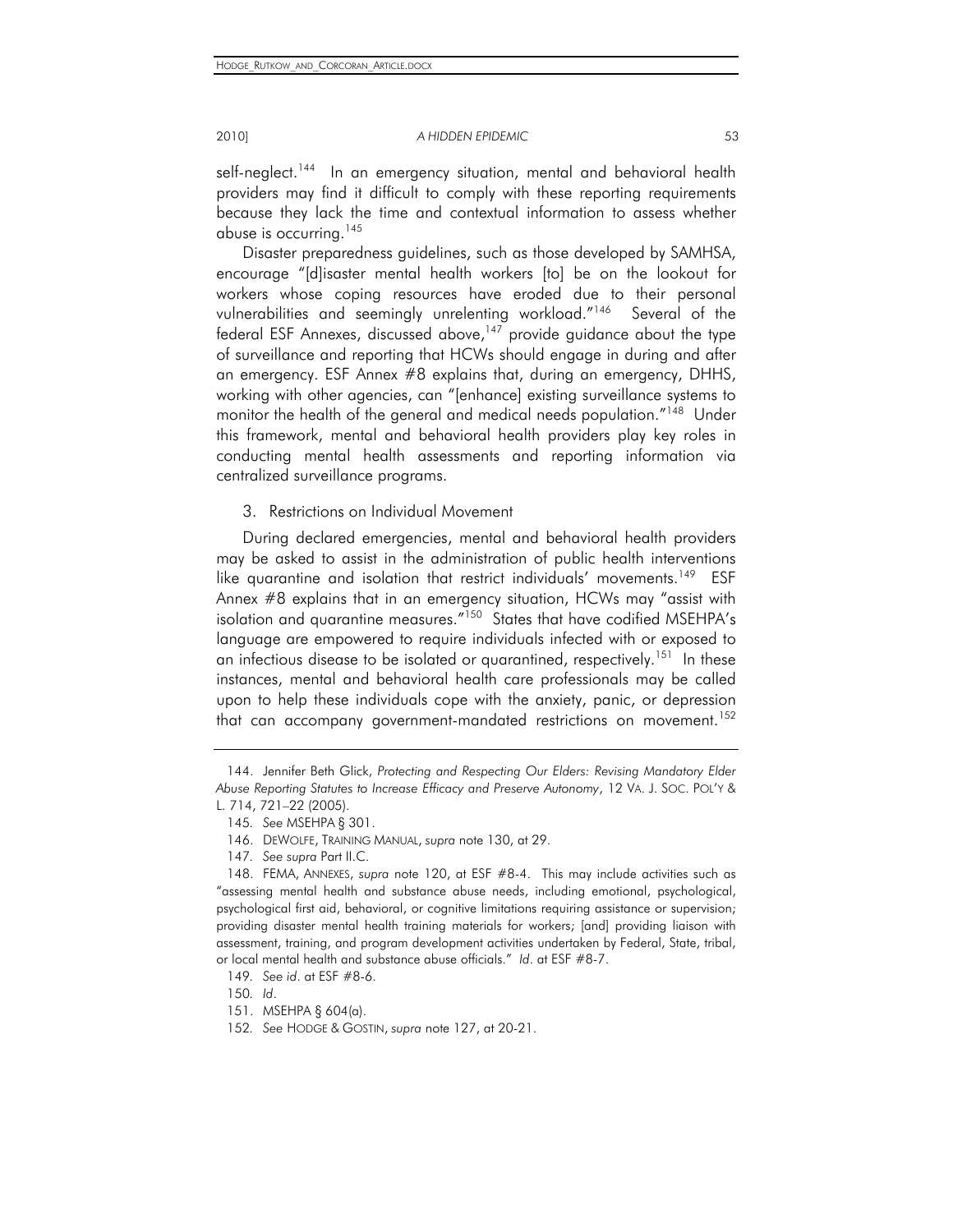Under MSEHPA, a state's public health authority can allow mental and behavioral health care professionals to access isolated or quarantined persons.<sup>153</sup> For individuals dependent on psychotropic medications and mental health therapies, the ability to access a mental health provider during periods of isolation or quarantine can be critical.<sup>154</sup>

# 4. Displacement of Populations

Destructive disasters may naturally displace hundreds of thousands of individuals. For example, in the days immediately following Hurricane Katrina in 2005, over one million residents of the Gulf Coast region were displaced;<sup>155</sup> at least 400,000 individuals remained displaced several weeks after the hurricane.<sup>156</sup> ESF Annex  $#6$  authorizes DHS and FEMA to use a registration intake system to ensure that people who have been evacuated or displaced have access to federal disaster assistance, including food, shelter, and emergency first aid.<sup>157</sup> ESF Annex  $#14$  notes that individuals with special needs will particularly require services following their displacement.<sup>158</sup> Mental and behavioral health providers can assist by diagnosing emerging mental health issues, working with individuals who have existing mental health issues, and helping displaced persons cope with the stresses that accompany their emergency evacuation.<sup>159</sup>

159*. See generally* FEMA, ANNEXES, *supra* note 120 (laying out a series of annexes describing the roles and responsibilities of federal departments and agencies as emergency support function coordinators, primary agencies, or support agencies).

 <sup>153.</sup> MSEHPA § 604(d)(1).

<sup>154</sup>*. See id*. *See also* Mark van Ommeren, Shekhar Saxena & Benedetto Saraceno, *Mental and Social Health During and After Acute Emergencies: Emerging Consensus?*, 83 BULL. WORLD HEALTH ORG. 71, 73 (2005) (noting the importance of access to psychotropic medications for those who rely on them after an acute emergency).

 <sup>155.</sup> BRUCE KATZ ET AL., BROOKINGS INST., HOUSING FAMILIES DISPLACED BY KATRINA: A REVIEW OF THE FEDERAL RESPONSE TO DATE 1 (2005), *available at* http://www.brookings.edu/~/media/ Files/rc/reports/2005/11metropolitanpolicy katz/20051114 CostofHousing.pdf.

<sup>156</sup>*. Id*.*;* Peter Whoriskey, *Katrina Displaced 400,000, Study Says*, WASH. POST, June 7, 2006, at page A12.

 <sup>157.</sup> FEMA, ANNEXES, *supra* note 120, at ESF #6-4, 6-6.

<sup>158</sup>*. See id.* at ESF #14-3, 14-4. The NRF Glossary defines "special needs" populations as follows: "Populations whose members may have additional needs before, during, and after an incident in functional areas, including but not limited to: maintaining independence, communication, transportation, supervision, and medical care. Individuals in need of additional response assistance may include those who have disabilities; who live in institutionalized settings; who are elderly; who are children; who are from diverse cultures; who have limited English proficiency or are non-English speaking; or who are transportation disadvantaged." *National Response Framework Glossary*, FED. EMERGENCY MGMT. AGENCY http://www.fema.gov/emergency/nrf/glossary.htm#S (last visited March 17, 2010).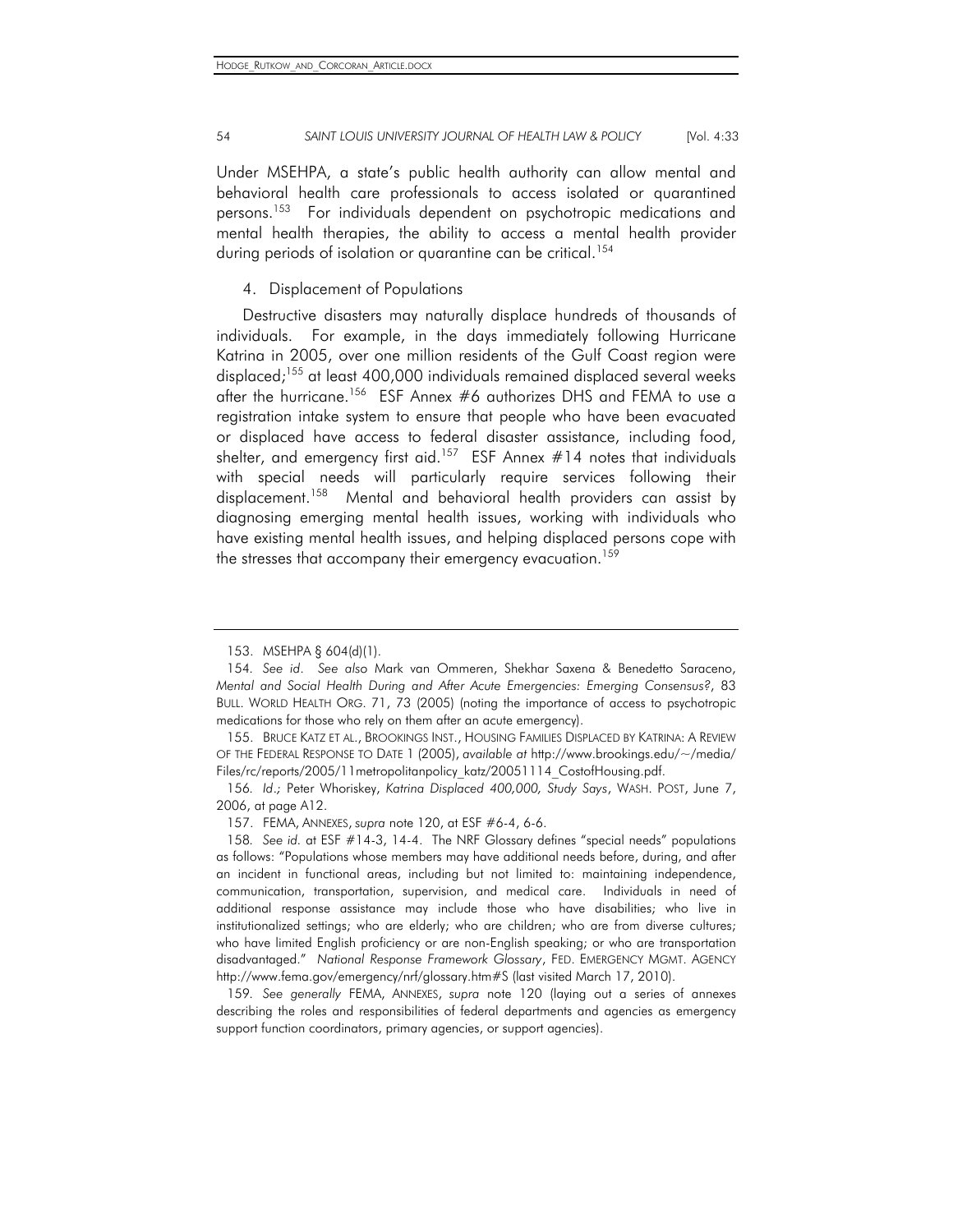# III. DEPLOYMENT AND USE OF PERSONNEL TO PROVIDE MENTAL AND BEHAVIORAL HEALTH SERVICES IN EMERGENCIES

Responding to proliferate mental and behavioral health needs of vulnerable populations stemming from emergencies presupposes the availability of adequate mental and behavioral health providers and programs in emergency regions. However, multiple legal issues directly affect or limit the deployment and use of these personnel despite intense demand for their services. These issues, discussed below, include the ability of these personnel to practice outside their licensed jurisdictions, their authority to prescribe medications across jurisdictions, changes in the standard of care during crises, and potential liability risks faced by providers.

### *A. Interjurisdictional Licensure Portability*

In non-emergencies, health care professionals must be licensed, certified, or registered by the state in which they work before they are permitted to practice.<sup>160</sup> State laws also define the scope of their practice.<sup>161</sup> All states feature licensing, certification, or registration laws regulating the practice of psychiatrists,<sup>162</sup> psychologists, and other mental and behavioral health professionals (*e.g.*, social workers, marriage and family therapists, and professional counselors).<sup>163</sup> These laws vary from state to state. For example, all states regulate social workers.<sup>164</sup> However, their licensure depends on their classification, of which there are forty-one professional social work licensure categories nationally<sup>165</sup> and four practice levels.<sup>166</sup> Some states recognize only one practice level, while others

 <sup>160.</sup> Hodge, *Legal Triage*, *supra* note 32, at 642. Professional licensure is a core state function stemming from the states' police powers. Gilbert Eric DeLeon, *Telemedicine in Texas: Solving the Problems of Licensure, Privacy, and Reimbursement*, 34 ST. MARY'S L.J. 651, 668 (2003).

<sup>161</sup>*. See* ESAR-VHP, *supra* note 18, at 11.

<sup>162</sup>*. See* Hodge, Gable & Cálves, *supra* note 28, at 46, 47. "Psychiatrists are regulated by the same rules as physicians." ESAR-VHP, *supra* note 18, at 32.

 <sup>163.</sup> Farifteh F. Duffy et al., Substance Abuse & Mental Health Servs. Admin., U.S. Dep't of Health & Human Servs., *Mental Health Practitioners and Trainees*, *in* MENTAL HEALTH, UNITED STATES, 2004 256, 272, 278, 280 (Ronald W. Manderscheid & Joyce T. Berry eds., 2006), *available at* http://download.ncadi.samhsa.gov/ken/pdf/SMA06-4195/CMHS\_MHUS\_ 2004.pdf.

<sup>164</sup>*. Id.* at 271.

<sup>165</sup>*. State Legislation*, SOCIAL WORK REINVESTMENT INITIATIVE, http://www.socialwork reisocialwor.org/State/ (last visited Sept. 8, 2010).

<sup>166</sup>*.* CTR. FOR HEALTH WORKFORCE STUDIES, UNIV. AT ALBANY FOR NAT'L ASS'N OF SOC. WORKERS, CTR. FOR WORKFORCE STUDIES, LICENSED SOCIAL WORKERS IN THE UNITED STATES, 204 2 (2004), *available at* http://workforce.socialworkers.org/studies/fullstudy0806.pdf. The four practice levels are: "a baccalaureate degree in social work (BSW); a master's degree in social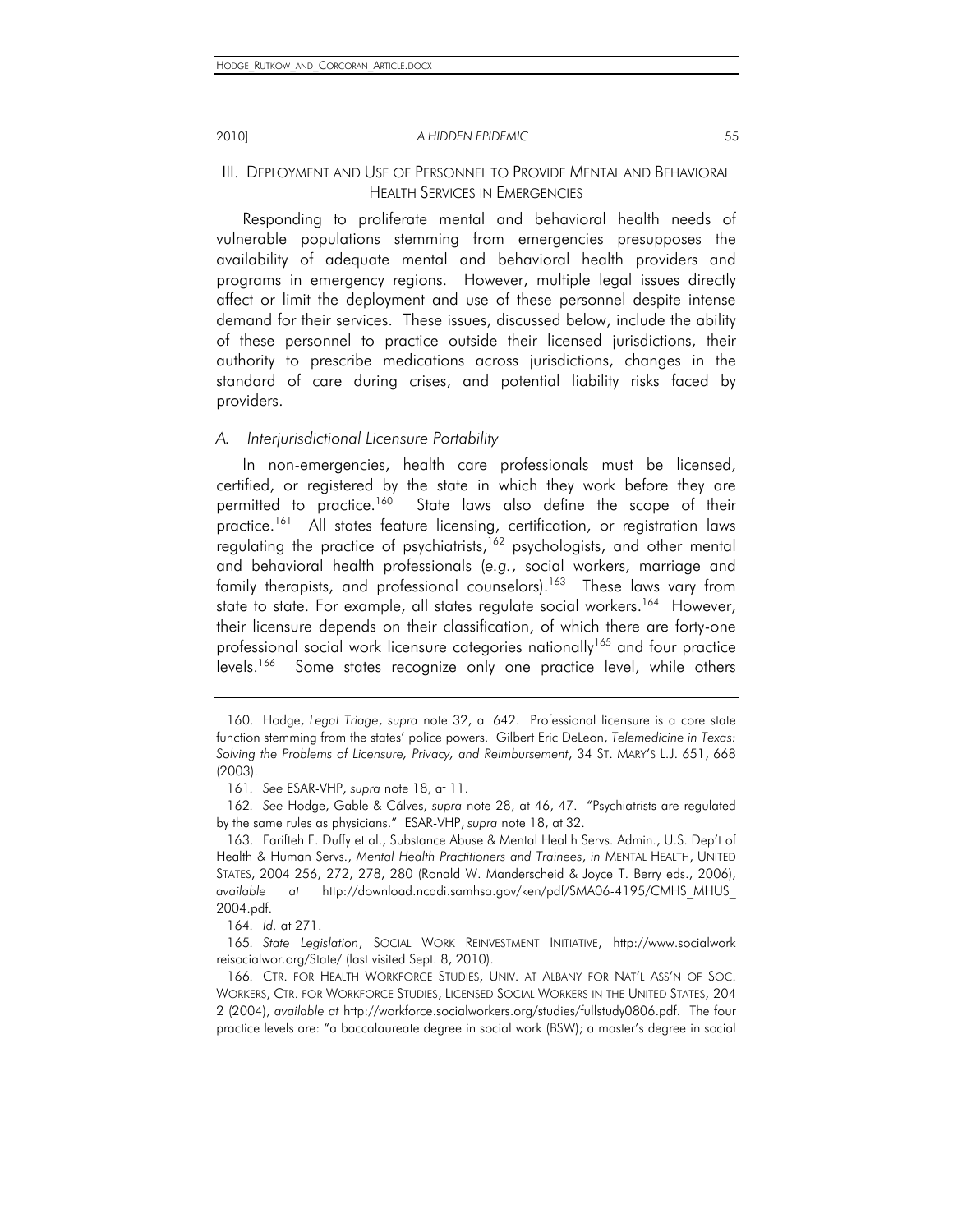recognize two or more.<sup>167</sup> Forty-eight states regulate marriage and family therapists<sup>168</sup> under differing approaches.<sup>169</sup> State regulations of professional counselors also differ as to their titles and practice levels.<sup>170</sup> Some states also regulate additional types of professionals who provide mental and behavioral health services.<sup>171</sup> For example, Minnesota, New Hampshire, and Maryland license alcohol and drug counselors;<sup>172</sup> Delaware and Ohio license chemical dependency professionals;<sup>173</sup> Arizona licenses substance abuse counselors;<sup>174</sup> and Washington registers recreational therapists.<sup>175</sup>

During major emergencies, mental health professionals from other jurisdictions may be needed to meet patient surge capacity.<sup>176</sup> However, their availability may be impeded by limitations on their ability to practice in states in which they are not licensed, certified, or registered.<sup>177</sup> In declared

169*. See* Duffy et al., *supra* note 163, at 282.

170*. See Licensure & Certification – State Professional Counselor Licensure Boards*, AM. COUNSELING ASS'N, http://www.counseling.org/Counselors/LicensureAndCert/TP/State Requirements/CT2.aspx (last visited July 23, 2010). Counseling is distinguished from other mental and behavioral health professions by its emphasis on developmental, preventative, and educational aspects of mental health care, not just the traditional focus on the remedial treatment of illnesses. Duffy et al., *supra* note 163, at 277.

171*. Types of Mental Health Providers*, MAYOCLINIC.COM, http://www.mayoclinic.com/ health/mental-health/MH00074 (Apr. 16, 2009); *Fact Sheet: Mental Illness and the Family: Finding the Right Mental Health Care for You*, MENTAL HEALTH AMERICA, http://www.nmha.org/ farcry/go/information/get-info/mi-and-the-family/finding-the-right-mental-health-care-for-

you/mental-illness-and-the-family-finding-the-right-mental-health-care-for-you (last visited August 23, 2010).

 172. N.H. REV. STAT. ANN. § 330-C:14(I) (2009) (New Hampshire licenses three categories of alcohol and drug use professionals: master licensed alcohol and drug counselor, licensed alcohol and drug counselor, and licensed clinical supervisor.); MD. CODE. ANN., HEALTH OCC. § 17-302(a) (West 2009); MINN. STAT. § 148C.015 (2005).

175. WASH. REV. CODE § 18.230.020 (2006).

 176. Nat'l Ass'n of Public Hospitals & Health Systems, *Hospital Staffing and Surge Capacity During a Disaster Event*, RESEARCH BRIEF, at 3-4 (2007), *available at* http://www.naph.org/ Main-Menu-Category/Publications/Emergency-Preparedness/hospitalstaffingandsurgecapacity duringadisasterevent.aspx.

177*. See* Hodge, *Legal Triage*, *supra* note 32, at 642.

work (MSW); an MSW with two years of postgraduate supervised experience; and an MSW with two years of post[-]master's direct clinical social work experience." *Id*.

<sup>167</sup>*. Id.*

<sup>168</sup>*. Frequently Asked Questions on Marriage and Family Therapists*, AM. ASS'N FOR MARRIAGE & FAMILY THERAPY, http://www.aamft.org/faqs/index\_nm.asp (last visited July 23, 2010).

 <sup>173.</sup> DEL. CODE ANN. tit. 24, § 3015 (2005); OHIO REV. CODE ANN. § 4758.24 (West 2005).

 <sup>174.</sup> ARIZ. REV. STAT. § 32-3321 (2009) (Arizona licenses three categories of substance abuse counselors: substance abuse technicians, associate substance abuse counselors, and independent substance abuse counselors).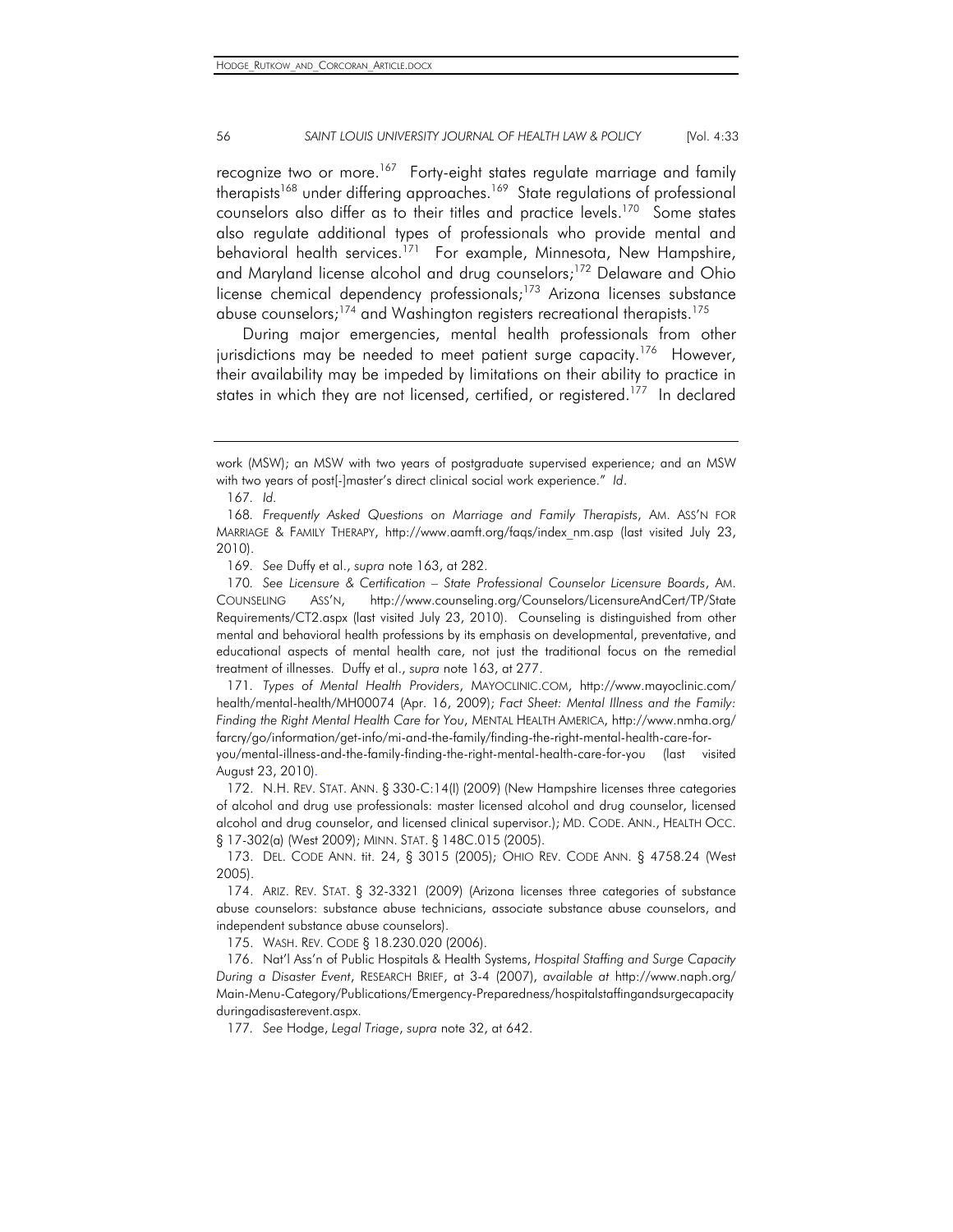emergencies, license reciprocity, exemption, and waiver laws can facilitate deployment of mental health professionals to affected areas, notwithstanding inconsistencies among these state-based provisions.<sup>178</sup>

Reciprocity and waiver laws, which are typically triggered by the declaration of an emergency, allow mental and behavioral health professionals licensed in other jurisdictions to practice within the jurisdiction granting reciprocity for the duration of the emergency.<sup>179</sup> Before a state will grant a reciprocal license to a practitioner, officials may have to determine that the practitioner's license was issued under similar requirements as those of the state issuing the reciprocal license.<sup>180</sup> This finding is complicated by varied licensing and certification requirements for mental and behavioral health professionals nationally. Some have proposed creating national reciprocity programs,<sup>181</sup> using provisions under the Emergency Management Assistance Compact (EMAC) to cross-license individuals, or enacting explicit statutory exemptions on licensure during emergencies.<sup>182</sup>

Many states have passed laws or joined compacts to facilitate interjurisdictional coordination in emergency responses. For example,

 182. BRUCE R. LINDSAY, CONG. RESEARCH SERV., RL 34585, THE EMERGENCY MANAGEMENT ASSISTANCE COMPACT (EMAC): AN OVERVIEW CRS-1 (2008).

<sup>178</sup>*. Id.* at 643.

<sup>179</sup>*. See The Uniform Emergency Volunteer Health Practitioners Act (UEVHPA)*, CTRS. FOR LAW & THE PUBLIC'S HEALTH, http://www.publichealthlaw.net/ModelLaws/UEVHPA.php (last updated Jan. 27, 2010). *See also* Cindy De Vaney Olvey, Andy Hogg & Wil Counts, *Licensure Requirements: Have We Raised the Bar Too Far?*, 33 PROF. PSYCHOL: RES. & PRAC. 323, 325 (2002).

<sup>180</sup>*. See, e.g.*, ARIZ. REV. STAT. § 32-3274 (2009); MD. CODE. ANN., HEALTH OCC. §§ 17- 305, 17-307 (West 2009); OHIO REV. CODE ANN. §§ 4757.18, 4758.25 (West 2004).

 <sup>181.</sup> The Association of State and Provincial Psychology Boards (ASPPB) has established a licensure mobility program to assist psychologists with interjurisdictional licensure portability. *ASPPB Agreement of Reciprocity (AOR) Overview*, ASS'N OF STATE & PROVINCIAL PSYCHOL. BOARDS, http://www.asppb.net/i4a/pages/index.cfm?pageid=3280 (last visited July 30, 2010) [hereinafter ASPPB, *AOR Overview*]. The licensure mobility program consists of an Agreement of Reciprocity (AOR) and two practice certificates. *Id.* Under the AOR, any licensed psychologist holding a license in one member jurisdiction may obtain licensure in all other member jurisdictions. Olvey, Hogg & Counts, *supra* note 179; *ASPPB Mobility Programs*, ASS'N OF STATE & PROVINCIAL PSYCHOL. BOARDS, http://www.asppb.net/i4a/ pages/index.cfm?pageid=3280 (last visited July 30, 2010) [hereinafter ASPPB, *Mobility Programs*]. The Certificate of Professional Qualification in Psychology (CPQ) documents that the certified psychologist has met the specific requirements necessary for licensure. Olvey, Hogg & Counts, *supra* note 179, at 325; ASPPB, *Mobility Programs*, *supra*. The Interjurisdictional Practice Certificate (IPC) is a certification program that provides member licensing boards with a mechanism to more easily allow psychologists to temporarily practice in the jurisdiction accepting the IPC without obtaining full licensure. *ASPPB Interjurisdictional Practice Certificate (IPC) Overview*, ASS'N OF STATE & PROVINCIAL PSYCHOL. BOARDS, http://www.asppb.net/i4a/pages/index.cfm?pageid=3459 (last visited July 30, 2010).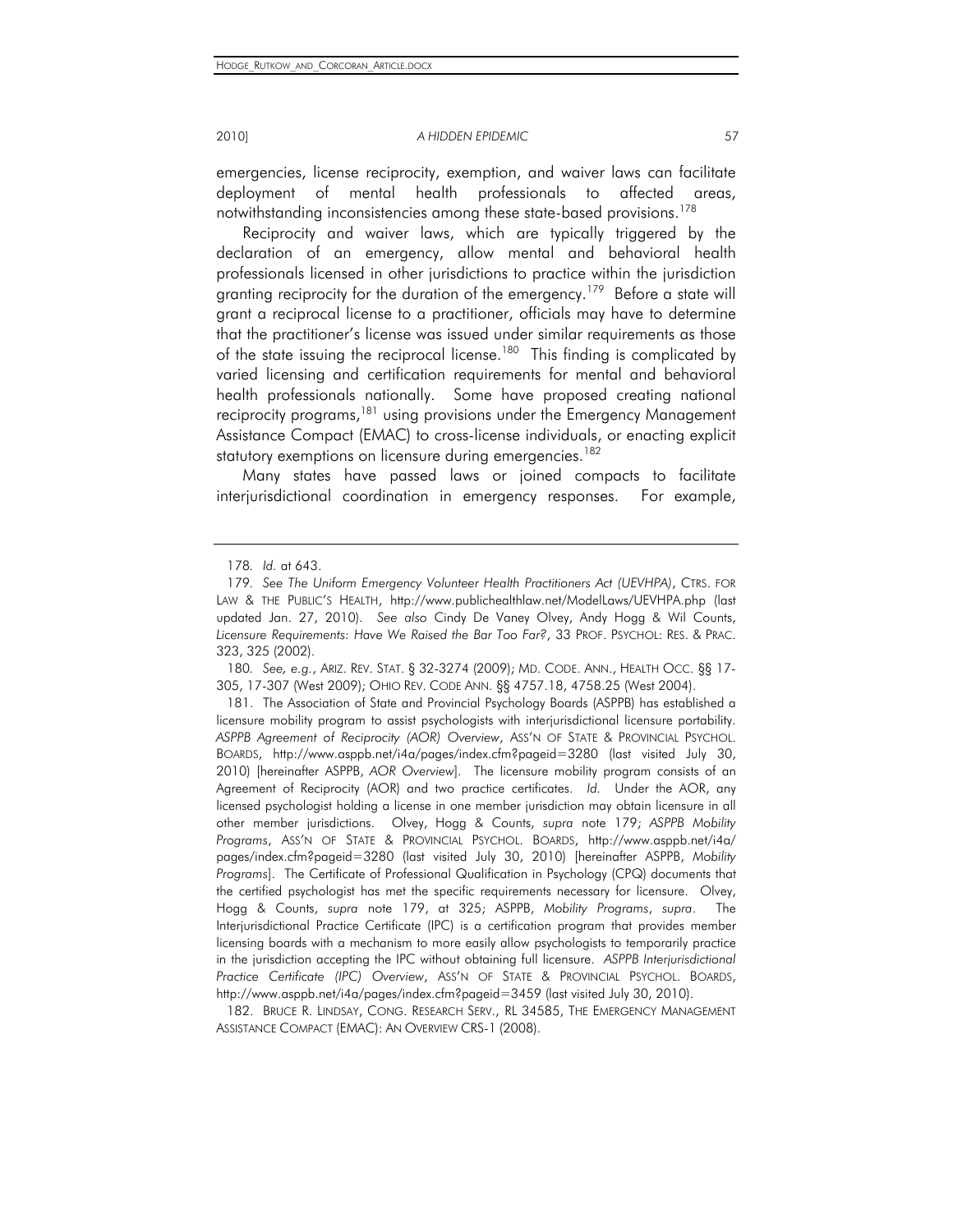during a declared emergency in Minnesota, mental health care professionals who are licensed in other states or Canada may practice instate at the Governor's request for the duration of the emergency.<sup>183</sup> Minnesota law is also reflected in EMAC,<sup>184</sup> which was authorized by Congress in 1996 and has since been approved via legislation in all states.<sup>185</sup> During preparedness training exercises or declared emergencies, EMAC authorizes licensed health care professionals from member states to practice in affected states as if they were licensed in that state.<sup>186</sup> While EMAC applies only to official state agents (and not private sector professionals), its provisions help states and localities to garner sufficient personnel to meet surge capacity related to mental and behavioral health issues and other needs during an emergency.<sup>187</sup>

Statutory waivers of professional licensure requirements during declared emergencies typically apply interjurisdictional licensure portability to mental and behavioral health professionals.<sup>188</sup> MSEHPA contains a provision that waives local licensure requirements for validly licensed health care providers,<sup>189</sup> allowing them to practice outside their jurisdiction during a declared emergency.<sup>190</sup> This provision has been adopted by at least thirteen states and localities.<sup>191</sup> Drafted in 2007, the Uniform Emergency Volunteer Health Practitioners Act (UEVHPA) allows for licensure portability for volunteer health practitioners (VHPs),<sup>192</sup> including mental health

186*. EMAC Articles of Agreement Art. V*, EMACWEB.ORG (1996), http://www.emacweb. org/?1838.

 187. H.R.J. RES. 193, 104th CONG. (1996) (enacted). *See also What is EMAC?*, *supra*  note 185.

188*. See* Hodge, Gable & Cálves, *supra* note 28, at 48.

190*. See id.* § 608(b)(1).

 192. NAT'L CONFERENCE OF COMM'RS ON UNIF. STATE LAWS, UNIFORM EMERGENCY VOLUNTEER HEALTH PRACTITIONERS ACT (UEVHPA) § 2(15) (2006) [hereinafter UEVHPA], *available at* http://www.uevhpa.org/Uploads/uevhpafinal.pdf (a volunteer health practitioner is a health practitioner who provides health or veterinary services which excludes practitioners

 <sup>183.</sup> MINN. STAT. § 12.42 (2009).

 <sup>184.</sup> MINN. STAT. § 192.89 (2009); *Model EMAC Legislation*, EMACWEB.ORG, http://www.emacweb.org/?13 (last visited July 30, 2010).

<sup>185</sup>*. What Is EMAC?*, EMACWEB.ORG, http://www.emacweb.org/?9 (last visited September 10, 2010).

 <sup>189.</sup> MSEHPA § 608(b)(2). MSEHPA defines "health care provider" as "any person or entity who provides health care services including, but not limited to, hospitals, medical clinics and offices, special care facilities, medical laboratories, physicians, pharmacists, dentists, physician assistants, nurse practitioners, registered and other nurses, paramedics, emergency medical or laboratory technicians, and ambulance and emergency medical workers." MSEHPA § 104(e).

<sup>191</sup>*. See* CTR. FOR LAW & THE PUBLIC'S HEALTH, THE MODEL STATE EMERGENCY HEALTH POWERS ACT (MSEHPA): STATE LEGISLATIVE ACTIVITY (2006), *available at* http://www.publichealth law.net/MSEHPA/MSEHPA%20Leg%20Activity.pdf.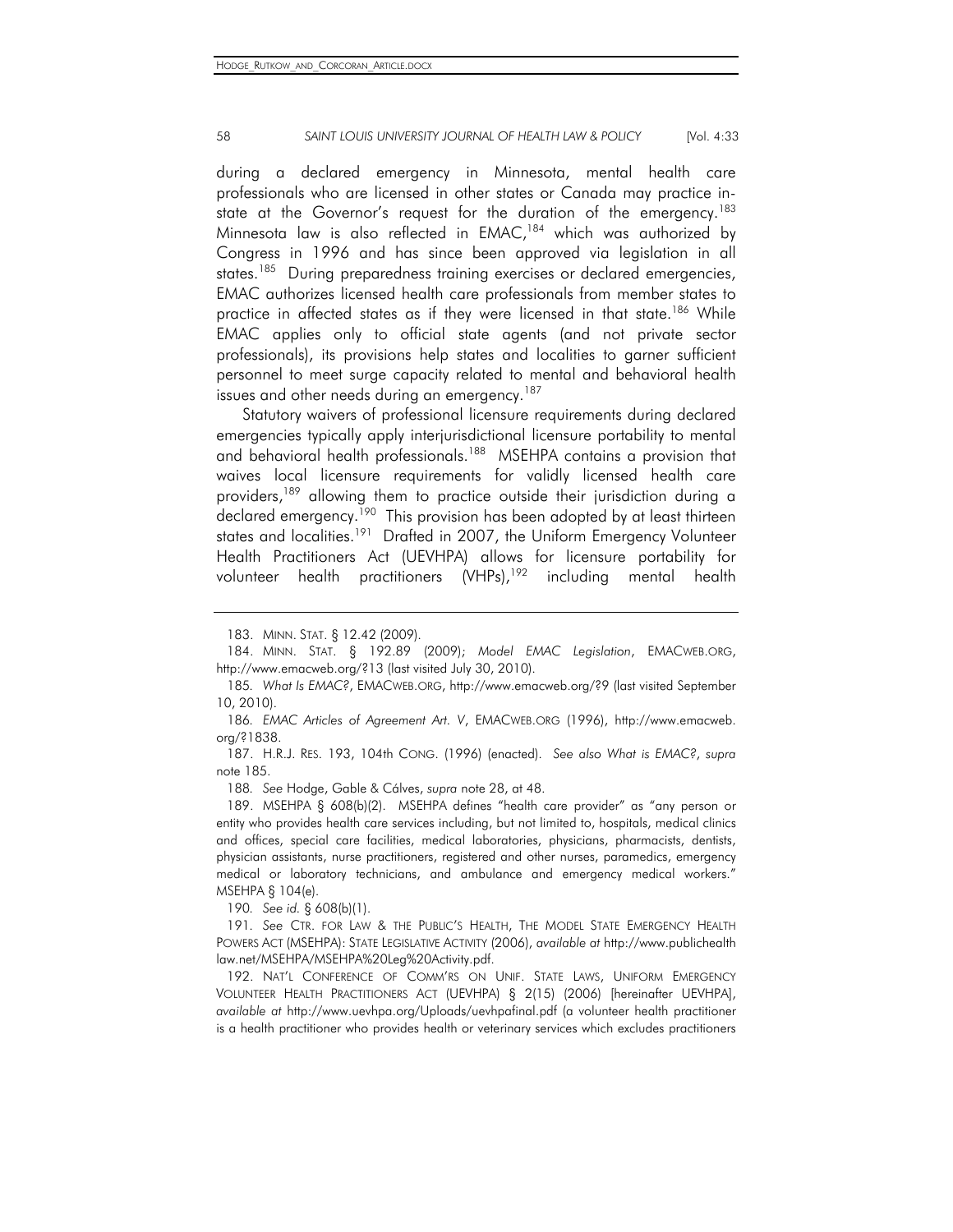professionals.<sup>193</sup> Under the UEVHPA, a VHP's license will be recognized in the state where he is volunteering during a declared emergency so long as he has registered with a VHP registration system and is in good standing in all jurisdictions where he is licensed.<sup>194</sup> The VHP must not exceed the scope of practice of his license or that of a similar practitioner licensed by the state in which he is volunteering.<sup>195</sup>

Finally, upon authorization from the President pursuant to section 1135 of the Social Security Act, DHHS's Secretary may temporarily waive or modify certain requirements of the Medicare, Medicaid, and State Children's Health Insurance programs.<sup>196</sup> This includes waiving licensing requirements for health care professionals so long as they have equivalent licenses in another state and are not barred from practicing in the state where the emergency is occurring.<sup>197</sup>

# **B.** Prescribing Authority of Mental and Behavioral Health Personnel

Mental and behavioral health services are offered through a combination of non-medical interventions, such as behavior-based therapy, and medical interventions, such as the prescription of psychotropic medications.<sup>198</sup> For most mental and behavioral health providers, prescribing authority depends on the state in which they are licensed.<sup>199</sup> Every state grants psychiatrists, who are physicians that specialize in the diagnosis and treatment of mental disorders, the ability to prescribe

who are compensated pursuant to a preexisting employment relationship, unless they are outof-state residents working for a disaster relief organization).

<sup>193</sup>*. Id.* § 2(12) (defining the scope of practice as that which is authorized by licensure in the state where the principal part of the practitioner's services are rendered).

<sup>194</sup>*. Id.* § 6(a).

<sup>195</sup>*. Id.* § 8(a-c) ("[A] volunteer health practitioner shall adhere to the scope of practice for a similarly licensed practitioner established by the licensing provisions, practice acts, or other laws of this state.").

 <sup>196. 42</sup> U.S.C. § 1320b-5(b) (2006).

 <sup>197. § 1320</sup>b-5(b)(2).

<sup>198</sup>*. See* U.S. PUB. HEALTH SERV., U.S. DEP'T OF HEALTH & HUMAN SERVS., MENTAL HEALTH: A REPORT OF THE SURGEON GENERAL 64-66, 68 (1999), *available at* http://download.ncadi. samhsa.gov/ken/pdf/surgeongeneralreport/C2.pdf (the report highlights the use of both psychosocial and pharmacological treatments).

<sup>199</sup>*. See* David E. Joranson, *Guiding Principles of International and Federal Laws Pertaining to Medical Use and Diversion of Controlled Substances*, 131 NAT'L INST. DRUG ABUSE RES. MONOGRAPH 18, 19 (1993) (noting that a physician's legal ability to prescribe drugs that are controlled substances requires controlled substances registration in some states); *Prescribing Privileges for Psychologists: An Overview*, NAT'L ALLIANCE ON MENTAL ILLNESS, http://www.nami.org/Template.cfm?Section=Issue\_Spotlights&template=/Content Management/ContentDisplay.cfm&ContentID=8375 (last visited July 30, 2010) [hereinafter *Prescribing Privileges*] (listing the twelve states that have rejected legislation to grant psychologists prescription privileges since 1990).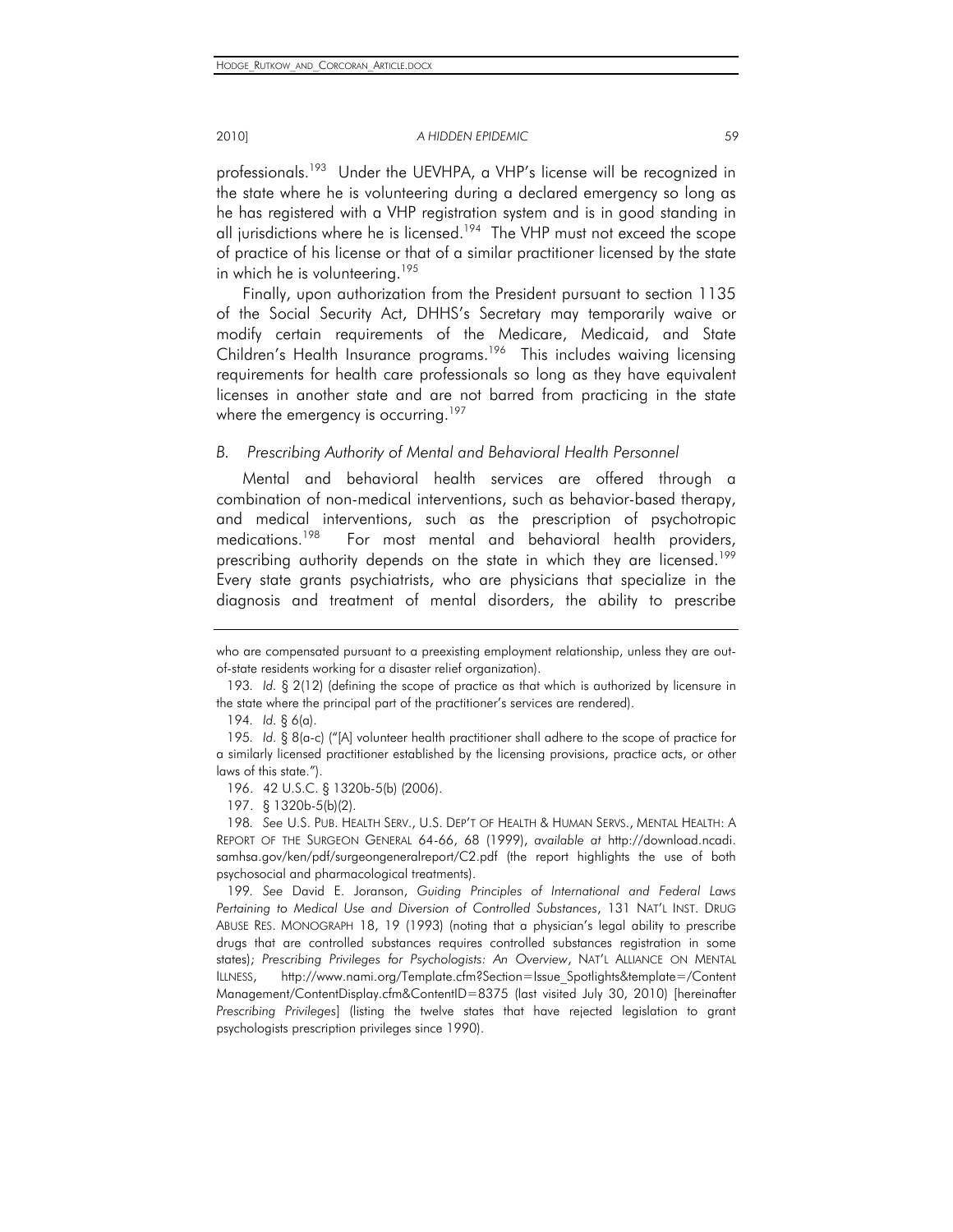medications to address mental and behavioral health issues.<sup>200</sup> Yet, the specialized training that psychiatrists receive is not required among physicians to prescribe medications for patients with mental health issues.<sup>201</sup> Research has consistently demonstrated that most prescriptions for psychotropic medications are written by physicians who have received minimal training in psychiatry.<sup>202</sup> This may be due, in part, to the fact that psychiatric services and licensed psychiatrists are not evenly distributed throughout the country, leaving some areas with a dearth of psychiatricallytrained physicians.<sup>203</sup>

Although psychologists must complete clinical training as part of their degree requirements, they are not medically-trained physicians.204 Accordingly, only two states—Louisiana and New Mexico—grant them prescribing authority.205 Psychologists' prescribing authority remains a contentious issue.<sup>206</sup> Proponents argue that psychologists can provide prescribing expertise and improve the quality of mental health care in areas where there are few psychiatrists.<sup>207</sup> In the 1990s, the U.S. Department of Defense conducted its Psychopharmacology Demonstration Project, which trained ten military psychologists to prescribe psychotropic medications.<sup>208</sup> Evaluations of this program were favorable.<sup>209</sup> Opponents argue that

203*. See* Yates, *supra* note 202. *See also* James H. Scully, Jr., *Patient Safety Forum: Should Psychologists Have Prescribing Authority?*: *A Great Leap Backwards*, 55 PSYCHIATRIC SERVICES 1424, 1424 (2004).

204*. See* Yates, *supra* note 202, at 1420-21.

 206. John Caccavale, *Opposition to Prescriptive Authority: Is This a Case of the Tail Wagging the Dog?*, 58 J. CLINICAL PSYCHOL. 623, 623-24 (2002).

 207. Bridget Murray, *A Brief History of RxP*, 34 MONITOR ON PSYCHOL. 66, 66 (2003), *available at* http://www.apa.org/monitor/oct03/rxp.aspx.

208*. Prescribing Privileges*, *supra* note 199.

 209. Yates, *supra* note 202 (citing AM. C. OF NEUROPSYCHOPHARMACOLOGY, DOD PRESCRIBING PSYCHOLOGISTS: EXTERNAL ANALYSIS, MONITORING, AND EVALUATION OF THE

 <sup>200.</sup> BUREAU OF LABOR STATISTICS, U.S. DEP'T OF LABOR, OCCUPATIONAL OUTLOOK HANDBOOK (2010) [hereinafter OCCUPATIONAL OUTLOOK HANDBOOK], *available at*  http://www.bls.gov/oco/pdf/ocos074.pdf.

 <sup>201.</sup> Mark Muse & Robert E. McGrath, *Training Comparison Among Three Professions Prescribing Psychoactive Medications: Psychiatric Nurse Practitioners, Physicians, and Pharmacologically Trained Psychologists*, 66 J. CLINICAL PSYCHOL. 96, 100 (2010).

 <sup>202.</sup> Deanna F. Yates, *Patient Safety Forum: Should Psychologists Have Prescribing Authority?*: *A Psychologist's Perspective*, 55 PSYCHIATRIC SERVICES 1420, 1420 (2004) (stating that "more than 70 percent of all psychotropic medications are prescribed by nonpsychiatric physicians, typically after six weeks' training in psychiatry"). *See also* Muse & McGrath, *supra* note 201.

 <sup>205.</sup> C. Munsey, *Prescriptive Authority in the States*, 39 MONITOR ON PSYCHOL. 60, 60 (2008), *available at* http://www.apa.org/monitor/feb08/prescriptive.aspx (psychologists must undergo additional training and collaborate with an individual's primary care physician); Yates, *supra* note 202, at 1421.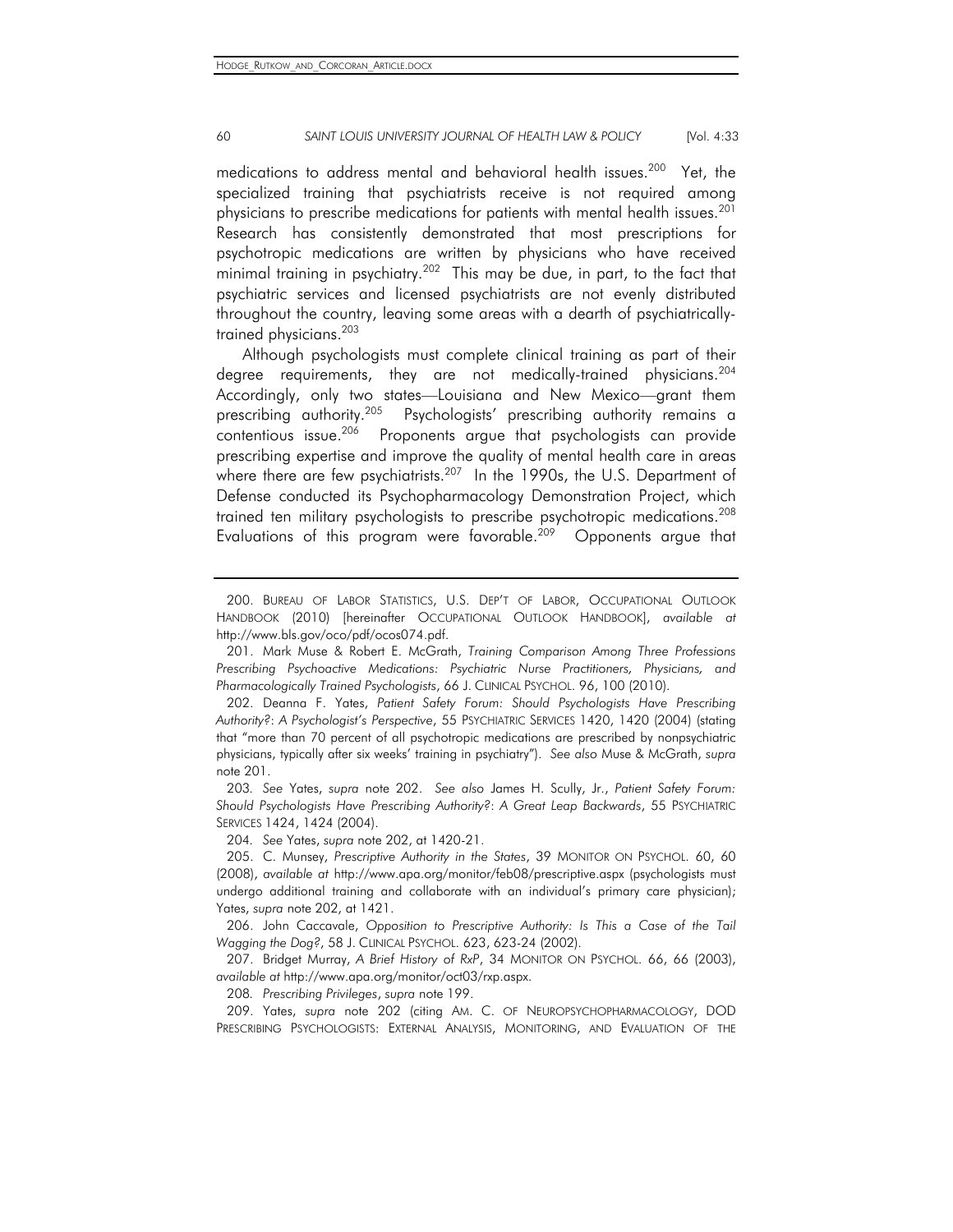psychologists are trained primarily to deliver psychotherapy, which focuses on a behavioral approach rather than a medical model.<sup>210</sup> Because psychotropic medications can be associated with significant risks, such as metabolic side-effects,  $2^{11}$  dependency,  $2^{12}$  and even death,  $2^{13}$  opponents have argued that psychologists are not appropriately trained to prescribe psychotropic medications.214

Other health care professionals, such as Advance Practice Nursing Professionals (APNs), have some form of prescribing authority in every state.<sup>215</sup> APNs undergo traditional nursing education and participate in additional training before acquiring prescribing authority.<sup>216</sup> Their authority, however, must derive generally from collaborative agreements with physicians.<sup>217</sup> Some states restrict the types of medications that APNs can prescribe, meaning that they can prescribe antibiotics and pain-relieving medications, but not controlled substances.<sup>218</sup> Physician assistants, whose training allows them to practice limited medicine under a physician's supervision, have prescribing authority in every state, subject to restrictions like those placed on APNs.<sup>219</sup>

While state licensure is generally required for mental and behavioral health personnel to prescribe medications, physicians licensed in any jurisdiction who are employed by the federal government (*e.g.*, U.S. Department of Defense, Veterans Affairs Administration, Indian Health

214. Yates, *supra* note 202. *See also Prescribing Privileges*, *supra* note 199.

215*. See* Susan J. Phillips, *22nd Annual Legislative Update: Regulatory and Legislative Successes for APNs*, NURSE PRACTITIONER, Jan. 2010, at 24, 25-26.

216*. See* Muse & McGrath, *supra* note 201, at 97-98.

 217. Scott Burris et al., *Stopping an Invisible Epidemic: Legal Issues in the Provision of Naloxone to Prevent Opioid Overdose*, 1 DREXEL L. REV. 273, 295 (2009).

218. Honberg & Miller, *supra* note 210.

PROGRAM AND ITS PARTICIPANTS 2-3 (1998), *available at* http://www.dod.mil/pubs/foi/Prescribe Psychologists.pdf).

 <sup>210.</sup> Ron Honberg & Joel Miller, *Prescribing Privileges Task Force Report and Recommendations to the NAMI Board of Directors*, NAT'L ALLIANCE ON MENTAL HEALTH, http://www.nami.org/Template.cfm?Section=Issue\_Spotlights&template=/ContentManage ment/ContentDisplay.cfm&ContentID=47075 (last visited Oct. 8, 2010).

 <sup>211.</sup> Christoph U. Correll & Harold E. Carlson, *Endocrine and Metabolic Adverse Effects of Psychotropic Medications in Children and Adolescents*, 45 J. AM. ACAD. CHILD ADOLESCENT PSYCHIATRY 771, 771 (2006).

<sup>212</sup>*. See* Carl Salzman, Editorial, *The APA Task Force Report on Benzodiazepine Dependence, Toxicity, and Abuse*, 148 AM. J. PSYCHIATRY 151, 151 (1991).

<sup>213</sup>*. Psychotropic Drugs Linked to Risk for Sudden Death During an Acute Coronary Event*, CARDIOLOGY TODAY (May 18, 2009), http://www.cardiologytoday.com/view.aspx?rID=399 26.

<sup>219</sup>*. See PA Prescribing Authority by State*, AM. ACAD. PHYSICIAN ASSISTANTS, http://www.aapa.org/images/stories/Advocacy-state-summaries/Rx\_Chart.pdf (last visited July 30, 2010); Burris et al., *supra* note 217, at 293.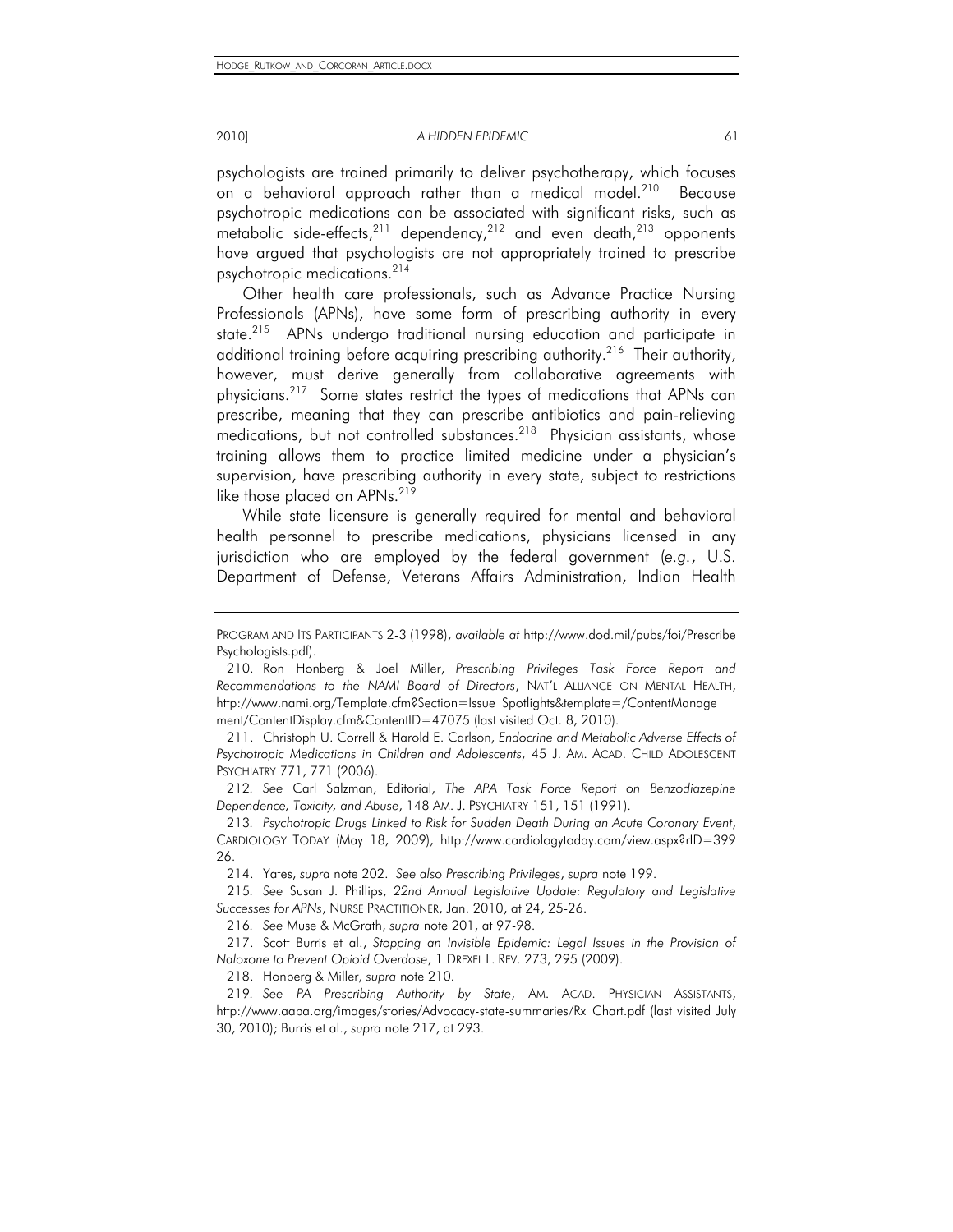Service) may practice in any state where federal facilities are located without obtaining local licensure.<sup>220</sup> For example, in the military, physicians and other health care professionals with a current professional license can practice in any Department of Defense health care facility nationally.<sup>221</sup>

# *C. Crisis Standard of Care*

During emergencies, public health departments and health care systems often face shortages of resources (*e.g.*, equipment, supplies, pharmaceuticals, personnel) while simultaneously encountering an increased demand for services.<sup>222</sup> As recently conceptualized by an Institute of Medicine (IOM) committee, the level of patient care in emergencies is likely to fall along a continuum from "conventional" to "contingency" to "crisis."223 Conventional care is the usual level of care provided in a nonemergency setting.<sup>224</sup> Contingency care attempts to remain functionally equivalent to conventional care while adapting to stressors placed on the health care system.<sup>225</sup> Although contingency care may place patients at a slightly increased risk of harm, the delivery of care is nearly consistent with usual community standards.<sup>226</sup> When normal safeguards cannot be maintained during an emergency, a crisis standard of care becomes necessary.<sup>227</sup> Under a crisis standard of care, persons with the greatest needs receive available care first until everyone desiring services can be

 <sup>220.</sup> Alison M. Sulentic, *Crossing Borders: The Licensure of Interstate Telemedicine Practitioners*, 25 J. LEGIS. 1, 36 (1999).

 <sup>221. 10</sup> U.S.C. § 1094(d)(1) (2009) (authorizing the military to lift geographic limitations of a health care professional's local license, including any prescribing authority, for the exclusive purpose of providing care in a military context). *See also* Sulentic, *supra* note 220, at 36.

 <sup>222.</sup> COMM. ON GUIDANCE FOR ESTABLISHING CRISIS STANDARDS OF CARE FOR USE IN DISASTER SITUATIONS, INST. OF MED. OF THE NAT'L ACADS., GUIDANCE FOR ESTABLISHING CRISIS STANDARDS OF CARE FOR USE IN DISASTER SITUATIONS: A LETTER REPORT 14 (Bruce M. Altevogt et al., eds., 2009) [hereinafter IOM, GUIDANCE].

<sup>223</sup>*. Id.* (citing John L. Hick, Joseph A. Barbera & Gabor D. Kelen, *Refining Surge Capacity: Conventional, Contingency, and Crisis Capacity*, 3 DISASTER MED. & PUB. HEALTH PREPAREDNESS S59, S66 (2009)). *See also* Lawrence O. Gostin & Dan Hanfling, *National Preparedness for a Catastrophic Emergency: Crisis Standards of Care*, 302 JAMA 2365, 2365 (2009).

<sup>224</sup>*. See* IOM, GUIDANCE, *supra* note 222.

<sup>225</sup>*. Id.*

<sup>226</sup>*. Id.* at 14-15.

<sup>227</sup>*. Id*. ("[I]n an important ethical sense, entering a crisis standard of care mode is not optional – it is a forced choice, based on the emerging situation. Under such circumstances, failing to make substantive adjustments to care operations – i.e., not to adopt crisis standards of care – is very likely to result in greater death, injury or illness.").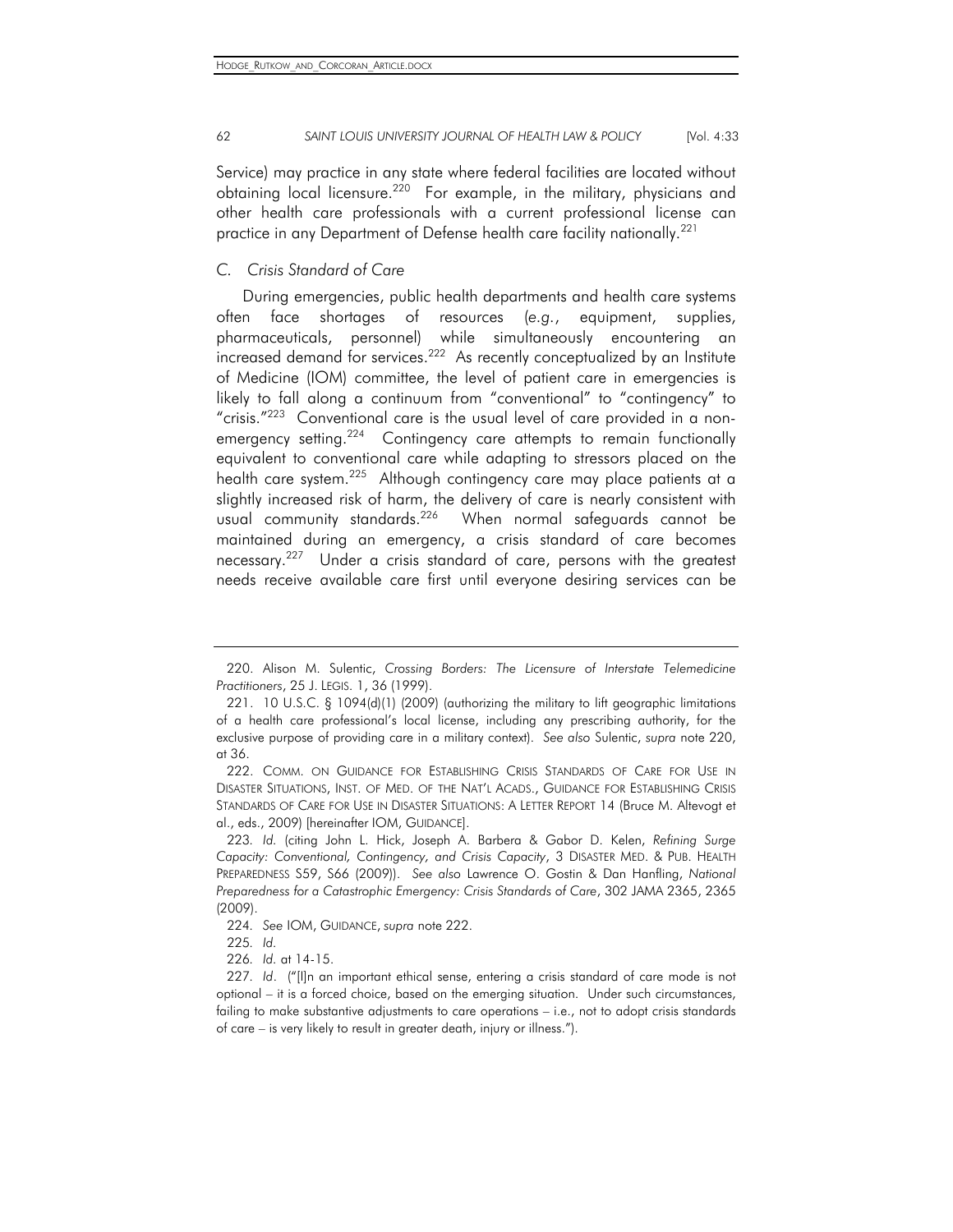assessed and treated.<sup>228</sup> Implementing a crisis standard of care may require choices and actions that are legally suspect, such as providing preferential treatment to those most likely to benefit.<sup>229</sup> Since a legal standard of care is not synonymous with a medical standard of care, uncertainty regarding the outcomes of potential legal disputes may arise, which may affect providers' actions and community interests.<sup>230</sup>

# *D. Professional Liability and Immunity*

Of all the legal issues faced by mental and behavioral health providers during emergencies, their potential liability related to the provision of services is the most concerning. Risk of exposure to liability can greatly deter practitioners from volunteering their services during an emergency.<sup>231</sup> Liability issues that are already complex in non-emergencies become even more complicated during an emergency. Mental and behavioral health providers have unique responsibilities<sup>232</sup> and differing philosophies with which to contend.<sup>233</sup> Controlled research studies have not addressed the efficacy of many mental and behavioral health interventions during emergency and disaster responses.<sup>234</sup> Consequently, to the extent mental health interventions lack an evidence base, there is no definitive guide of proven best practices for mental and behavioral health providers to follow.235

Without a definitive standard of care, it may be unclear whether certain acts or omissions constitute negligence. For example, some disaster mental health workers believe that hiding their roles as mental health workers from prospective patients or at-risk individuals "will minimize stigma and create

235*. Id.*

<sup>228</sup>*. Id.* at 57 (citing Merritt Schreiber, *Learning from 9/11: Toward a National Model for Children and Families in Mass Casualty Terrorism*, *in* ON THE GROUND AFTER SEPTEMBER 11: MENTAL HEALTH RESPONSES AND PRACTICAL KNOWLEDGE GAINED 605, 607 (Yael Daniele & Robert L. Dingman, eds. 2005)).

 <sup>229.</sup> Eleanor D. Kinney et al., *Altered Standards of Care for Health Care Providers in the Pandemic Influenza*, 6 IND. HEALTH L. REV. 1, 10-11 (2009). *See also* IOM, GUIDANCE, *supra* note 222, at 44; Donna Levin et al., *Altered Standards of Care During an Influenza Pandemic: Identifying Ethical, Legal, and Practical Principles to Guide Decision Making*, 3 DISASTER MED. & PUB. HEALTH PREPAREDNESS S132, S137 (2009).

 <sup>230.</sup> IOM, GUIDANCE, *supra* note 222, at 45. *See also* Kinney et al., *supra* note 229, at 2.

 <sup>231.</sup> Carpenter, Hodge & Pepe, *supra* note 26, at 18.

 <sup>232.</sup> Tarik Abdel-Monem & Denise Bulling, *Liability of Professional and Volunteer Mental Health Practitioners in the Wake of Disasters: A Framework for Further Considerations*, 23 BEHAV. SCI. & L. 573, 579 (2005).

 <sup>233.</sup> Lawrence P. Hampton, Note, *Malpractice in Psychotherapy: Is There a Relevant Standard of Care?*, 35 CASE W. RES. L. REV. 251, 253, 269–72 (1984).

 <sup>234.</sup> Abdel-Monem & Bulling, *supra* note 232, at 575.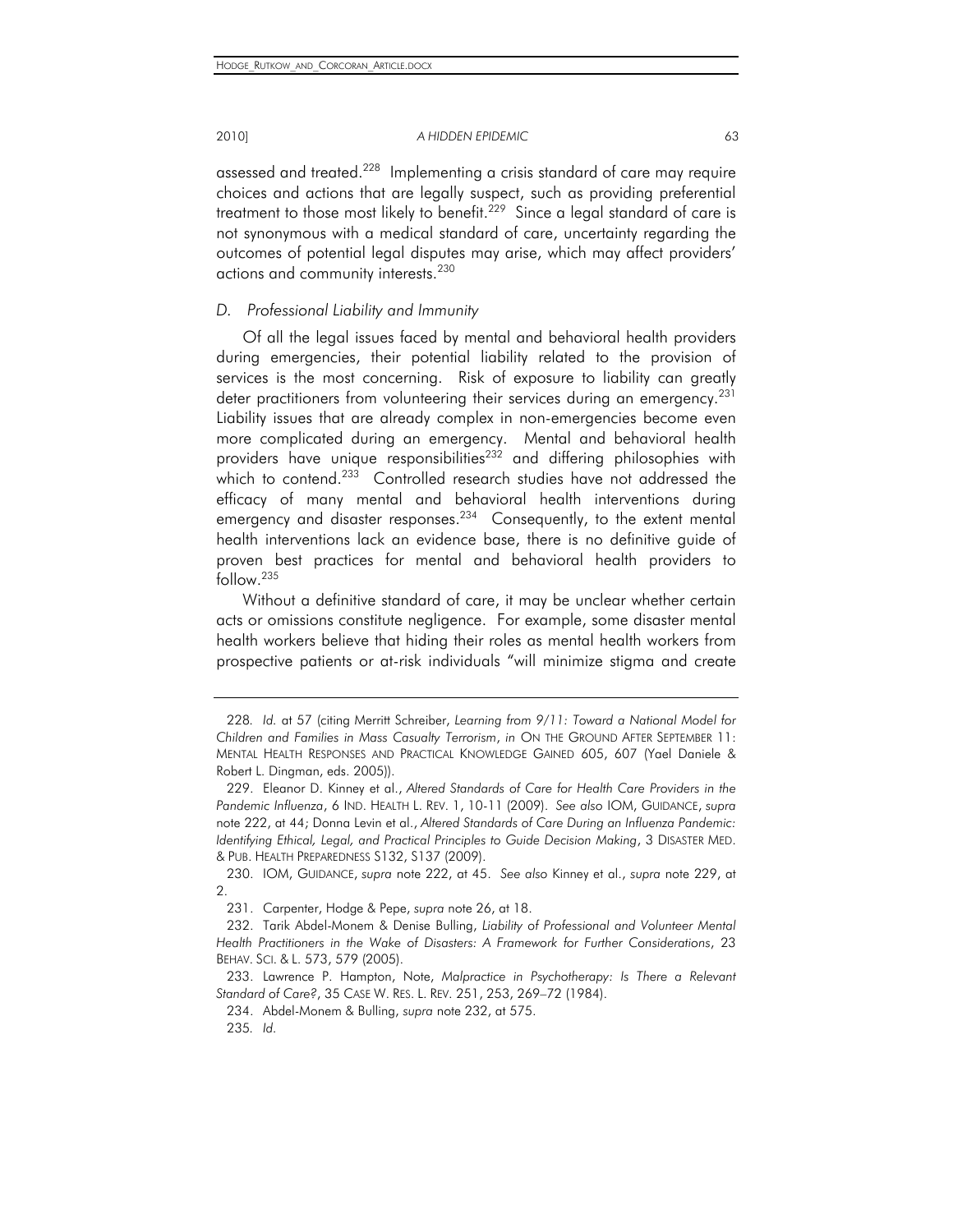HODGE\_RUTKOW\_AND\_CORCORAN\_ARTICLE.DOCX

# 64 *SAINT LOUIS UNIVERSITY JOURNAL OF HEALTH LAW & POLICY* [Vol. 4:33

an environment that encourages sharing of experiences."<sup>236</sup> Thus, some recommendations encourage mental and behavioral health workers to develop a normalizing atmosphere by identifying themselves only as emergency volunteers when conducting mental health screenings and assessments.<sup>237</sup> Failing to identify oneself as a health professional when delivering mental health services can be deceiving for those subject to or receiving screening, assessment, or treatment, implicating issues of liability relating to informed consent.<sup>238</sup> As a result, some suggest that emergency mental and behavioral health providers should always self-identify to promote transparency and facilitate access to services.<sup>239</sup>

While there are multiple avenues to potential liability for mental and behavioral health providers, there are a number of legal protections limiting civil liability for health professionals who practice during a declared emergency.<sup>240</sup> These include emergency laws (e.g., MSEHPA,<sup>241</sup> Model Intrastate Mutual Aid Legislation (MIMAL),<sup>242</sup> UEVHPA<sup>243</sup>), interstate compacts (e.g., EMAC<sup>244</sup>), sovereign immunity provisions,<sup>245</sup> volunteer protection acts,<sup>246</sup> and Good Samaritan protections.<sup>247</sup> While these

 241. MSEHPA § 608(b)(3) ("[a]ny out-of-state emergency health care provider appointed pursuant to this Section shall not be held liable for any civil damages as a result of medical care or treatment related to the response to the public health emergency unless such damages result from providing, or failing to provide, medical care or treatment under circumstances demonstrating a reckless disregard for the consequences so as to affect the life or health of the patient.").

 242. NAT'L EMERGENCY MGMT. ASS'N & NAT'L PUB. SAFETY ORGS., MODEL INTRASTATE MUTUAL AID LEGISLATION (2004), *available at* http://www.emacweb.org/?76. MIMAL grants broad immunity for in-state government employees responding to a declared emergency. *Id.* art. X ("All activities performed under this agreement are deemed hereby to be governmental functions. For the purposes of liability, all persons responding under the operational control of the requesting political subdivision are deemed to be employees of the requesting participating political subdivision. Neither the participating political subdivisions nor their employees, except in cases of willful misconduct, gross negligence or bad faith shall be liable for the death of or injury to persons, or for damage to property when complying or attempting to comply with the statewide mutual aid system.").

243. UEVHPA, *supra* note 192, § 11.

244*. EMAC Articles of Agreement*, *supra* note 186, art. VI. EMAC offers civil liability protections to state agents who are sent by one state to respond to a disaster or emergency in another. Carpenter, Hodge & Pepe, *supra* note 34, at 19; Hodge, *Legal Triage*, *supra* note 32, at 641–42.

245. Hodge, *Legal Triage*, *supra* note 32, at 640.

246*. Id.*

247*. Id.*

<sup>236</sup>*. Id.* at 580.

<sup>237</sup>*. Id.*

<sup>238</sup>*. See id.*

<sup>239</sup>*. See* Abdel-Monem & Bulling, *supra* note 232, at 580.

 <sup>240.</sup> Hodge, *Legal Triage*, *supra* note 32, at 640–42.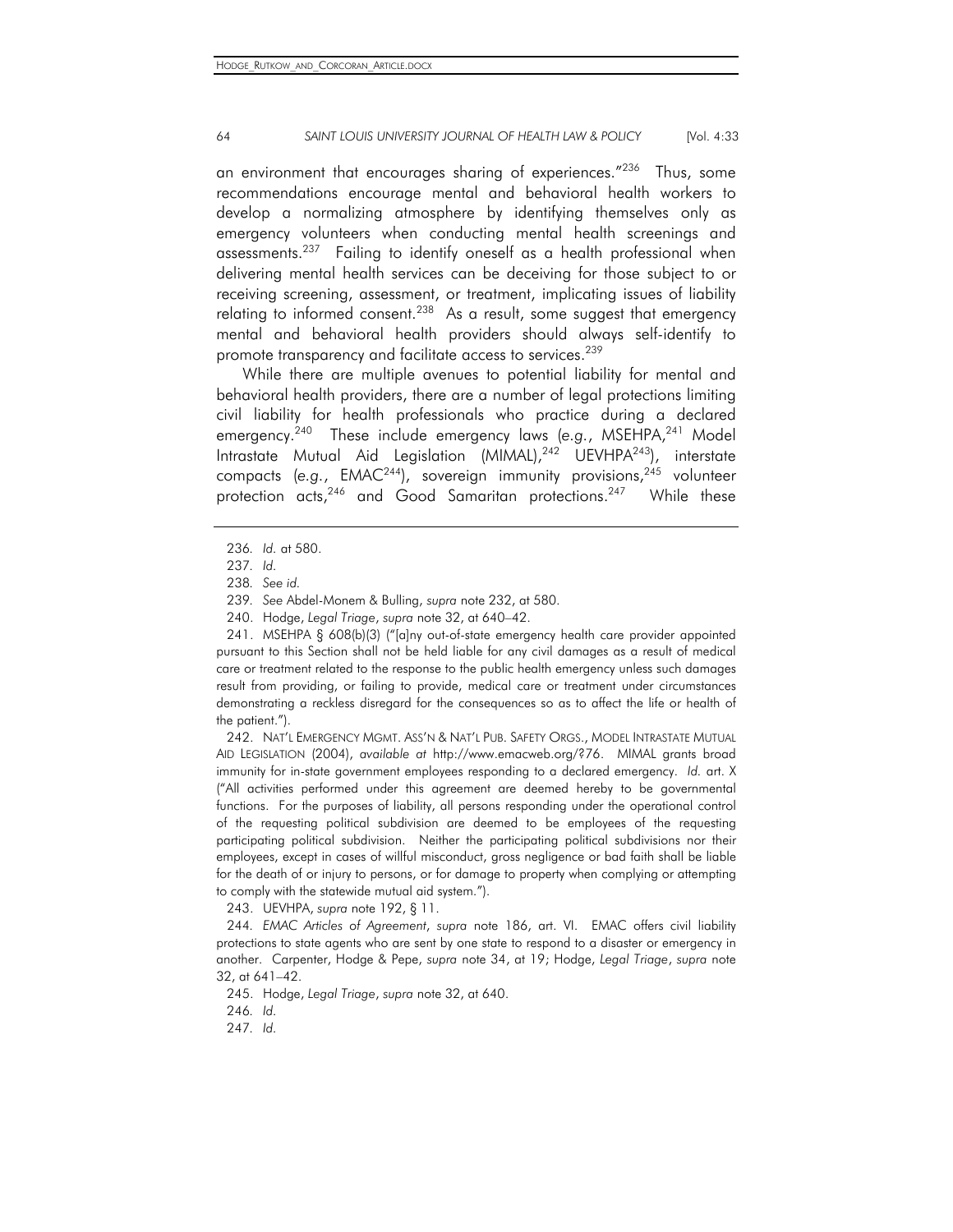protections offer immunity or indemnification, they do not safeguard all actions or individuals delivering mental and behavioral health care in emergencies.<sup>248</sup> None of these liability provisions, for example, protect individuals from liability for willful or wanton acts, acts that constitute gross negligence, or criminal actions.249

UEVHPA provides two options for civil liability protections for registered emergency health volunteers who provide services through a local host agency and conform to certain limitations.<sup>250</sup> Under the first option, a VHP who provides services pursuant to the Act will not be liable for any damages resulting from the provision of those services.<sup>251</sup> Moreover, no person will be held vicariously liable for damages if the VHP is not liable.<sup>252</sup> The second option offers liability protections only to those VHPs who receive no more than nominal compensation (consistent with the approach taken in the federal Volunteer Protection Act of 1997<sup>253</sup>). Under option two, vicarious liability of various entities is not addressed, thus deferring to existing state law.254

State and federal employees may also be protected from tort liability via sovereign immunity.<sup>255</sup> In some states, sovereign immunity has been statutorily extended to protect emergency volunteers, but most states only protect government employees.<sup>256</sup> Every state also has "Good Samaritan" laws, which provide immunity from civil liability for individuals who render aid at the scene of an emergency, generally in the absence of an emergency declaration.<sup>257</sup> These statutes typically cover individual rescuers who do not

<sup>248</sup>*. Id.* at 641.

<sup>249</sup>*. Id.*

 <sup>250.</sup> Carpenter, Hodge & Pepe, *supra* note 26, at 19.

 <sup>251.</sup> UEVHPA, *supra* note 192, § 11(a).

<sup>252</sup>*. Id.* § 11(b).

 <sup>253. 42</sup> U.S.C. § 14503 (2006). Under the federal Volunteer Protection Act, volunteers for non-profit organizations or governmental entities may receive liability protection if they (1) acted within the scope of their responsibilities; (2) were properly licensed, certified, or authorized; (3) did not engage in willful, criminal, or reckless misconduct, grossly negligent conduct, or conduct demonstrating a conscious, flagrant indifference to the rights or safety of the individual harmed; and (4) did not cause the harm by operating a vehicle for which an operator's license or insurance is required. *Id.*

 <sup>254.</sup> Carpenter, Hodge & Pepe, *supra* note 26, at 21.

 <sup>255.</sup> Sharona Hoffman, *Responders' Responsibility: Liability and Immunity in Public Health Emergencies*, 96 GEO. L.J. 1913, 1937 (2008); Hodge, Gable & Cálves, *supra* note 28, at 219. Sovereign immunity prohibits individuals from bringing tort lawsuits against governmental entities. *See* DAN B. DOBBS & PAUL T. HAYDEN, TORTS AND COMPENSATION: PERSONAL ACCOUNTABILITY AND SOCIAL RESPONSIBILITY FOR INJURY 393 (4th ed. 2001) (explaining that the concept of sovereign immunity is a carryover from the English common law, which established that "[t]he King can do no wrong").

 <sup>256.</sup> Hodge, Gable & Cálves, *supra* note 28, at 35-37.

 <sup>257.</sup> Carpenter, Hodge & Pepe, *supra* note 26, at 19; Hoffman, *supra* note 255, at 1943.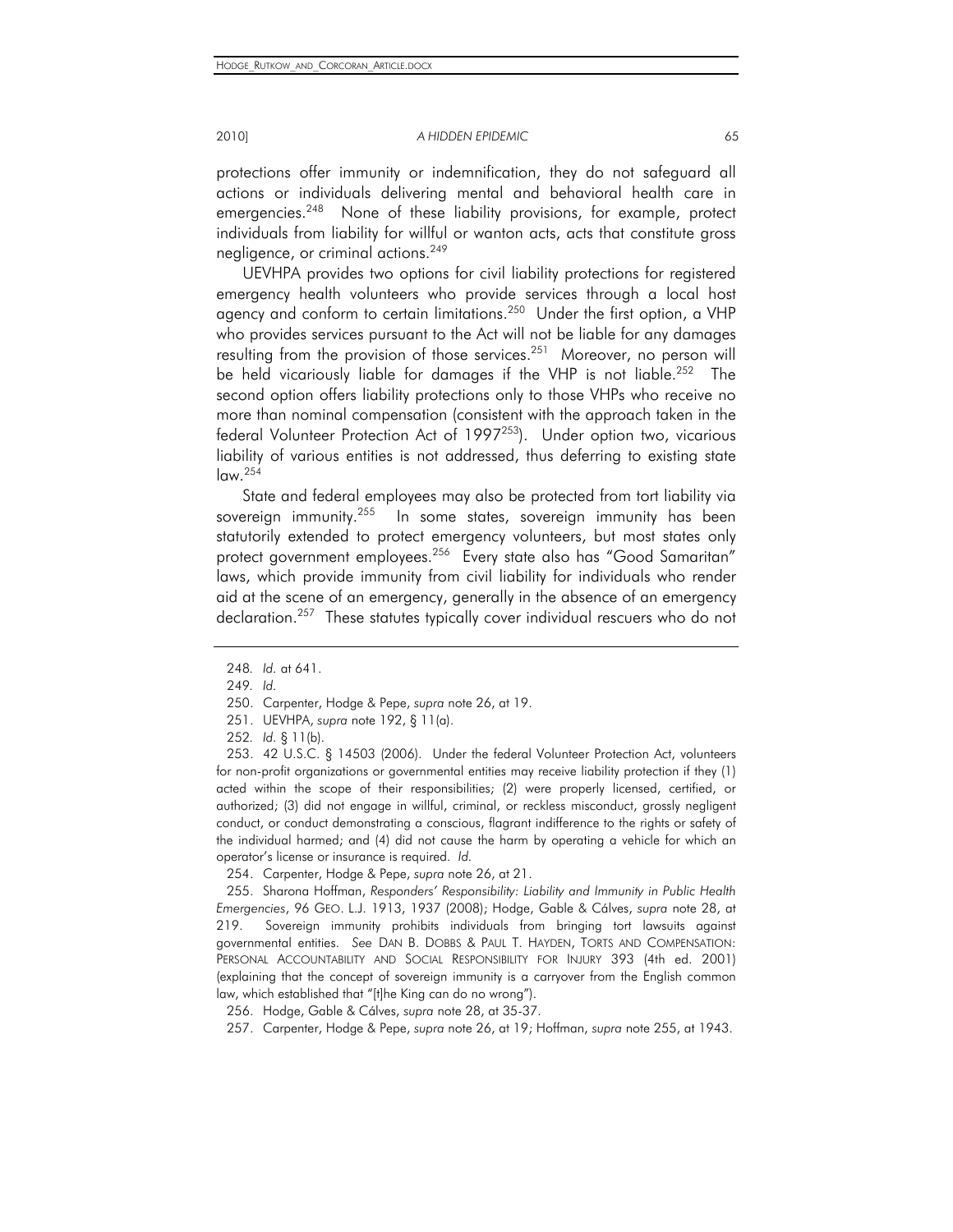have a pre-existing duty to provide aid.<sup>258</sup> Consequently, volunteers who provide care in a health care setting or during declared emergencies are usually not protected through these laws.<sup>259</sup> Some states explicitly exclude health professionals from Good Samaritan liability protections.<sup>260</sup>

# *E. Workers' Compensation*

Not only do mental health providers face liability risks, they may also be susceptible to developing their own employment-related mental and behavioral health harms during emergencies.<sup>261</sup> The extent to which providers are covered for resulting mental health injuries is governed by workers' compensation laws.<sup>262</sup> Workers' compensation is a no-fault insurance program provided by all employers and administered by the government through which individuals (or their families) receive limited benefits for work-related injuries and deaths.<sup>263</sup> While every state has enacted workers' compensation statutes, there is considerable variation in coverage.264 Generally, employers are responsible for employees' injuries that arise out of, or occur in the course of, employment.<sup>265</sup>

Workers' compensation programs typically cover only employees,<sup>266</sup> thus excluding persons serving as volunteers.<sup>267</sup> During declared emergencies, states like Wisconsin, Minnesota, Ohio, Illinois, and Alabama extend workers' compensation coverage to select emergency response volunteers.<sup>268</sup> Under UEVHPA, volunteers who otherwise lack workers' compensation coverage are deemed state employees and thus eligible for benefits.<sup>269</sup> As a result, registered volunteers responding to the emergency through organized efforts receive basic workers' compensation protections.270

270*. Id.*

 <sup>258.</sup> Hoffman, *supra* note 255.

 <sup>259.</sup> Hodge, Gable & Cálves, *supra* note 28, at 30-32.

<sup>260</sup>*. See* ESAR-VHP, *supra* note 18.

 <sup>261.</sup> Hodge, Gable & Cálves, *supra* note 28, at 50.

<sup>262</sup>*. Id.* at 51.

<sup>263</sup>*. Id.* at 50.

<sup>264</sup>*. Id.* at 52.

<sup>265</sup>*. Id.* at 50-51.

 <sup>266.</sup> Hodge, Gable & Cálves, *supra* note 28, at 51. An employee is ordinarily defined as "someone who the employer hires and compensates to provide services in the workplace." *Id.*  at 52.

<sup>267</sup>*. Id.* at 51.

 <sup>268. 20</sup> ILL. COMP. STAT. 3305/10-k (2010); MINN. STAT. § 12.22 (2009); OHIO REV. CODE ANN. § 4123.025 (West 2007); ALA. CODE § 13-9-16 (1998); *Michels Pipeline Constr., Inc. v. Labor & Indus. Review Comm'n,* 541 N.W.2d 241, 242-43 (1995).

 <sup>269.</sup> Carpenter, Hodge & Pepe, *supra* note 26, at 21.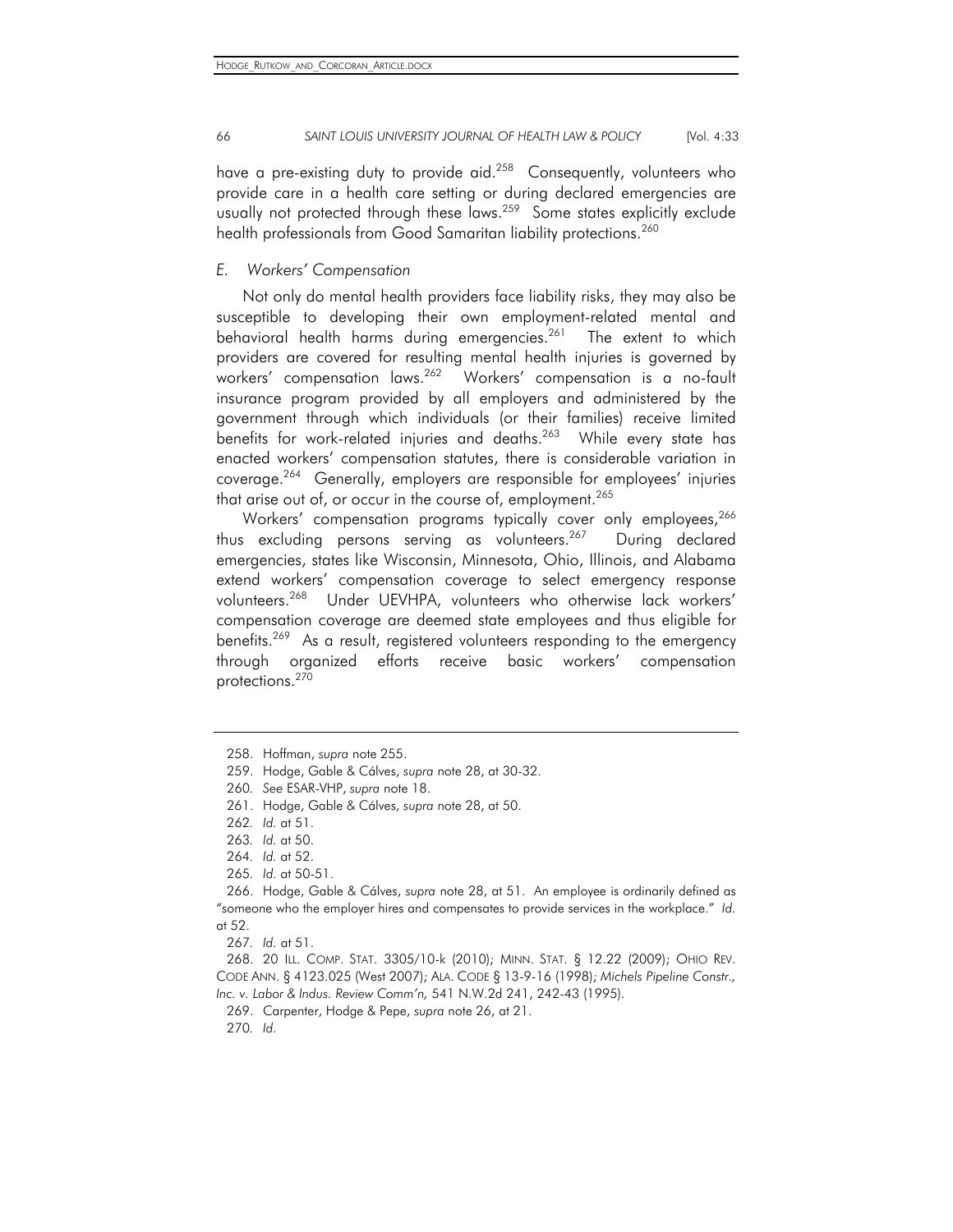The extent to which mental and behavioral health harms are covered by workers' compensation programs varies. Three types of work-related mental health harms are typically recognized via workers' compensation programs: (1) mental stimulus resulting in physical injury (mental-physical), (2) physical trauma resulting in mental injury (physical-mental), and (3) mental stimulus resulting in mental injury (mental-mental).<sup>271</sup> Mental-physical and physicalmental injury claims are uniformly compensable.<sup>272</sup> Mental-mental claims, however, are regulated differently across the states.<sup>273</sup> Approximately fifteen states' programs do not compensate for these types of injuries.<sup>274</sup> Other states offer compensation only if the stimulus is sudden or unusual.<sup>275</sup> Approximately eight states compensate regardless of the nature of the stimulus.<sup>276</sup>

When the emergency environment is claimed as the mental stimulus that caused the injury, it may affect the likelihood of recovery via workers' compensation. Because the emergency would most likely be considered a sudden or unusual mental stimulus, mental-mental injuries stemming from the emergency could be compensable in nearly every state. Conversely, the emergency may preclude coverage because it may be difficult to prove that the mental stimulus associated with the emergency was directly attributable to the provider's employment rather than the occurrence of the emergency itself.

# IV. MENTAL AND BEHAVIORAL HEALTH SERVICES AND TREATMENT DURING **EMERGENCIES**

As discussed in the sections below, significant legal issues surround the provision of mental and behavioral health services and treatment during emergencies.<sup>277</sup> Changing legal norms during declared emergencies may dictate how and to whom services are delivered. For example, legal standards associated with the duty of informed consent, the duty to protect third parties, and providers' legal obligations to patients may be altered in

 <sup>271. 82</sup> AM. JUR. 2D *Workers' Compensation* § 320 (2009). Mental-physical injuries would include injuries such as a sudden fright that resulted in a physical consequence such as a heart attack. LARSON'S WORKERS' COMPENSATION, *supra* note 29, § 56.02. An example of a physical-mental injury would be depression following amputation from a work related injury. *Conner Mfg. v. Indus. Comm'n*, 836 P.2d 464, 465 (Ariz. Ct. App. 1992). An example of a mental-mental injury would be paranoia resulting from a life threatening incident at work. *See*  LARSON'S WORKERS' COMPENSATION, *supra* note 29, § 56.02.

 <sup>272.</sup> LARSON'S WORKERS' COMPENSATION, *supra* note 29, §§ 56.02-.03.

<sup>273</sup>*. Id.* § 56.06

<sup>274</sup>*. Id.* § 56.06[4].

<sup>275</sup>*. Id.* § 56.06[2].

<sup>276</sup>*. Id.* § 56.06[7].

<sup>277</sup>*. See* DISASTER PSYCHIATRY HANDBOOK, *supra* note 9, at 35.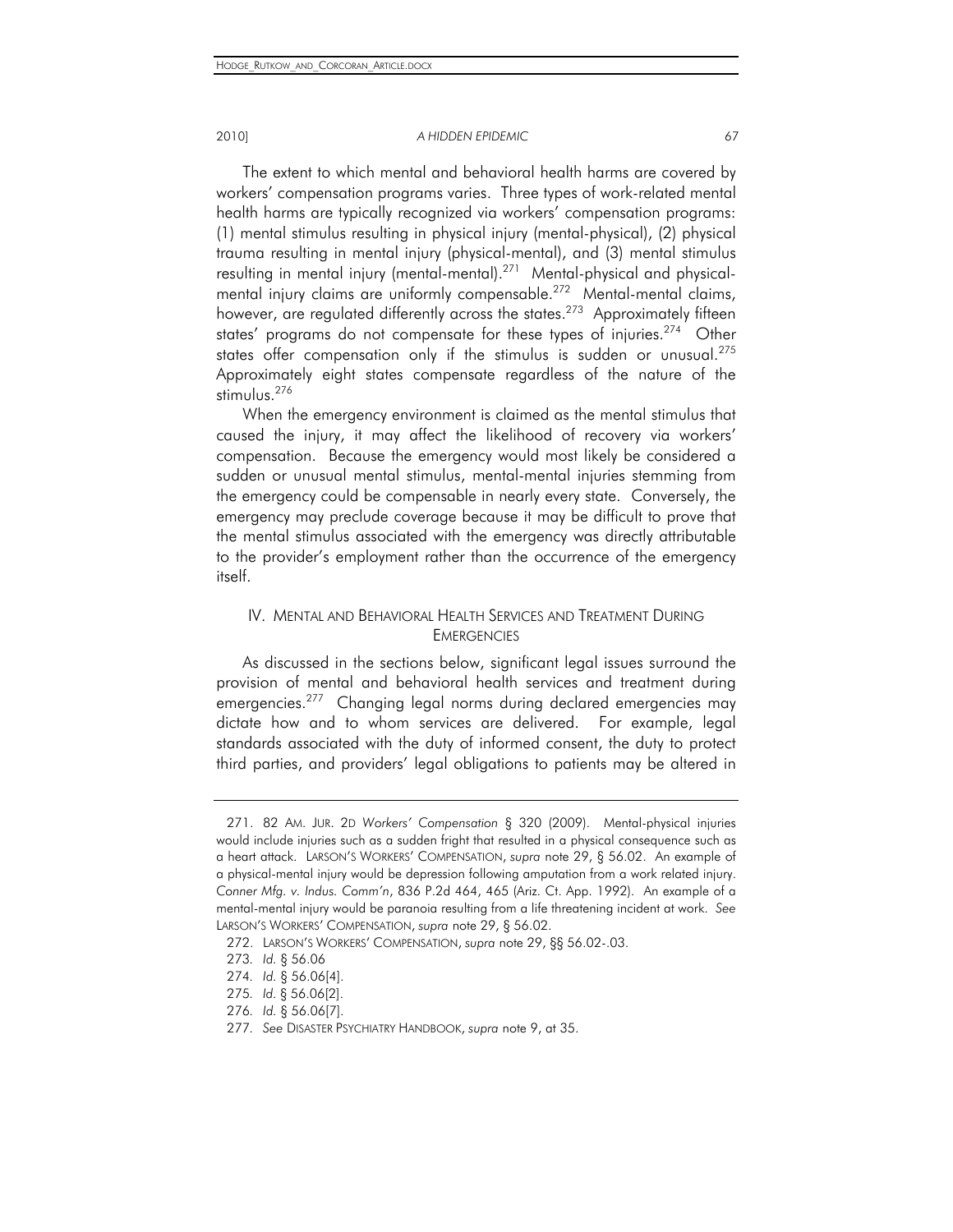emergencies.<sup>278</sup> Changes to law and policies may enhance access to medications or authorize compelled treatment.<sup>279</sup> Other laws and policies governing entitlements to treatment may impact the delivery of services.<sup>280</sup>

# *A. Reassessing Mental or Behavioral Counselor-Patient Relationships*

In non-emergency contexts, the scope of the clinical relationships that arise between mental and behavioral health professionals and their patients is well-established.281 Mental health professionals employ the *Diagnostic and Statistical Manual of Mental Disorders*, which provides a standardized classification of mental disorders.<sup>282</sup> Clinical relationships may include the provision of psychotherapy or other behavior-based therapies and psychotropic medications in a variety of settings including in-patient care and out-patient care.<sup>283</sup> Once a clinical relationship exists, the law generally requires mental and behavioral health providers to maintain their patients' confidentiality, which includes protecting their personal medical information.284

Psychiatrists traditionally employ a combination of medication and psychotherapy to treat their patients.<sup>285</sup> To assist psychiatrists in their approach to treating some of the most common mental health conditions, the American Psychiatric Association has developed a series of practice guidelines containing evidence-based recommendations.<sup>286</sup> These

283. OCCUPATIONAL OUTLOOK HANDBOOK, *supra* note 200.

<sup>278</sup>*. See id. See also* MSEHPA § 607(b).

<sup>279</sup>*. See* Cheryl Person & Elizabeth J. Fuller, *Disaster Care for Persons With Psychiatric Disabilities: Recommendations for Policy Change*, 17 J. DISABILITY POL'Y STUD. 238, 245-46 (2007).

<sup>280</sup>*. See id.* at 244-45.

 <sup>281.</sup> AM MED. ASS'N, OPINION 10.01 - FUNDAMENTAL ELEMENTS OF THE PATIENT-PHYSICIAN RELATIONSHIP (1993), *available at* http://www.ama-assn.org/ama/pub/physician-resources/ medical-ethics/code-medical-ethics/opinion1001.shtml.

 <sup>282.</sup> AM. PSYCHIATRIC ASS'N, DIAGNOSTIC AND STATISTICAL MANUAL OF MENTAL DISORDERS DSM-IV-TR (4th ed. 2000). This manual provides diagnostic criteria for mental illnesses; it does not recommend treatment approaches or describe best practices. *See* discussion *supra* Part III.D (discussing a lack of evidence about mental health services in emergencies).

<sup>284</sup>*. Patient Confidentiality*, AM MED. ASS'N, http://www.ama-assn.org/ama/pub/ physician-resources/legal-topics/patient-physician-relationship-topics/patient-confidentiality. shtml (last visited March 17, 2010) ("[C]ourts generally allow a cause of action for a breach of confidentiality against a treating physician who divulges confidential medical information without proper authorization from the patient.").

 <sup>285.</sup> OCCUPATIONAL OUTLOOK HANDBOOK, *supra* note 200.

<sup>286</sup>*. Practice Guidelines*, AM. PSYCHIATRIC ASS'N, http://www.psych.org/MainMenu/ PsychiatricPractice/PracticeGuidelines\_1.aspx (last visited March 17, 2010).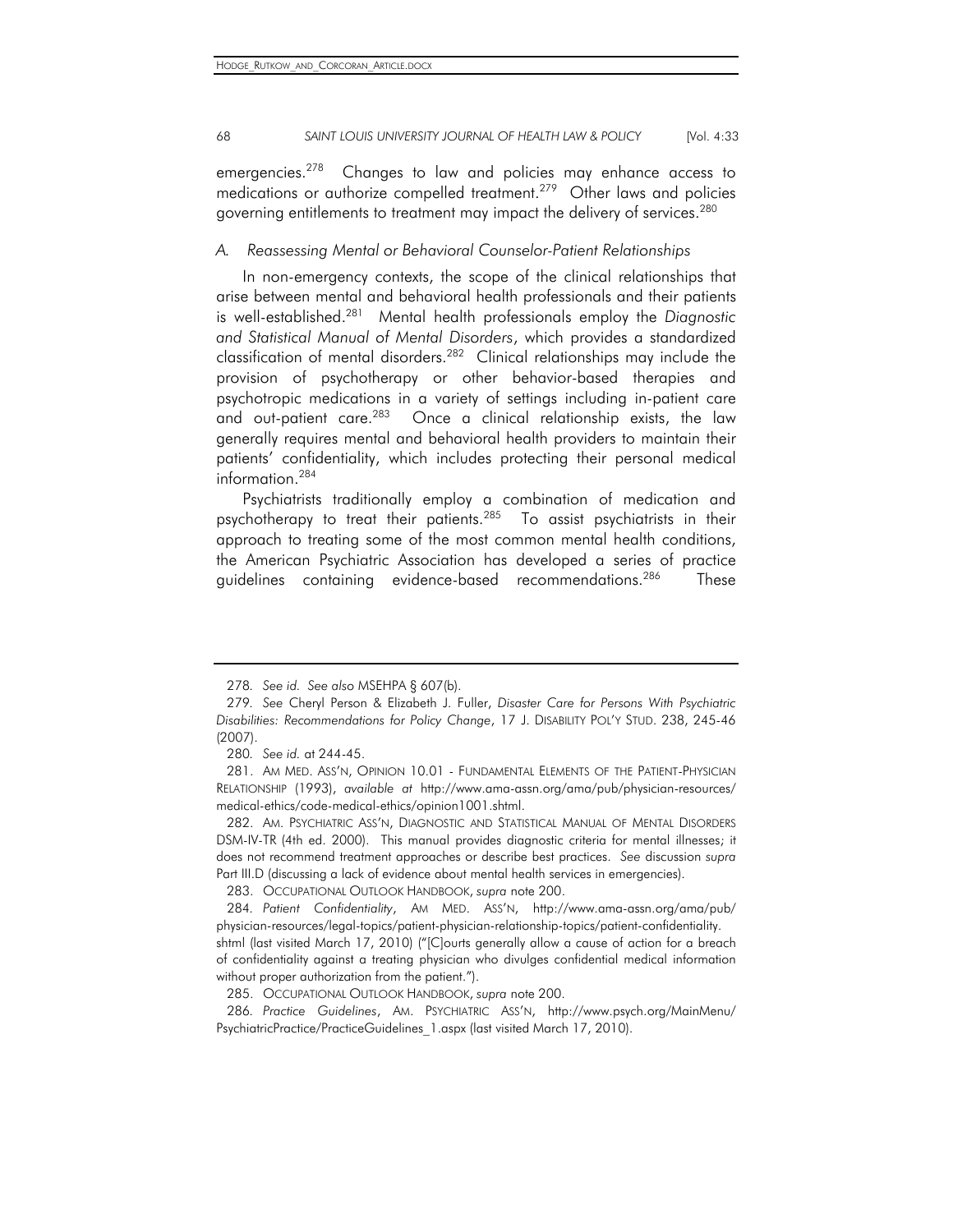guidelines address the treatment of conditions such as bipolar disorder,<sup>287</sup> major depressive disorder,<sup>288</sup> and substance use disorders.<sup>289</sup>

The American Psychiatric Association has recognized, however, that in disaster situations, the psychiatrist-patient relationship may change.<sup>290</sup> In its *Disaster Psychiatry Handbook*, the American Psychiatric Association describes how emergencies can alter the traditional psychiatrist-patient relationship.<sup>291</sup> For example, psychiatrists may serve on a crisis intervention team, through which they provide psychiatric services in the hours immediately following an event.<sup>292</sup> In these situations, psychiatrists often will not have an opportunity to take the type of detailed personal history that they would solicit under normal circumstances.<sup>293</sup> Additionally, they may have to provide services that are more commonly associated with a primary care physician, such as offering advice about general medical concerns and referrals to social service organizations.<sup>294</sup> Psychiatrists must also be attuned to individuals' lack of access to medications, which may cause some traditionally medical diseases, such as hypertension, to present as mental health conditions.295

Although psychologists lack the same medical training as psychiatrists, their experiences with patients during emergencies may be similar; members of both professions may be called on to provide generalized mental health

 <sup>287.</sup> ROBERT M.A. HIRSCHFELD ET AL., AM. PSYCHIATRIC ASS'N, PRACTICE GUIDELINES FOR THE TREATMENT OF PATIENTS WITH BIPOLAR DISORDER *passim* (2d ed. 2002), *available at*  http://www.psychiatryonline.com/pracGuide/pracGuideChapToc\_8.aspx.

 <sup>288.</sup> T. BYRAM KARASU ET AL., AM. PSYCHIATRIC ASS'N, PRACTICE GUIDELINES FOR THE TREATMENT OF PATIENTS WITH MAJOR DEPRESSIVE DISORDER *passim* (2d ed. 2000), *available at*  http://www.psychiatryonline.com/pracGuide/pracGuideChapToc\_7.aspx.

 <sup>289.</sup> HILARY SMITH CONNERY & HERBERT D. KLEBER, GUIDELINE WATCH (April 2007): PRACTICE GUIDELINE FOR THE TREATMENT OF PATIENTS WITH SUBSTANCE USE DISORDERS, 2ND EDITION, AM. PSYCHIATRIC ASS'N, PRACTICE GUIDELINES FOR THE TREATMENT OF PATIENTS WITH SUBSTANCE USE DISORDERS *passim* (2d ed. 2006), *available at* http://www.psychiatryonline.com/pracGuide/ loadGuidelinePdf.aspx?file=SUD2ePG\_04-28-06.

 <sup>290.</sup> DISASTER PSYCHIATRY HANDBOOK, *supra* note 9, at 14; *cf*. Aaron Levin, *Psychiatrists Should Prepare for 'Swine' Flu Fallout*, 44 PSYCHIATRIC NEWS, Sept. 4, 2009, at 6 ("Flu is usually not the concern of psychiatrists . . . but some aspects of last spring's mini-pandemic have raised some concerns in the disaster mental health community. These include not only neuropsychiatric effects of the disease or the medications used to treat it, but the community mental health issues that follow any major disaster.").

<sup>291</sup>*. See generally* DISASTER PSYCHIATRY HANDBOOK, *supra* note 9 (stressing that relationships with psychiatric personnel are crucial for addressing emergencies).

<sup>292</sup>*. Id.* at 4-5.

 <sup>293.</sup> Erin Smith & Rhona Macdonald, *Managing Health Information During Disasters*, 35 HEALTH INFO. MGMT J. 8, 8, 11, 13 (2006).

<sup>294</sup>*. See* DISASTER PSYCHIATRY HANDBOOK, *supra* note 9, at 22.

 <sup>295.</sup> Robert J. Ursano et al., *Hurricane Katrina: Disasters Teach Us and We Must Learn*, 31 ACAD. PSYCHIATRY 180, 181 (2007).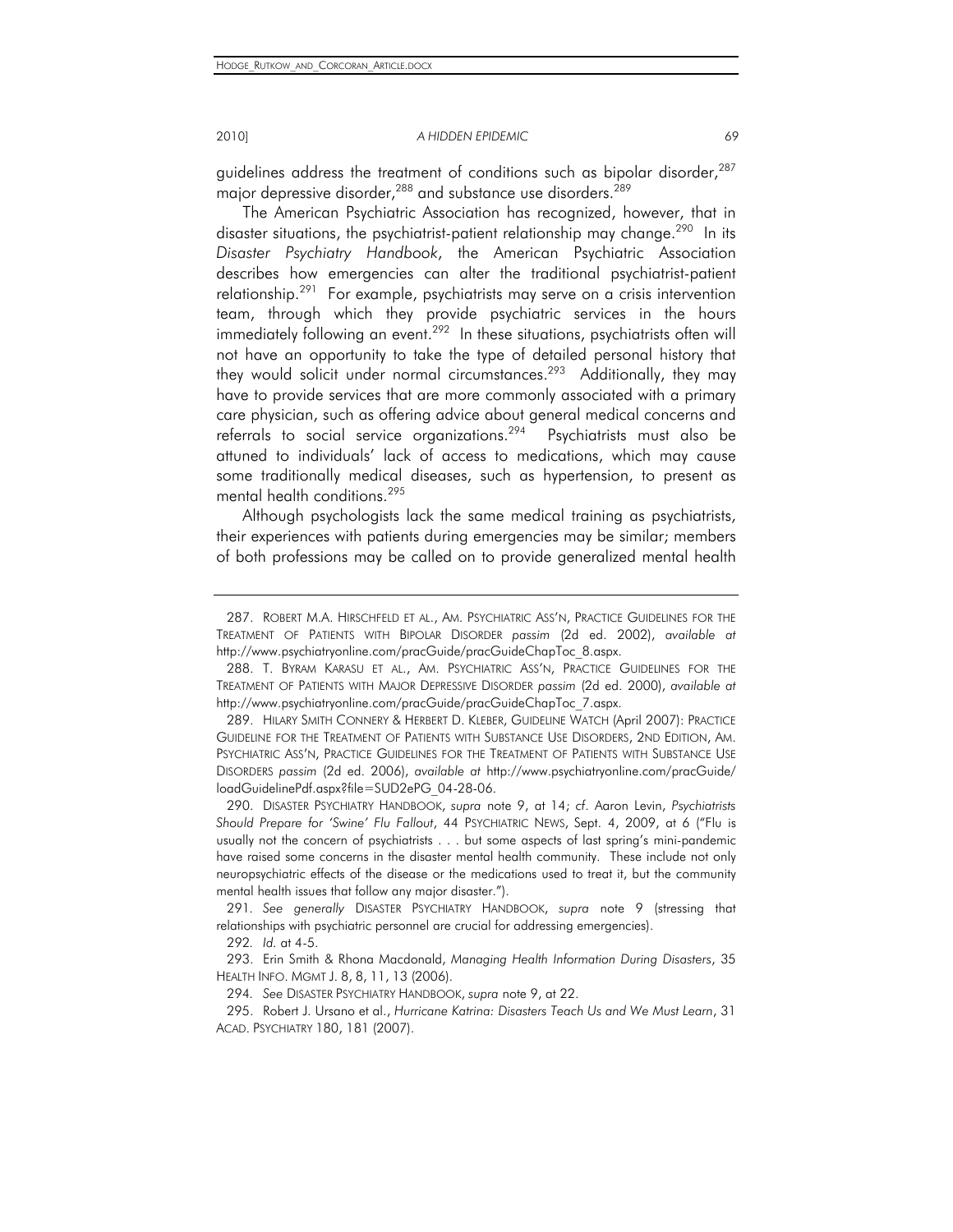care and subsequent follow-up care (except for prescribing medications in most states).296 The American Psychological Association provides some resources for psychologists regarding their role during natural disasters and trauma<sup>297</sup> and offers anecdotal evidence about the changing psychologistpatient relationship during emergencies.<sup>298</sup> For example, during the California wildfires in 2007, some psychologists served as roving mental health workers in evacuation centers to identify people in need of counseling.299 They also offered assistance in coping with the stress associated with losing one's home.<sup>300</sup>

Mental health professionals responding to emergencies are likely to be involved with some form of psychiatric or psychological triage.<sup>301</sup> In general, this requires the identification and classification of individuals into priority groups, ranging from those most in need of immediate mental health services to those who may need no services at all.<sup>302</sup> Once individuals have been triaged, a mental health professional "must address the risks these patients face with them and their family members and establish comprehensive lists and follow-up plans for the future assessment and treatment."303

Providers' legal obligations to their patients may be particularly difficult to fulfill in emergencies. For example, patient confidentiality can be compromised in temporary facilities that do not offer discrete areas for

<sup>296</sup>*. See supra* Part III.B.

<sup>297</sup>*. Resources Helpful to Psychologists*, AM. PSYCHOL. ASS'N, http://www.apa.org/inter national/resources/networks/emergency-psych.aspx (last visited July 31, 2010); *Trauma*, AM. PSYCHOL. ASS'N, http://www.apa.org/topics/topictrauma.html (last visited July 31, 2010).

 <sup>298.</sup> AM. PSYCHOL. ASS'N, ETHICAL PRINCIPLES OF PSYCHOLOGISTS AND CODE OF CONDUCT § 2.02 (2002), *available at* http://www.fapse.ulg.ac.be/documents/code2002.pdf. APA acknowledges that the nature of services for psychologists can change dramatically in an emergency situation. Its Code of Ethics notes that: "[i]n emergencies, when psychologists provide services to individuals for whom other mental health services are not available and for which psychologists have not obtained the necessary training, psychologists may provide such services in order to ensure that services are not denied." *Id.*

 <sup>299.</sup> Christopher Munsey, *Volunteer Psychologists Helped Californians Cope with Wildfires*, 39 MONITOR ON PSYCHOL. 12 (2008).

<sup>300</sup>*. Id.*

 <sup>301.</sup> Frederick M. Burkle, Jr., *Acute-Phase Mental Health Consequences of Disasters: Implications for Triage and Emergency Medical Services*, 28 ANNALS EMERGENCY MED. 119, 123 (1996) ("Triage is a critical event in disaster management . . . . Without early recognition of psychologic risks, those severely injured often obtain psychologic support only weeks or months into physical recovery and only after behavioral signs and symptoms have become clearly established.").

<sup>302</sup>*. Id.*

 <sup>303.</sup> DISASTER PSYCHIATRY HANDBOOK, *supra* note 9, at 14.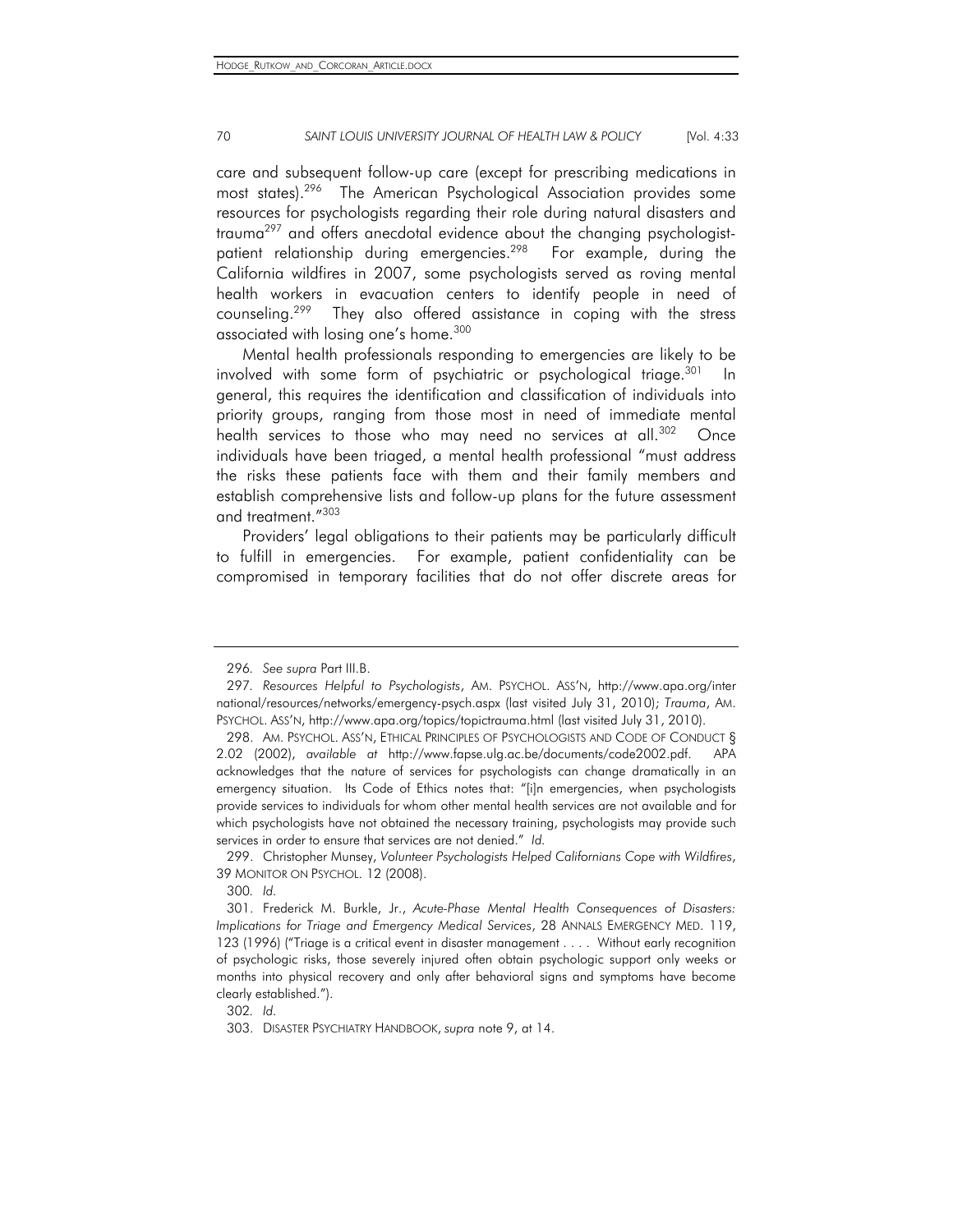assessing patients' mental health.<sup>304</sup> Similarly, mental and behavioral health providers may have to work in conjunction with other emergency responders who are less familiar with clinicians' legal obligations to their patients.<sup>305</sup> In these situations, health providers may need to ensure that other responders understand the importance of taking precautions to maintain individuals' privacy rights.

# **B.** Legal Duties of Mental and Behavioral Health Personnel

As with all health care professionals, mental and behavioral health personnel must adhere to certain legal duties in providing treatment and other health services. Because most regulations of mental and behavioral health personnel occur at the state level, corresponding legal duties vary although they share some core legal characteristics. In emergencies, adherence to these legal duties, discussed below, may be significantly compromised.

# 1. Duty to Obtain Informed Consent

Interactions between a mental health professional and a patient hinge on the attainment of informed consent.<sup>306</sup> The concepts behind informed consent were developed "to promote autonomy of the individual in medical decision making."<sup>307</sup> While informed consent standards vary across states, the basic tenets require a mental health care professional to provide a patient with information about (1) diagnosis, (2) treatment, (3) consequences, (4) alternatives, and (5) prognosis.<sup>308</sup> Informed consent also includes an individual's right to refuse treatment.<sup>309</sup> Once informed consent is achieved, medical treatments or interventions can proceed until such point as the patient or her guardian withdraws consent.<sup>310</sup>

<sup>304</sup>*. See generally* Joshua Miller, *Reflections on 9/11: Vulnerability and Strength in the "New World Order*,*"* 73 SMITH C. STUD. IN SOC. WORK 73, 78 (2002) (mentioning the difficulty in preserving patient confidentiality at ground zero); John C. Moskop et al., *From Hippocrates to HIPAA: Privacy and Confidentiality in Emergency Medicine – Part I: Conceptual, Moral, and Legal Foundations*, 45 ANNALS EMERGENCY MED. 53, 53, 60 (2005) (commenting on the lack of patient privacy and confidentiality in large treatment areas).

<sup>305</sup>*. See* Miller, *supra* note 304, at 78. *See also* Moskop et al., *supra* note 304, at 53, 54.

<sup>306</sup>*. See* Canterbury v. Spence, 464 F.2d 772, 780-81 (D.C. Cir. 1972).

 <sup>307.</sup> Alan Meisel & Mark Kuczewski, *Legal and Ethical Myths About Informed Consent*, 156 ARCHIVES INTERNAL MED. 2521, 2521 (1996).

 <sup>308. 2</sup> Robert I. Simon, *Ethics and Forensic Psychiatry*, *in* COMPREHENSIVE TEXTBOOK OF PSYCHIATRY 3972 (Benjamin J. Sadock & Virginia A. Sadock eds., 8th ed. 2005).

 <sup>309.</sup> Dale H. Cowan, *United States Laws and the Rights of the Terminally Ill*, 28 MED. & L. 519, 519 (2009).

<sup>310</sup>*. See, e.g.*, Schreiber v. Physicians Ins. Co. of Wis., 588 N.W.2d 26, 31 (Wis. 1999).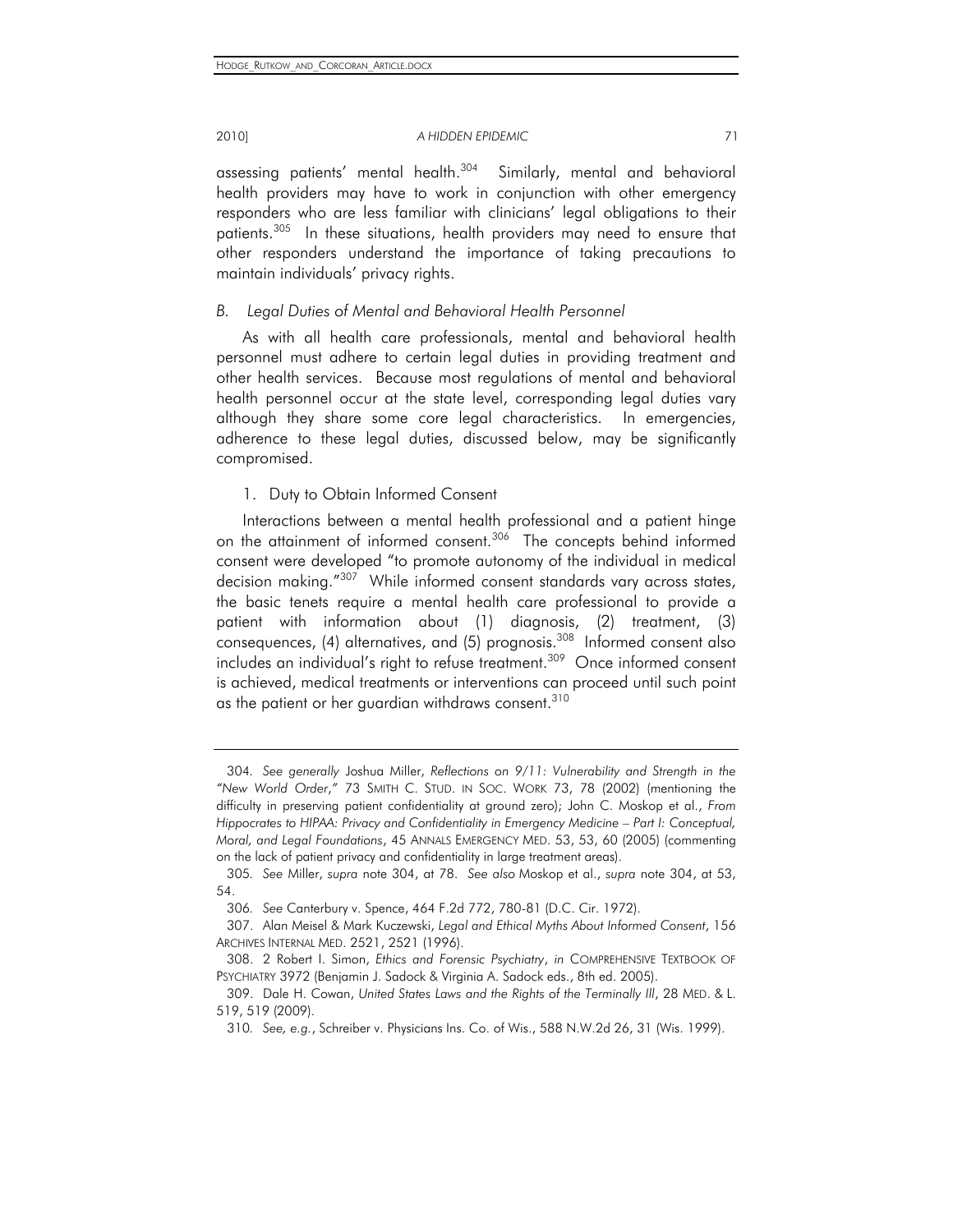Informed consent is required in all medical contexts, with three exceptions. First, informed consent does not need to be obtained when an individual cannot provide consent (*e.g.*, due to lack of consciousness or emergency condition) and a health care professional believes that failure to act would result in significant harm to the patient.<sup>311</sup> Second, an individual may elect to waive informed consent.<sup>312</sup> Finally, a health care professional can elect to invoke the "therapeutic privilege" and withhold information that he believes would result in a serious deterioration of the patient's medical condition.<sup>313</sup> Therapeutic privilege is extremely controversial and largely disfavored because it lessens individuals' (or their guardians') ability to make informed decisions about their medical care.314

To provide informed consent, an individual must have the capacity to do so.<sup>315</sup> Most persons who are at least 18 years old are presumed to be competent to give informed consent.316 Some adults, however, due to mental disabilities or other severe health conditions, are incapable of providing informed consent because they cannot understand the consequences of accepting or refusing treatment. $317$  In these situations, another adult is appointed to serve as the guardian, surrogate, or proxy decision-maker. When this occurs, the proxy decision-maker must "act in accordance with the patient's own wishes or, if their wishes are not known, in the patient's best interest."<sup>318</sup>

For individuals who may need mental health treatment at a future date and are concerned that they will lack competence to make decisions and

 <sup>311.</sup> Schloendorff v. Soc'y N.Y. Hosp., 105 N.E. 92, 93 (N.Y. 1914); Erin Talati, *When A Spoonful of Sugar Doesn't Help the Medicine Go Down: Informed Consent, Mental Illness, and Moral Agency*, 6 IND. HEALTH L. REV. 171, 175–76 (2009).

<sup>312</sup>*. See* Nicolas P. Terry & Leslie P. Francis, *Ensuring the Privacy and Confidentiality of Electronic Health Records*, 2007 U. ILL. L. REV. 681, 725 (2007) ("Legal mechanisms such as informed consent and privacy-confidentiality that operationalize patient interaction with medical services typically provide that patients may waive autonomy-derived 'rights.'").

 <sup>313.</sup> Joan Vogel & Richard Delgado, *To Tell the Truth: Physicians' Duty to Disclose Medical Mistakes*, 28 UCLA L. REV. 52, 82 (1980).

<sup>314</sup>*. See* Richard W. Bourne, *Medical Malpractice: Should Courts Force Doctors to Confess Their Own Negligence to Their Patients?,* 61 ARK. L. REV. 621, 643 n.74 (2009); Jessica J. Flinn, Comment, *Personalizing Informed Consent: The Challenge of Health Literacy,* 2 ST. LOUIS U. J. HEALTH L. & POL'Y 379, 387–88 (2009).

 <sup>315.</sup> Canterbury v. Spence, 464 F.2d 772, 780 (D.C. Cir. 1972).

 <sup>316.</sup> Andrew Newman, *Adolescent Consent to Routine Medical and Surgical Treatment: A Proposal to Simplify the Law of Teenage Medical Decision-Making*, 22 J. LEGAL MED. 501, 502 (2001).

 <sup>317.</sup> C.W. Van Staden & C. Krüger, *Incapacity to Give Informed Consent Owing to Mental Disorder*, 29 J. MED. ETHICS 41, 41 (2003).

<sup>318</sup>*. See* Cruzan v. Dir., Mo. Dep't of Health, 497 U.S. 261, 273, 280 (1990).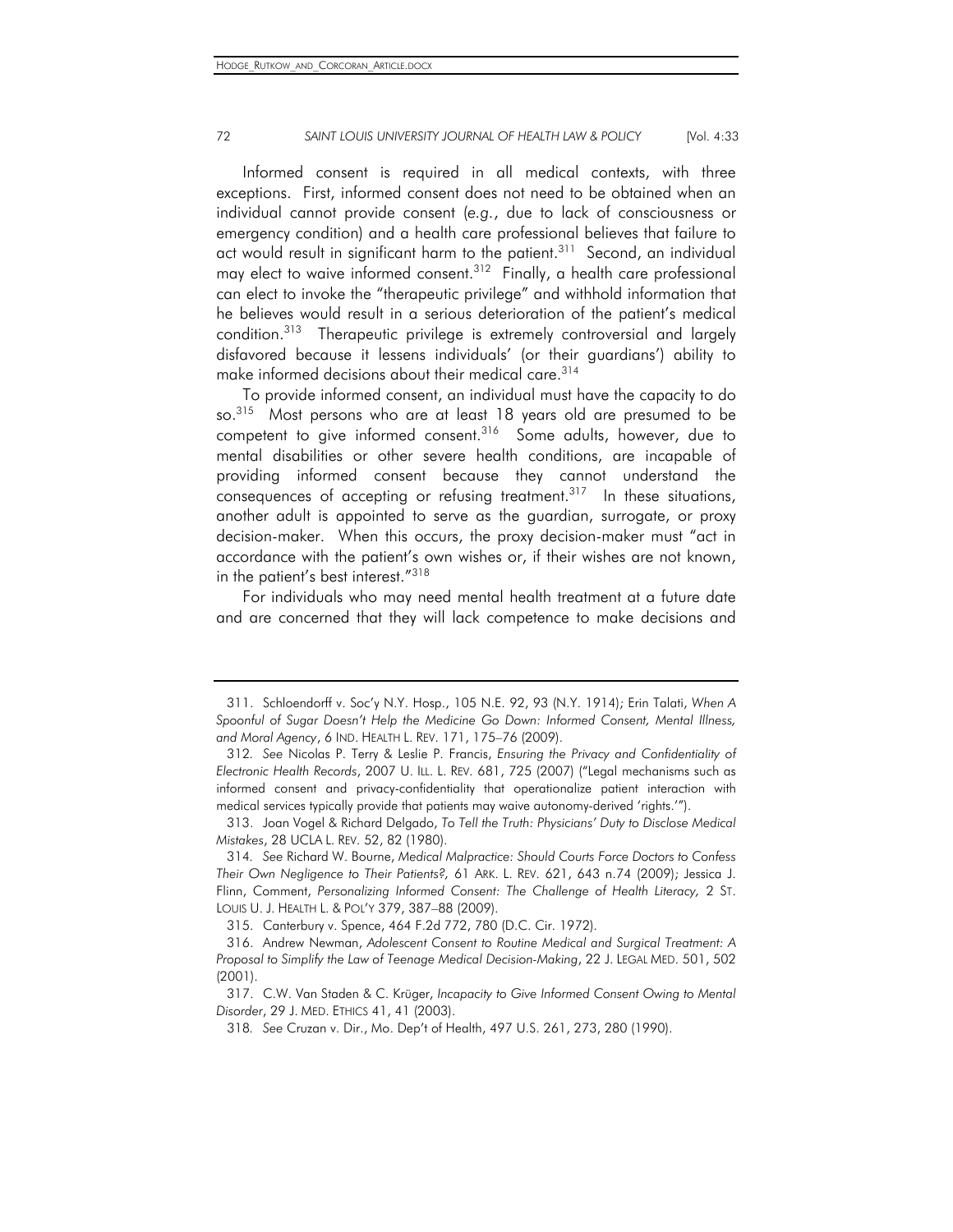provide consent, a psychiatric advance directive (PAD) may be employed.<sup>319</sup> PADs allow individuals "to plan for, consent to, or refuse future treatment, such as: hospital admission, administration of medication, [and] electroconvulsive treatment.<sup>"320</sup> To date, twenty-five states have legislatively authorized the use of PADs.<sup>321</sup> A paucity of litigation on the legitimacy of PADs makes it difficult to predict whether mental health care professionals are legally bound to adhere to them.<sup>322</sup>

Some populations, such as young children, are presumed to be incapable of providing informed consent for their medical care.<sup>323</sup> Their parents typically serve as their proxies.<sup>324</sup> As children age, however, they can take a more active role in the informed consent process.<sup>325</sup> For adolescents, mental health professionals are encouraged to solicit "assent of the patient as well as the participation of the parents."<sup>326</sup> The assent process involves the provision of the same type of information included in the informed consent process, but it is adjusted to account for the child's ability to comprehend the information.<sup>327</sup> Some young people have been legally authorized to provide their own informed consent without parental involvement.<sup>328</sup> These "emancipated minors" fall into several categories that vary by state, often including young people who are married, pregnant or parenting, or in the military.<sup>329</sup>

During an emergency, the legal requirements associated with informed consent typically remain subject to alteration through crisis standards of

 323. Ruth E. Greenfield, *The Recent Amendments to the Texas Natural Death Act: Implications for Health Care Providers*, 17 ST. MARY'S L.J. 1003, 1016 (1986).

<sup>319</sup>*. What Is a Psychiatric Advance Directive (PAD)?*, NAT'L RES. CTR. ON PSYCHIATRIC ADVANCE DIRECTIVES, http://www.nrc-pad.org/content/view/19/25/ (last visited July 31, 2010).

<sup>320</sup>*. What Does a PAD Allow Me to Do?*, NAT'L RES. CTR. ON PSYCHIATRIC ADVANCE DIRECTIVES, http://www.nrc-pad.org/content/view/11/25/ (last visited July 31, 2010).

<sup>321</sup>*. See Do All States Specifically Have PAD Statutes?*, NAT'L RES. CTR. ON PSYCHIATRIC ADVANCE DIRECTIVES, http://www.nrc-pad.org/content/view/41/25/ (last visited July 31, 2010).

<sup>322</sup>*. See* Hargrave v. Vermont, 340 F.3d 27, 31-33 (2d Cir. 2003); Marvin S. Swartz, Jeffrey W. Swanson & Eric B. Elbogen, *Psychiatric Advance Directives: Practical, Legal, and Ethical Issues*, 4 J. FORENSIC PSYCHOL. PRAC., no. 4, 2004 at 97, 98-99.

<sup>324</sup>*. Id.*; Comm. on Bioethics, Am. Acad. of Pediatrics, *Informed Consent, Parental Permission, and Assent in Pediatric Practice*, 95 PEDIATRICS 314, 315 (1995); *cf*. Richard E. Redding, *Children's Competence to Provide Informed Consent for Mental Health Treatment*, 50 WASH. & LEE L. REV. 695, 704 (1993) ("Children traditionally have been . . . viewed by our society and in our courts as incapable of mature decision-making.").

 <sup>325.</sup> Comm. on Bioethics, Am. Acad. of Pediatrics, *supra* note 324, at 316, 317.

<sup>326</sup>*. Id.* at 315.

<sup>327</sup>*. Id.* at 314, 315.

<sup>328</sup>*. Id.* at 316-17.

<sup>329</sup>*. Id.* at 316.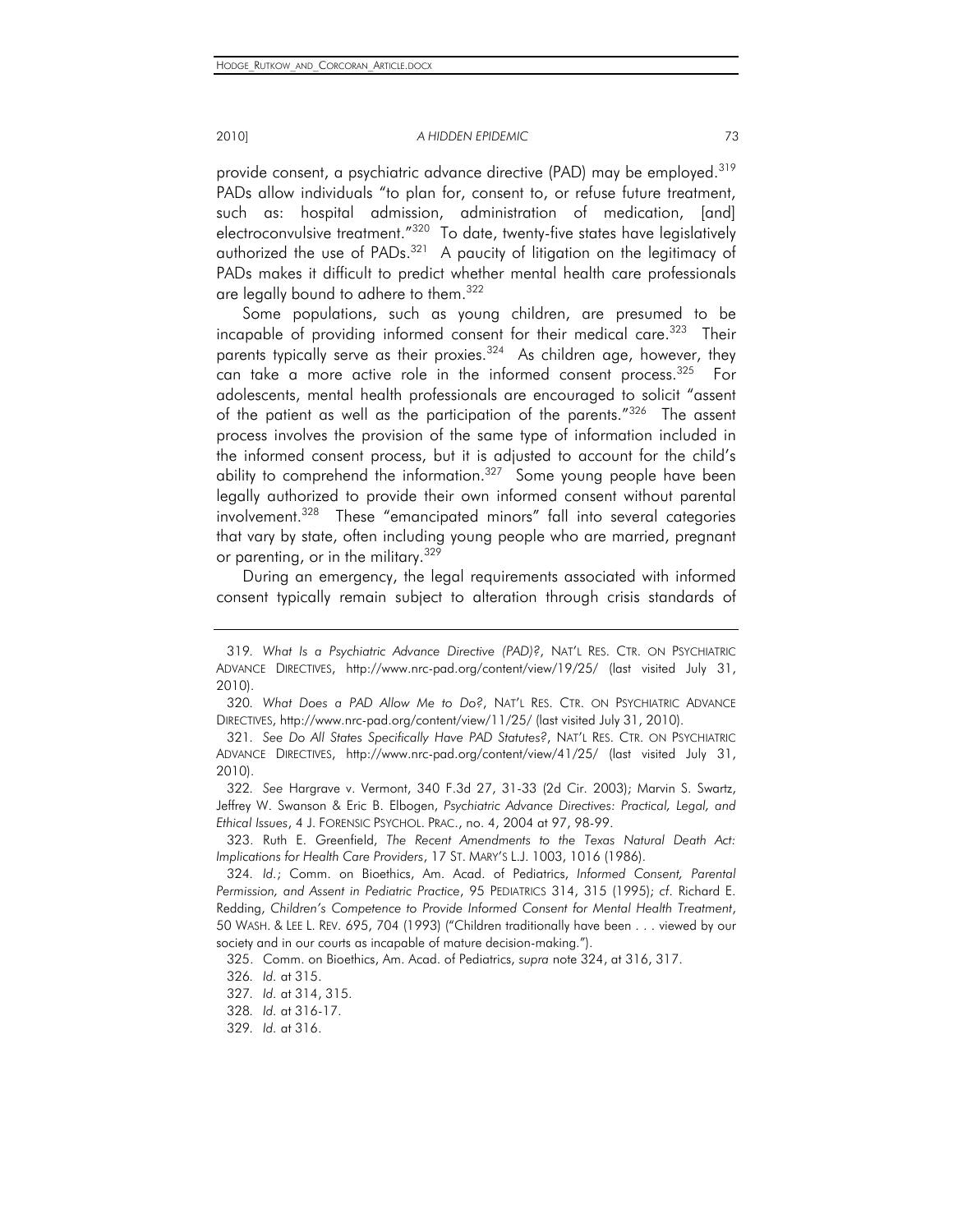HODGE\_RUTKOW\_AND\_CORCORAN\_ARTICLE.DOCX

# 74 *SAINT LOUIS UNIVERSITY JOURNAL OF HEALTH LAW & POLICY* [Vol. 4:33

care.<sup>330</sup> Crisis situations may necessitate changes in the practice of obtaining informed consent consistent with its core principles. For example, formal written consent that is usually required prior to the administration of mental health services may be temporarily replaced with oral assertions of consent as needed.<sup>331</sup> Children who are displaced from their families during an emergency may receive mental health care so long as a proxy decision-maker, typically a court-appointed quardian, approves.<sup>332</sup>

2. Duty to Protect Third Parties from Risks Involving Individuals with Mental or Behavioral Health Conditions

Although there are some interpretive variations among the states in statutory and case laws,<sup>333</sup> mental and behavioral health professionals generally have a duty to protect third parties from individuals who present a danger to them;<sup>334</sup> this "duty to protect" can include a duty to report dangerous individuals and a duty to warn the third party.<sup>335</sup> In 1976, the Supreme Court of California issued a seminal decision, *Tarasoff v. Regents of the University of California*, which held that "[w]hen a therapist determines, or pursuant to the standards of his profession should determine, that his patient presents a serious danger of violence to another," the therapist is obligated to "use reasonable care to protect the intended victim against such danger."336 Reasonable measures may include a variety of protective actions, such as notifying the intended victim or contacting the

334*. See* Tarasoff v. Regents of the Univ. of Cal., 551 P.2d 334, 340 (Cal. 1976).

335. Felthous, *supra* note 333, at 338.

<sup>330</sup>*. See supra* Part III.C.

 <sup>331.</sup> North Dakota has developed "stages of care" plans to consider how the standard of care might change during emergency situations. During "Stage III" of the North Dakota plan, the "system operates under a 'best efforts' basis [and] the impact on care is severe." Stage III anticipates "changes in informed consent requirements." FORUM ON MED. & PUB. HEALTH PREPAREDNESS FOR CATASTROPHIC EVENTS, INST. OF MED. OF THE NAT'L ACADS., CRISIS STANDARDS OF CARE: SUMMARY OF A WORKSHOP SERIES 14, 15 (Clare Stroud et al. eds., 2010).

<sup>332</sup>*. See* Comm. on Bioethics, Am. Acad. of Pediatrics, *supra* note 324, at 315–16.

 <sup>333.</sup> Alan R. Felthous, *Warning a Potential Victim of a Person's Dangerousness: Clinician's Duty or Victim's Right?*, 34 J. AM. ACAD. PSYCHIATRY & L. 338, 338 (2006) ("Whether framed as a component of the broader duty to protect or as a separate protective duty, warning a victim is itself a duty in some case law and statutory law that establish *Tarasoff*-like protective duties."); *cf*. Claudia Kachigian & Alan R. Felthous, *Court Responses to* Tarasoff *Statutes*, 32 J. AM. ACAD. PSYCHIATRY & L. 263, 273 (2004) ("[C]linicians are well advised to be familiar with the statute(s) in their states, and any case law preceding or following enactment(s).").

<sup>336</sup>*. See Tarasoff*, 551 P.2d. at 340. *Tarasoff* involved an individual who, while voluntarily receiving outpatient therapy, told his therapist that he intended to kill someone who was "readily identifiable as Tatiana [Tarasoff]." *Id*. at 341. The therapist did not take protective actions, such as warning Tarasoff or her relatives that she was in danger. *Id.* Tarasoff was subsequently murdered, in keeping with her killer's previously stated intentions. *Id.*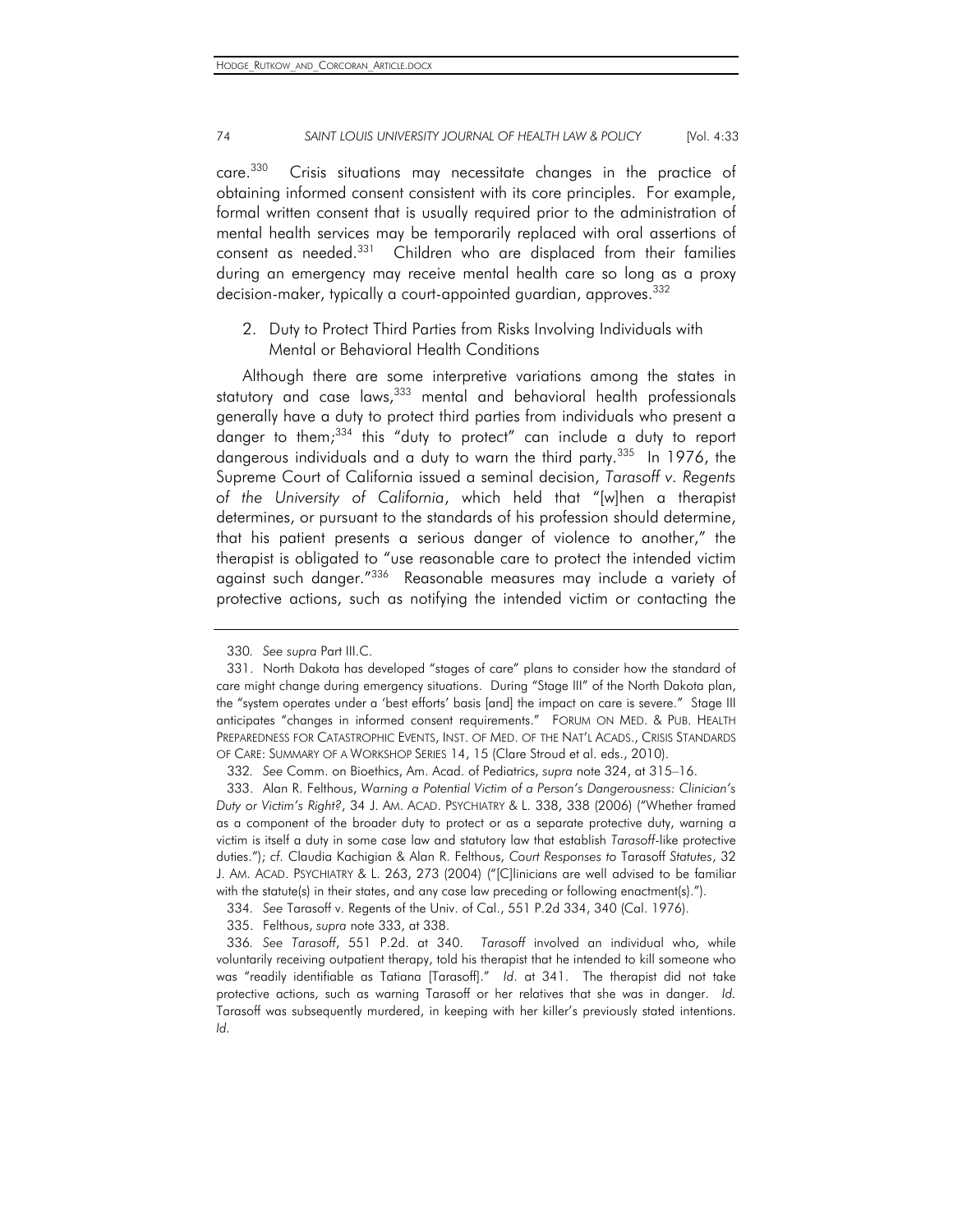police and reporting the dangerous individual.<sup>337</sup> While the traditional confidentiality that accompanies a therapist-patient relationship must, in most circumstances, be adhered to,  $338$  confidential information can be disclosed "to avert danger to [an identifiable victim,] . . . in a fashion that would preserve the privacy of [the] patient to the fullest extent compatible with the prevention of the threatened danger."339

While the court in *Tarasoff* did not address whether mental and behavioral health professionals are obligated to commit dangerous persons,<sup>340</sup> a few courts have since considered this question. In 1980, a Nebraska district court found that in some situations there may be "a duty to attempt to detain a patient."<sup>341</sup> Several years later, in 1986, a North Carolina court affirmed that "a psychotherapist, perhaps the only one with knowledge of the danger posed by his patient, may have a duty to protect society by . . . seeking the involuntary commitment of a patient whom he knows is dangerous."<sup>342</sup> To this end, the court created a "psychotherapist judgment rule,<sup>"343</sup> considering factors such as "good faith, independence and thoroughness" when deciding whether to impose liability upon a therapist who had failed to commit a dangerous patient.<sup>344</sup> This was envisioned as a compromise between a duty to commit and the removal of any potential liability from therapists who fail to control their most dangerous patients.<sup>345</sup> While individual states may "list civil commitment as

339*. Tarasoff*, 551 P.2d at 347. Ultimately, the court found that the defendants (at the University of California, Berkeley) were protected by governmental immunity from any resulting claims. *Id.* at 353.

341. Lipari v. Sears, Roebuck & Co., 497 F. Supp. 185, 193 (D. Neb. 1980).

- 342. Currie v. United States, 644 F. Supp. 1074, 1081 (M.D.N.C. 1986).
- 343*. Id.* at 1083.

344*. Id*.

 345. The American Psychological Association does not support the imposition of a duty to commit because, *inter alia*, "the imposition of liability on therapists for failing accurately to predict and control their patients' future dangerousness was unsound as a matter of law and public policy because (a) mental health professionals can neither reliably nor validly predict dangerousness and imposition of tort liability for their failure to do so is therefore unwarranted, and (b) a rule imposing a duty to assess dangerousness and take preventive measures will undermine the goal of public safety it is meant to serve." *Currie v. United States, 836 F.2d 209*, AM. PSYCHOL. ASS'N, http://www.apa.org/about/offices/ogc/amicus/

<sup>337</sup>*. Id*. at 340. In determining whether to warn a third party, mental health professionals must act with a "reasonable degree of skill, knowledge, and care ordinarily possessed and exercised by members of [their profession] under similar circumstances." *Id*. at 345.

<sup>338</sup>*. See* Brian Ginsberg, Tarasoff *at Thirty: Victims' Knowledge Shrinks the Psychotherapist's Duty to Warn and Protect*, 21 J. CONTEMP. HEALTH L. & POL'Y 1, 10 (2004) ("None of these statutory [therapist-client] privileges, however, are absolute. In every case, extenuating circumstances can arise where a psychotherapist can violate the privilege and not be held liable to the patient for doing so.").

<sup>340</sup>*. Id*. at 340.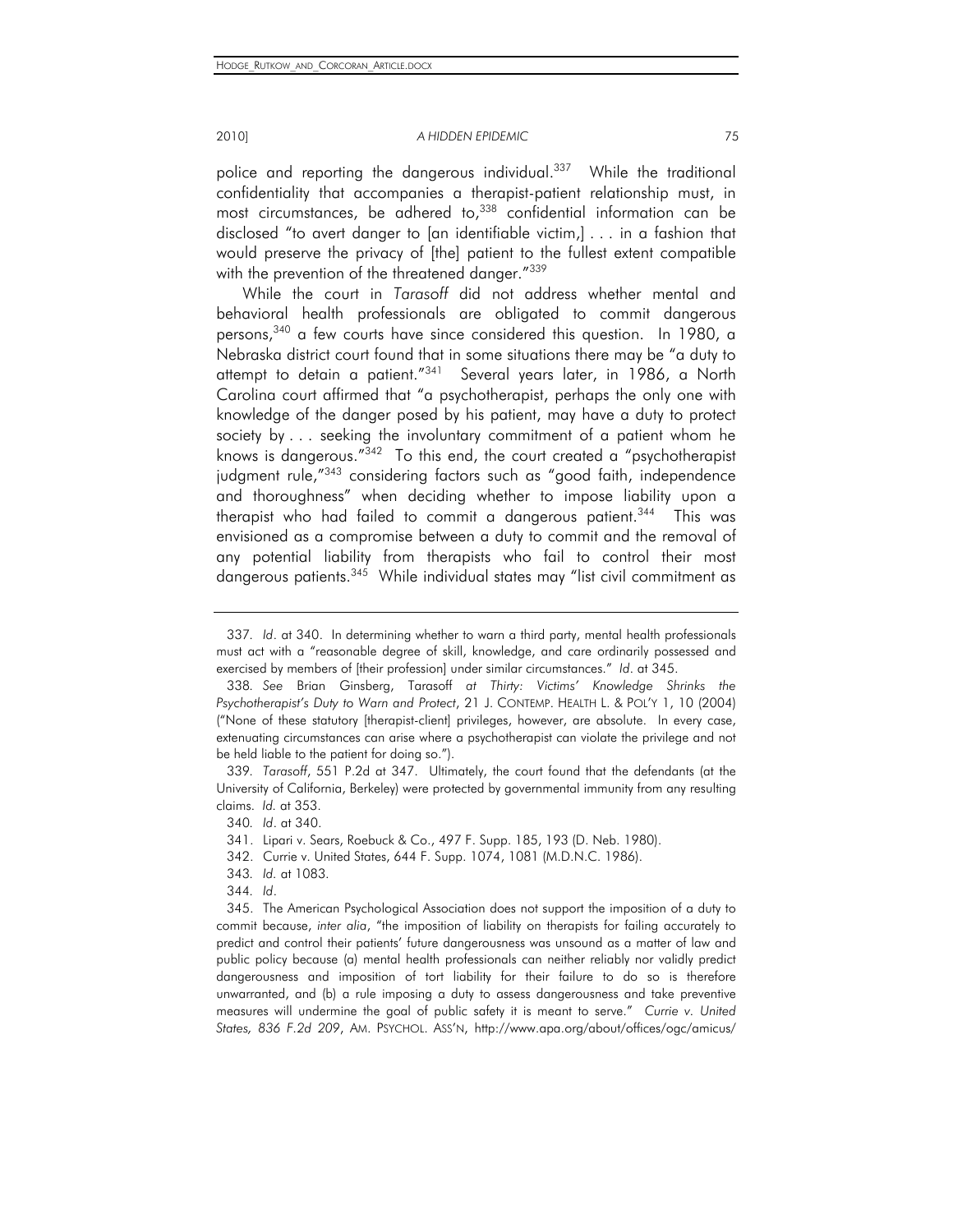an option [that can be employed to protect a third party], nowhere is it a duty."346

Similar issues arise when a mental or behavioral health provider faces the decision to commit someone who presents a danger to himself. In these instances, civil commitment is generally considered if an individual has made threats or taken actions that indicate he intends to put himself in imminent, serious danger.  $347$  In recent years, a handful of states have created an additional standard, beyond imminent danger to self, which can lead to civil commitment.<sup>348</sup> This standard concerns an individual's inability, due to mental illness, to understand "the advantages and disadvantages of accepting medication or treatment."<sup>349</sup> For commitment to be an option, individuals in this category likely face a lack of services that would ultimately "result in . . . the individual's [impaired] ability to function independently in the community."350

During emergencies, mental health professionals may be challenged to meet the standards imposed by *Tarasoff* and its progeny. First, because of the emergency, a mental health professional may only have limited encounters with a patient to assess her likelihood of harming herself or a third party. Even if the professional is able to ascertain the patient's potential to harm herself or others, notifying affected parties may be severely hampered by government orders to evacuate emergency areas resulting in displacement of mass populations. Locating the intended victim to provide a warning may be impossible. If the intended victim cannot be reached directly, law enforcement officials may be asked to help relay information about an individual's threatening behavior. This presupposes that police officers are available to carry out this duty, which may be unlikely given competing emergency response efforts. Finally, during an emergency, mental health professionals may lack access to information about a person's medical history that could aid in assessing the likelihood that the person presents a threat to himself or others.

currie.aspx (last visited July 31, 2010); Brief for Am. Psychol. Ass'n as Amici Curiae Supporting Respondent, Currie v. United States, 644 F. Supp. 1074 (1986) (No. 86-2643).

 <sup>346.</sup> Paul B. Herbert & Kathryn A. Young, *Tarasoff at Twenty-Five*, 30 J. AM. ACAD. PSYCHIATRY & L. 275, 275 (2002).

 <sup>347.</sup> Samuel Jan Brakel & John M. Davis, *Overriding Mental Health Treatment Refusals: How Much Process is "Due"?*, 52 ST. LOUIS U. L.J. 501, 571-72 (2008).

<sup>348</sup>*. Id.* at 572.

 <sup>349.</sup> WIS. STAT. § 51.20(1)(a)(2)(e) (2008).

<sup>350</sup>*. Id.*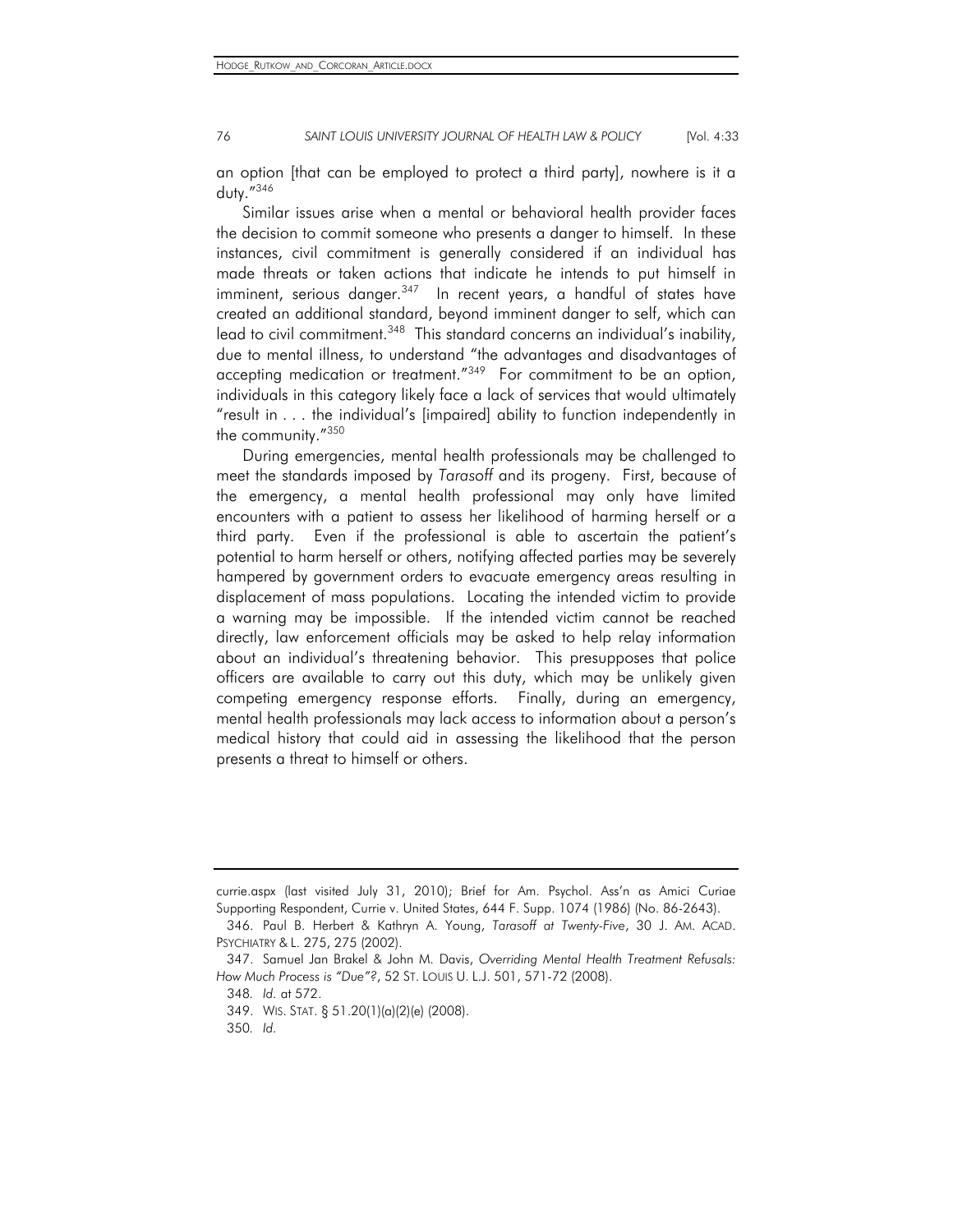# *C. Entitlements to Treatment Services*

In a U.S. health care system where millions of Americans lack access to basic health care services,  $351$  it is easy to conclude that many who could benefit from mental health services do not receive them. Individuals are entitled to mental and behavioral health treatment services only under limited circumstances. Mental health patients and prisoners who are involuntarily confined have a Fourteenth Amendment liberty interest to be treated by appropriately trained mental health professionals.<sup>352</sup> As a result, any individual who is involuntary confined by government, whether in a mental health hospital, prison, or other facility, has a right to "minimally adequate" mental health treatment.<sup>353</sup>

The Mental Health Parity and Addiction Equity Act of 2008 (MHPAEA)<sup>354</sup> created requirements for mental and behavioral health benefits to be in parity with other health benefits.<sup>355</sup> Under MHPAEA and the Mental Health Parity Act of 1996,<sup>356</sup> group health plans with fifty or more enrollees are required to provide parity in annual and lifetime limits;<sup>357</sup> deductibles, copayments, coinsurance and out-of-pocket expenses; and frequency of treatment, number of visits, days of coverage, and other similar limits on scope or duration of treatment between medical and mental health benefits.<sup>358</sup> State Children's Health Insurance Program (SCHIP) plans must also comply with these parity provisions.<sup>359</sup> However, MHPAEA does not

 354. Paul Wellstone and Pete Domenici Mental Health Parity and Addiction Equity Act of 2008, Pub. L. No. 110-343, § 511, 122 Stat. 3881 (2008) [hereinafter MHPAEA].

355*. Id.* § 512(a)(1).

 356. Mental Health Parity Act of 1996, Pub. L. No. 104-204, § 701, 110 Stat. 2944 (1996).

357*. Id.* §§ 702 (amending Section 712 of the Employee Retirement Income Security Act of 1974), 703 (amending Section 2705 of the Public Health Service Act).

<sup>351</sup>*. See* Carmen DeNavas-Walt, Bernadette D. Proctor & Jessica C. Smith, U.S. Census Bureau, U.S. Dep't of Commerce, *Income, Poverty, and Health Insurance Coverage in the United States: 2007*, P60 CURRENT POP. REPS., no. 235, 2008 at 19, *available at* http://www.cdc.gov/nchs/data/hus/hus07.pdf.

 <sup>352.</sup> Youngberg v. Romeo, 457 U.S. 307, 318 (1982) ("the State is under a duty to provide [involuntarily confined patients] with such training as an appropriate professional would consider reasonable to ensure . . . safety and to facilitate . . . [their] ability to function free from bodily restraints"). *Id*. at 324.

<sup>353</sup>*. Id.* at 319.

 <sup>358.</sup> MHPAEA §§ 512(a)(1) (amending Section 712 of the Employee Retirement Income Security Act of 1974), 512(b)(1) (amending Section 2705 of the Public Health Service Act), 512(c)(1) (amending Section 9812 of the Internal Revenue Code of 1986).

 <sup>359.</sup> Children's Health Insurance Program Reauthorization Act of 2009, Pub. L. No. 111- 3, 123 Stat. 8 (to be codified at 42 U.S.C. § 1397cc). MHPAEA only applies to plans that already offer mental and behavioral health benefits and that have more than fifty enrollees. MHPAEA  $\S$  512(c)(3). Additionally, plans that experience an increase in total costs of one percent or more will be exempt for one year. *Id.* § 512 (a)(1).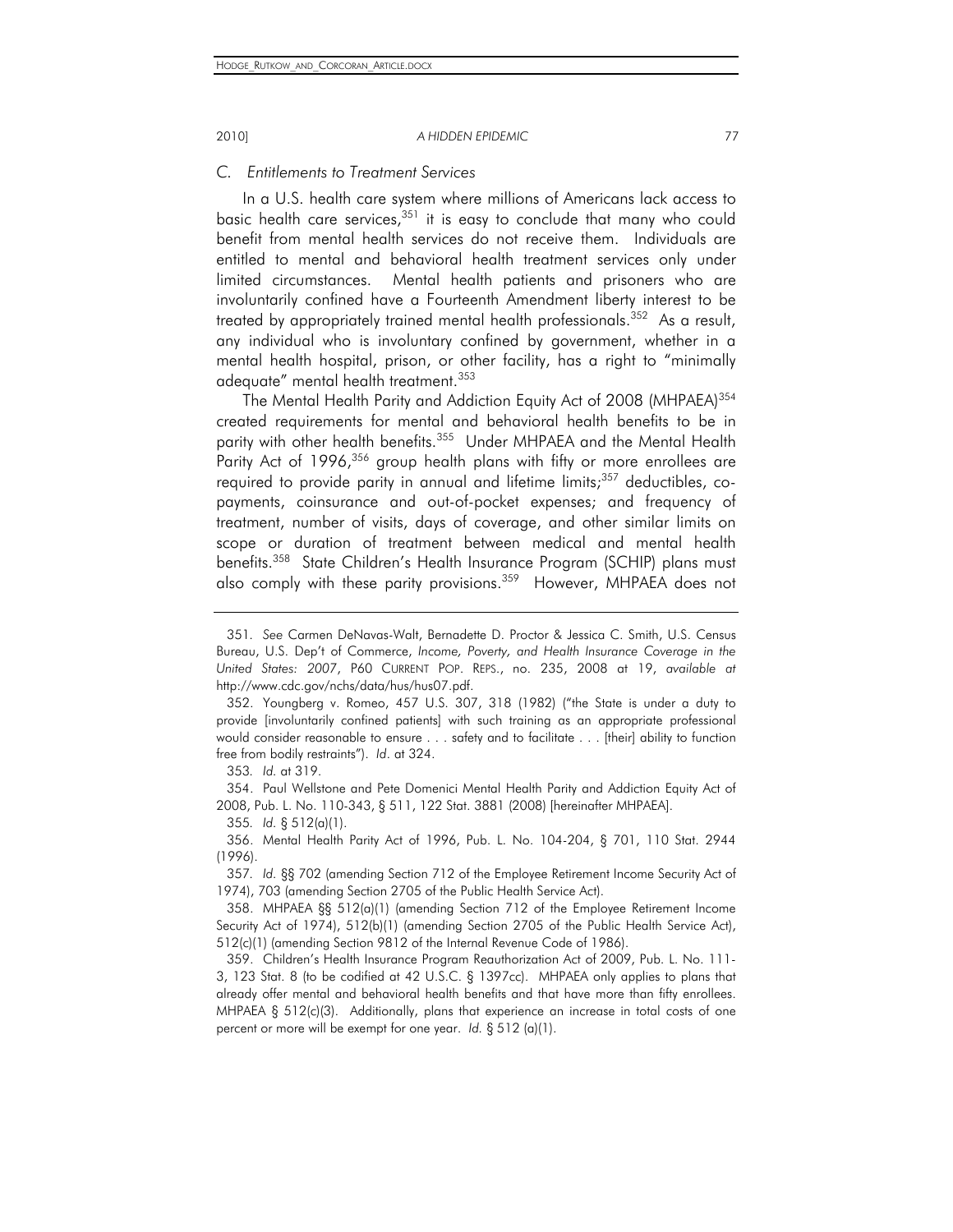require employers to provide mental health and addiction benefits if they do not already, nor are employers prohibited from dropping existing mental health benefits.<sup>360</sup> The recently passed national health care reform legislation, known as the Patient Protection and Affordable Care Act, includes similar mental health parity requirements for most health insurance plans.<sup>361</sup>

The federal Medicaid program funds mental health services for qualified individuals.<sup>362</sup> Persons who are enrolled in Medicaid, for example, are entitled to a multitude of mental health services, including medical or other remedial care recognized under State law; diagnostic, screening, preventive, and rehabilitative services recommended for restoring an individual to the best possible functional level; inpatient hospital services and nursing facility services for individuals 65 years of age or over in an institution for mental diseases; and services in an intermediate care facility for the mentally disabled (other than in an institution for mental diseases).<sup>363</sup> Children are entitled to additional health care and diagnostic services and other measures even if such services are not covered under state plans.<sup>364</sup>

# *D. Access to Psychotropic Medications or Other Controlled Substances or Treatments*

Federal laws strictly regulate who may prescribe and receive psychotropic medications and other controlled substances.<sup>365</sup> These powerful drugs are essential to the treatment of conditions such as depression, anxiety, and schizophrenia.366 Despite their possible medical utility, the potential for abuse of these medications domestically and abroad has resulted in significant federal controls.<sup>367</sup> Congress has a long-standing interest in regulating the use of psychotropic medications domestically.<sup>368</sup> The United States has ratified an international treaty, the Convention on

 <sup>360.</sup> MHPAEA §§ 512(a)(1) (requiring parity only in plans that already offer mental and behavioral health benefits), 512 (a)(2) (allowing one year exemption for plans that experience an increase in total costs of one percent or more).

 <sup>361.</sup> Patient Protection and Affordable Care Act, Pub. L. No. 111-148, 124 Stat. 119 (2010).

 <sup>362. 42</sup> U.S.C. § 1396d (2006).

<sup>363</sup>*. Id.*

<sup>364</sup>*. Id.*

<sup>365</sup>*. See, e.g.*, 21 U.S.C. § 823 (2006).

<sup>366</sup>*. See* 21 U.S.C. § 801(1) (2006). *See also Psychotropic Drugs*, WORLD HEALTH ORG., http://www.who.int/topics/psychotropic\_drugs/en/index.html (last visited July 26, 2010).

<sup>367</sup>*. See* 21 U.S.C. § 801a(1) (2006).

 <sup>368.</sup> *Id.*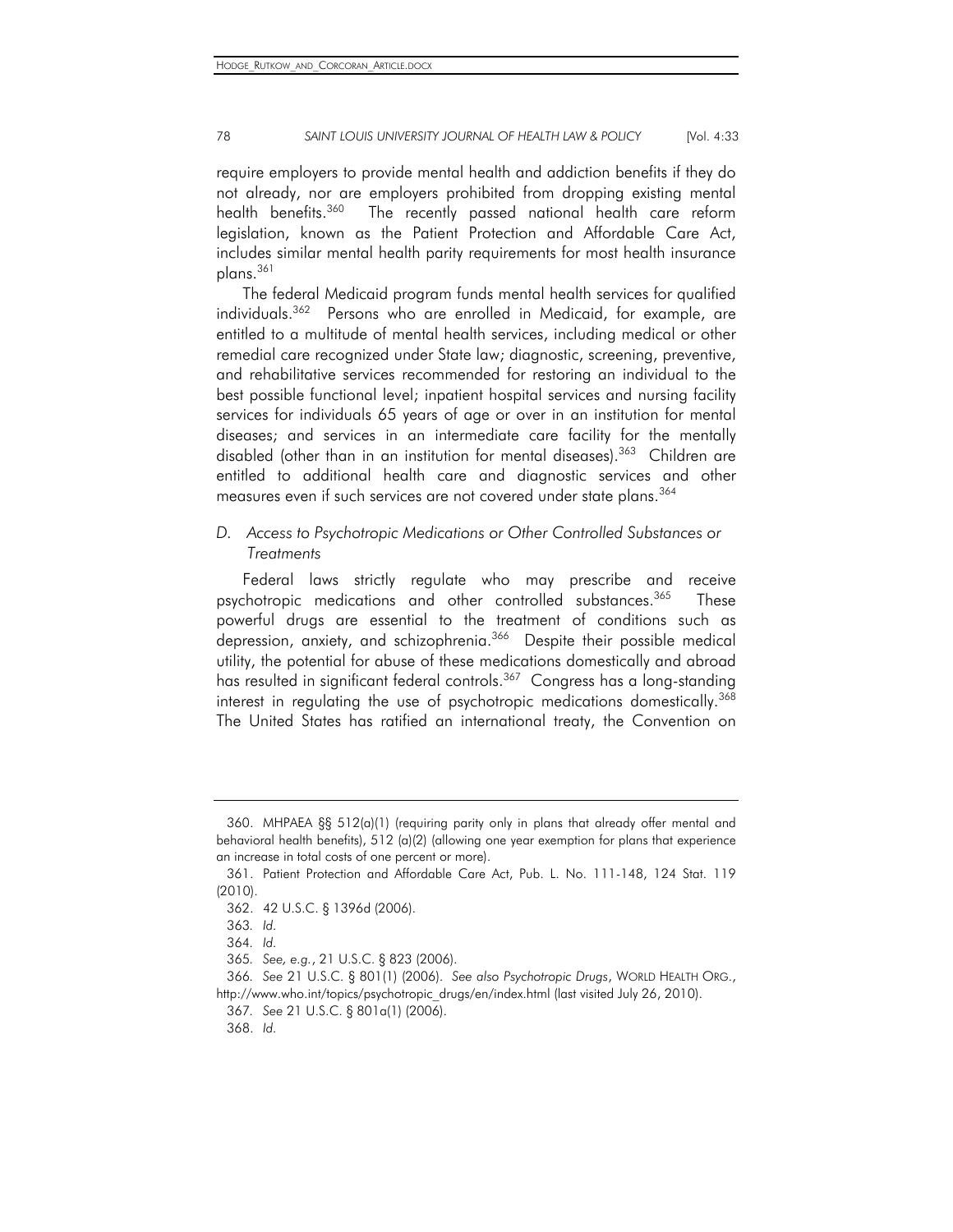Psychotropic Substances,  $369$  to signal its commitment to controlling these substances.

Psychotropic medications and other controlled substances are classified by federal law into five schedules.<sup>370</sup> Schedule I drugs, such as heroin and mescaline, $371$  have no accepted medical use and a high potential for abuse.<sup>372</sup> Drugs classified under Schedule I cannot be prescribed by mental health professionals for any purpose.<sup>373</sup> Schedule II drugs, which include opium and methadone, $374$  have no accepted medical use or a highly restricted medical use and a high potential for abuse.<sup>375</sup> Schedule III drugs, such as amphetamines and anabolic steroids,<sup>376</sup> have an accepted medical use and the potential for abuse.<sup>377</sup> Schedule IV drugs, which include phenobarbital and petrichloral,378 have a medically accepted use and a low potential for abuse.<sup>379</sup> Schedule V drugs, such as those containing limited quantities of codeine,<sup>380</sup> have an accepted medical use and limited potential for abuse compared to drugs listed in Schedule  $IV.^{381}$  This classification system is crucial for determining the ease with which an individual can access psychotropic or other medications to treat mental or behavioral health issues. For example, drugs that have been classified as Schedule II, III, or IV must be dispensed directly to the individual for whom they were prescribed.<sup>382</sup> Schedule II drugs may only be dispensed with a written prescription, which cannot be refilled.<sup>383</sup>

In situations that meet the federal definition of "emergency," a Schedule II drug may be dispensed based on an oral prescription.<sup>384</sup> However, this oral prescription exemption is limited. The prescribing practitioner must find that (1) the drug needs to be administered immediately; (2) no other

 <sup>369.</sup> Convention on Psychotropic Substances, Preamble, Feb. 21, 1971, 32 U.S.T. 543, 1019 U.N.T.S. 175; 21 U.S.C. § 801a(2) (2006).

 <sup>370. 21</sup> U.S.C. § 812(a) (2006).

 <sup>371. 21</sup> U.S.C. § 812(c) (2006).

 <sup>372. 21</sup> U.S.C. § 812(b) (2006).

 <sup>373. 21</sup> C.F.R. § 290.1 (2010). Schedule I drugs are only made available for research purposes. *Commonly Abused Drugs*, NAT'L INST. ON DRUG ABUSE, http://www.drugabuse. gov/PDF/CADChart.pdf (last visited on July 26, 2010).

 <sup>374. 21</sup> U.S.C. § 812(c).

<sup>375</sup>*. Id.* § 812(b).

<sup>376</sup>*. Id.* § 812(c).

<sup>377</sup>*. Id.* § 812(b).

<sup>378</sup>*. Id.* § 812(c).

 <sup>379. 21</sup> U.S.C. § 812(b).

<sup>380</sup>*. Id.* § 812(c).

<sup>381</sup>*. Id.* § 812(b).

 <sup>382. 21</sup> C.F.R. § 290.5 (2010).

 <sup>383. 21</sup> U.S.C. § 829(a) (2006).

<sup>384</sup>*. Id.*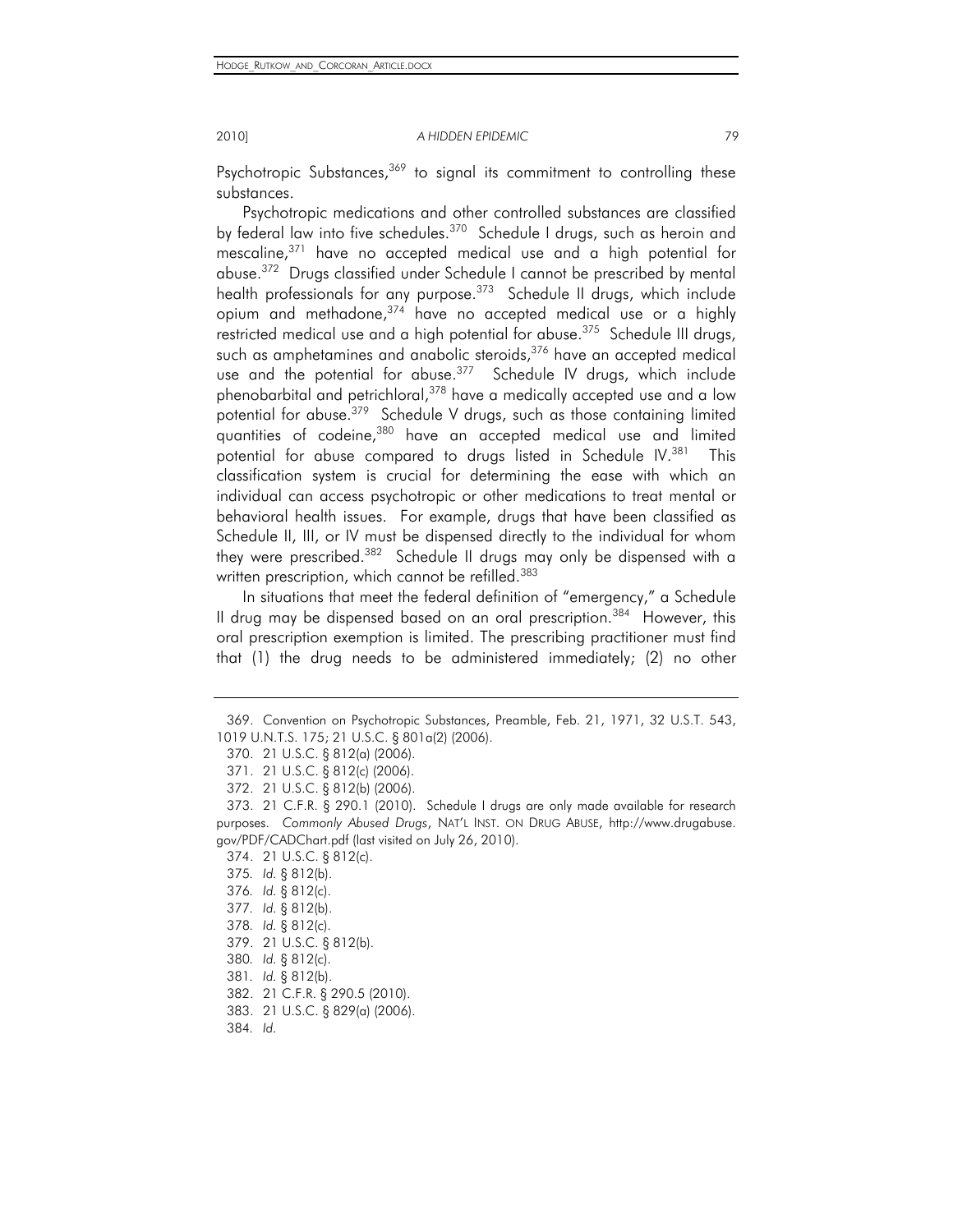treatment is available; and (3) it is impossible to provide a written prescription.385 Less restrictive practices concern the prescribing and dispensing of Schedule III, IV, and V drugs.<sup>386</sup> Violations by either the person dispensing or the person possessing the drug can lead to fines and prison sentences.<sup>387</sup>

Emergency situations challenge the strict federal regulation of psychotropic medications and other controlled substances. For example, some persons may have physical limitations that make it difficult for them to reach an alternate location to receive psychotropic medications; they may have to rely on a friend or relative to pick up their medication during an emergency.<sup>388</sup> Under the current regulatory scheme, however, Schedule II, III, and IV drugs must be dispensed directly to the person for whom they were prescribed.<sup>389</sup> Additionally, persons who require Schedule II drugs may have difficulty obtaining a written prescription, as required by law,<sup>390</sup> during an emergency.

# *E. Compulsory Treatment of Non-Adherent Individuals*

Public health powers, including the police power<sup>391</sup> and the parens *patriae power*, 392 allow the state to act to protect and promote the public's health. The U.S. Supreme Court expressed its support generally for the use of state police powers to protect communal health in its 1905 decision, *Jacobson v. Massachusetts*. 393

Concepts articulated in *Jacobson* are echoed in contemporary debates about the compulsory treatment of individuals who refuse to comply with medical regimens. In general, courts have recognized that state and local governments have a strong interest in the use of compulsory treatment to protect citizens from a dangerous individual who refuses to take

 <sup>385. 21</sup> C.F.R. § 290.10 (2010).

 <sup>386. 21</sup> U.S.C. §§ 829(b)-(c) (2006).

 <sup>387. 21</sup> U.S.C. § 841 (2006), *amended by* Pub. L. No, 110-425, 122 Stat. 4828 (2008).

<sup>388</sup>*. But see* 45 C.F.R. § 164.510(b)(3) (2009) (allowing family or friend to pick up prescriptions for incapacitated patients or in emergency circumstances if it can reasonably be inferred that this is in the best interest of the patient).

 <sup>389. 21</sup> C.F.R. § 290.5 (2010).

<sup>390</sup>*. See* 21 C.F.R. § 290.1 (2010).

 <sup>391.</sup> Gostin, *Public Health Law, Part II*, *supra* note 34, at 2980 ("The Tenth Amendment reserves to the states all powers that are neither given to the federal government nor prohibited by the Constitution. These reserved powers include, most importantly, the police power to promote the general welfare of society.").

<sup>392</sup>*. See, e.g.*, *Developments in the Law*, *supra* note 35, at 1208–09.

 <sup>393.</sup> Jacobson v. Massachusetts, 197 U.S. 11, 29-31 (1905) (approving the City of Cambridge, Massachusetts, law requiring mass vaccinations in the face of a localized smallpox outbreak).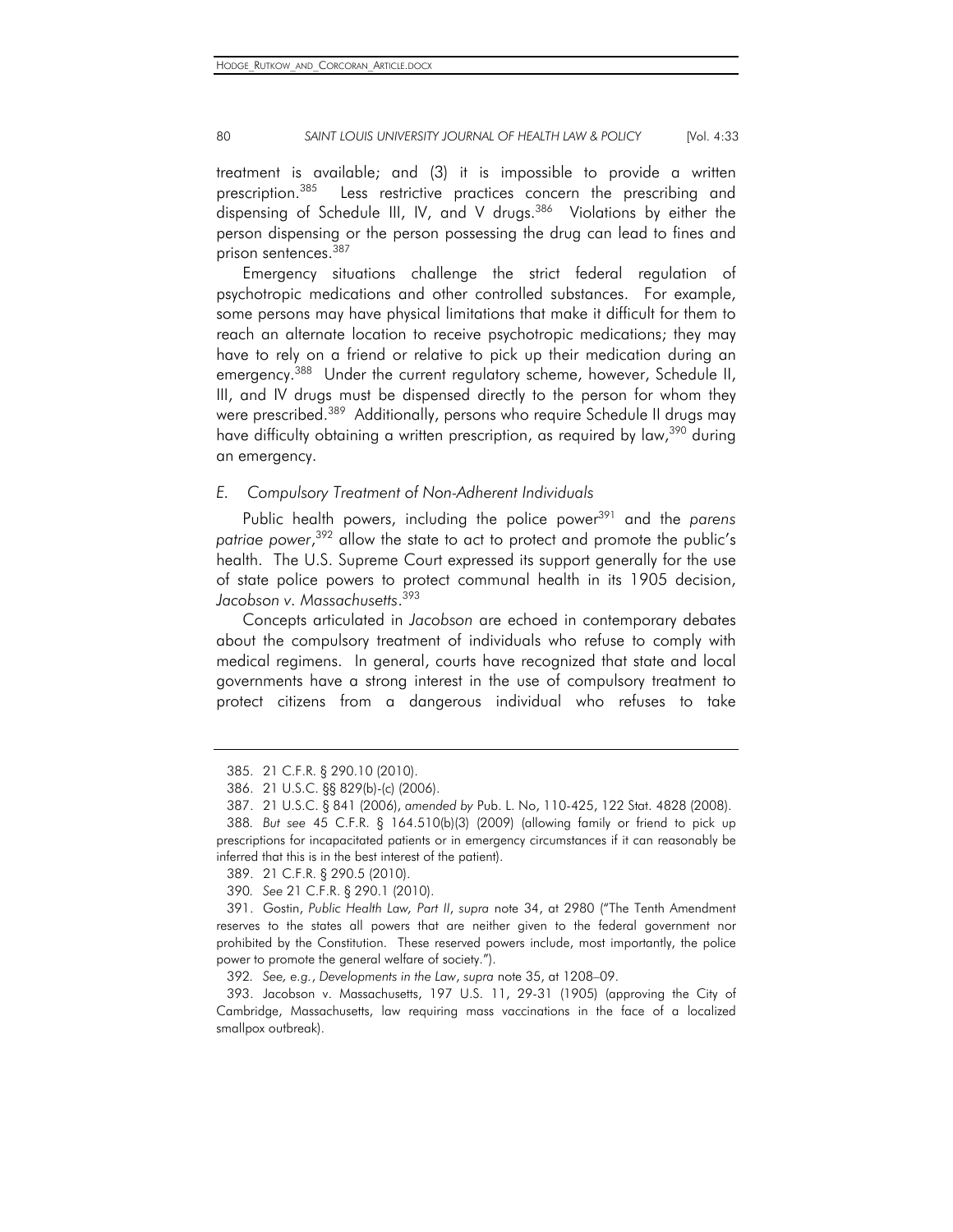antipsychotic medication.<sup>394</sup> Compulsory treatment is controversial, however.<sup>395</sup> Appropriate trade-offs must be considered.<sup>396</sup> Risks to patients and individual constitutional protections, including due process concerns, may militate against forced treatment despite some risks to others.<sup>397</sup> Compulsory treatment "may be held unconstitutional where the person did not pose a danger to others or the treatment was not medically appropriate."398 As the Supreme Court has noted, "[w]hile the therapeutic benefits of antipsychotic drugs are well documented, it is also true that the drugs can have serious, even fatal, side effects."<sup>399</sup> Consistent with the state's *parens patriae* powers, some courts have found that the state may "treat a patient 'against his will to prevent the immediate, substantial, and irreversible deterioration of a serious mental illness,' . . . in cases in which 'even the smallest of avoidable delays would be intolerable.'"400

Concerning convicted prisoners, the compulsory administration of antipsychotic drugs is only allowed if there is "a finding of overriding justification and a determination of medical appropriateness."401 Additionally, the Supreme Court has held that, in certain instances, the state may use its *parens patriae* powers to compel mentally ill prisoners who present a danger to themselves or others to take antipsychotic medications as long as procedural due process protections are observed.<sup>402</sup>

After decades of jurisprudence, courts have established that compulsory treatment can be implemented only if there is "a compelling public health interest; a 'well-targeted' intervention; and . . . there exists no 'less restrictive alternative.'"403 The standards are open to interpretation as there is "little clear guidance concerning the most basic aspects of compulsory

<sup>394</sup>*. See* Lawrence O. Gostin, *Tuberculosis and the Power of the State: Toward the Development of Rational Standards for the Review of Compulsory Public Health Powers*, 2 U. CHI. L. SCH. ROUNDTABLE 219, 269 (1995) [hereinafter Gostin, *Tuberculosis*].

 <sup>395.</sup> Daniel S. Reich, *Modernizing Local Responses to Public Health Emergencies: Bioterrorism, Epidemics, and the Model State Emergency Health Powers Act*, 19 J. CONTEMP. HEALTH L. & POL'Y 379, 401-03 (2003).

<sup>396</sup>*. Id.* at 401, 406.

<sup>397</sup>*. See id.* at 402-03.

<sup>398</sup>*. Id.* at 403.

 <sup>399.</sup> Washington v. Harper, 494 U.S. 210, 229 (1990).

 <sup>400.</sup> Rogers v. Okin, 738 F.2d 1, 6 (1st Cir. 1984) (quoting *In re Guardianship of Roe*, 421 N.E.2d 40, 55 (Mass. 1981)).

 <sup>401.</sup> Riggins v. Nevada, 504 U.S. 127, 135 (1992).

<sup>402</sup>*. Harper*, 494 U.S. at 220-23 (upholding a policy that allowed mentally ill prisoners to be required to take antipsychotic drugs if, *inter alia*, they were "gravely disabled" from a mental disorder and likely to seriously harm themselves or others).

 <sup>403.</sup> Lawrence O. Gostin, *Public Health Theory and Practice in the Constitutional Design*, 11 HEALTH MATRIX 265, 305–06 (2001).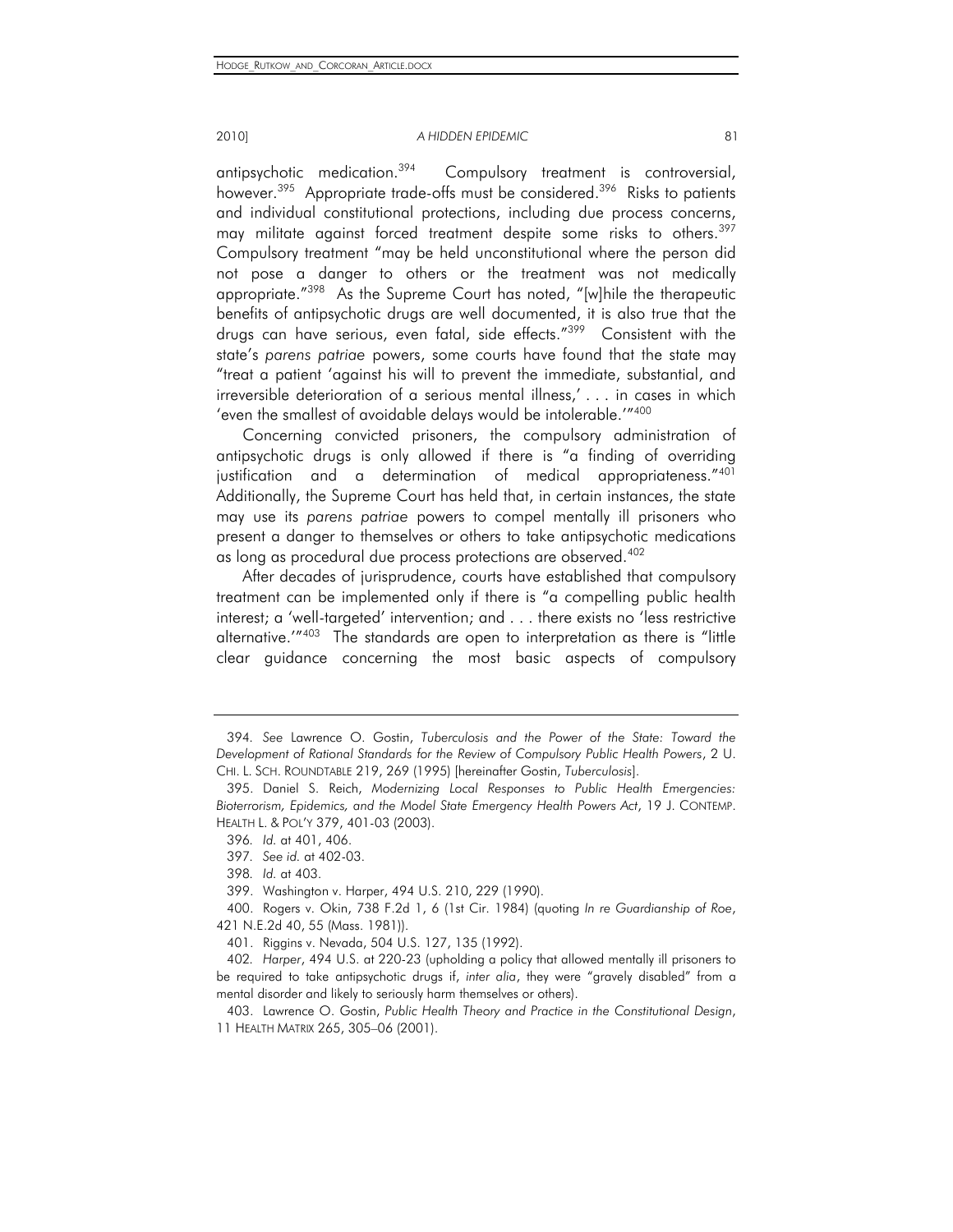intervention."<sup>404</sup> In emergencies, compulsory treatment may be even more difficult to justify legally because systems established to ensure individuals' due process rights, such as hearings for those who contest their treatment, may be temporarily unavailable. Psychiatric or psychological reviews of patients, which can be essential to determining whether an individual poses risks to others, may not be available due to limitations of personnel and time. Mental and behavioral health professionals may need to rapidly assess the danger that an untreated individual presents to others with little or insufficient information, running afoul of patient due process rights.

#### *F.* Parens Patriae *Authority*

The doctrine of *parens patriae* empowers the state to protect the interests of minors and other vulnerable persons, and to engage in the involuntary commitment of the mentally ill for protection from harm.405 *Parens patriae* power can be used to protect a state's "quasi-sovereign interests, such as health, comfort, and welfare of the people."406 In emergency situations, this power grants the state the ability to protect individuals, such as minors and incompetent persons, who may not be able to care for themselves.<sup>407</sup>

When children are separated from their caregivers in emergency or other contexts, the state may assume parental responsibility for them using its parens patriae power,<sup>408</sup> until such point when the child is reunited with a parent or caregiver.<sup>409</sup> For example, to ensure that children without caregivers generally have the ability to receive medical care, including treatment for mental and behavioral health issues, the state can appoint a

 <sup>404.</sup> Gostin, *Tuberculosis*, *supra* note 394, at 276. Issues to be considered include: "the need for individualized determinations; the level of risk to justify compulsion; the nature and extent of the procedural due process, and whether there must be judicial or merely clinical determinations; and when the duty to explore less intrusive alternatives is triggered, and the kinds of alternatives that are required." *Id*.

<sup>405</sup>*. See, e.g.*, *Developments in the Law*, *supra* note 35, at 1208–10.

 <sup>406.</sup> Gibbs v. Titelman, 369 F. Supp. 38, 54 (E.D. Pa. 1973), *rev'd on other grounds*, 502 F.2d 1107, 1115 (3d Cir. 1974).

 <sup>407.</sup> Lawrence O. Gostin, *Public Health Law in a New Century: Part III: Public Health Regulation: A Systematic Evaluation*, 283 JAMA 3118, 3119 (2000) (stating that the rationale for government making decisions for those with diminished capacity is to ensure their health or safety).

<sup>408</sup>*. See* 47 AM. JUR. 2D *Juvenile Courts and Delinquent and Dependent Children* § 19 (2009) ("The parental right is not absolute but is subject to intervention by the state under the doctrine of *parens patriae*, to protect the welfare and best interest of the child, and this includes legislating for the protection, care, and custody of children within its jurisdiction."). 409*. See id.*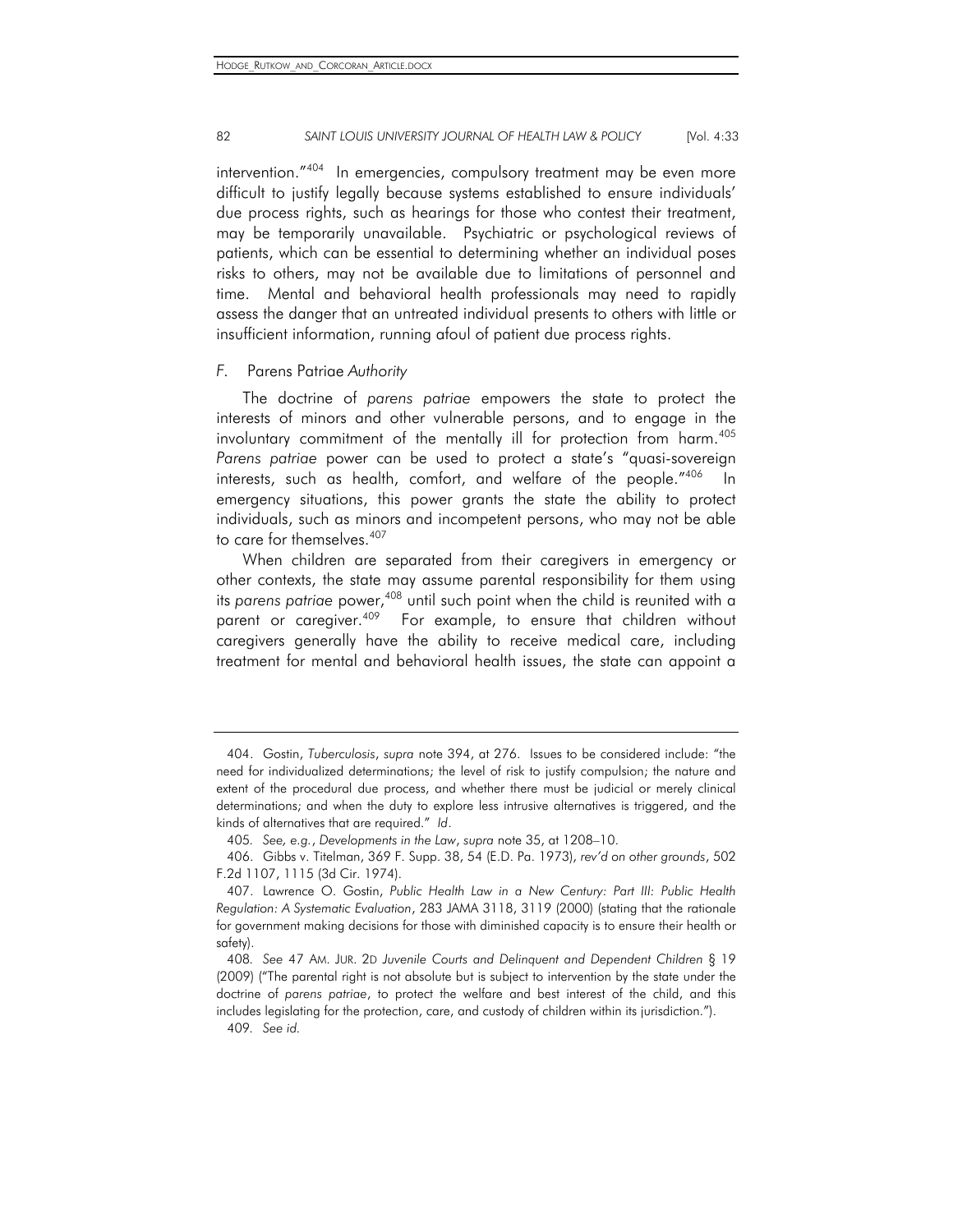guardian for them.410 In some situations, if a child's caregiver is abusive or otherwise neglectful, placing the child's health and safety at risk, the state will intervene and remove the child from the harmful environment.<sup>411</sup> Under the *parens patriae* power, the state can then appoint a guardian to serve as the child's caregiver.<sup>412</sup> Unless a child faces an imminent danger to his or her health, an appointed guardian must provide consent for medical care, including treatment for mental and behavioral health issues.<sup>413</sup>

# *G. Directly Observed and Assisted Therapies*

Directly observed therapy (DOT) is a form of medical treatment in which a health care professional observes a patient to ensure that medication is taken at the correct dose, at the correct time, and for the complete duration of the prescribed therapy.<sup>414</sup> Most commonly, DOT is employed to control the spread of highly infectious diseases that require months to treat, such as tuberculosis (TB).415 By completing a course of DOT for TB, an infected individual can recover and lessen the likelihood of transmitting TB to others in the community.<sup>416</sup>

 <sup>410.</sup> Kimberly M. Mutcherson, *Whose Body Is It Anyway? An Updated Model of Healthcare Decision-Making Rights for Adolescents*, 14 CORNELL J.L. & PUB. POL'Y 251, 262-63 (2005).

 <sup>411.</sup> Jessica E. Marcus, *The Neglectful* Parens Patriae*: Using Child Protective Laws to Defend the Safety Net*, 30 N.Y.U. REV. L. & SOC. CHANGE 255, 260 (2006).

<sup>412</sup>*. See id*. (stating that the state's intervention is a last resort for individuals whose health or safety is in imminent danger).

 <sup>413.</sup> Allison Mantz, Note, *Do Not Resuscitate Decision-Making: Ohio's Do Not Resuscitate Law Should Be Amended to Include a Mature Minor's Right to Initiate a DNR Order*, 17 J.L. & HEALTH 359, 367 (2002-03) ("In the case of an emergency situation, if a minor's condition requires immediate attention because it poses imminent danger to the minor's health, and parental consent is not available, courts typically hold that parental consent is implied by law.").

<sup>414</sup>*. E.g.*, CAL. DEP'T OF HEALTH SERVS. & CAL. TUBERCULOSIS CONTROLLERS ASS'N, DIRECTLY OBSERVED THERAPY PROGRAM PROTOCOLS IN CALIFORNIA 1, 1 (Apr. 11, 1997), *available at*  www.ctca.org/guidelines/IIA5dot.pdf.

 <sup>415.</sup> Gostin, *Tuberculosis*, *supra* note 394, at 272. DOT has also been used during the administration of HAART treatment to persons with HIV. Grace E. Macalino et al., *A Randomized Clinical Trial of Community-Based Directly Observed Therapy as an Adherence Intervention for HAART Among Substance Users*, 21 AIDS 1473, 1474 (2007). *See also*  MINN. DEP'T OF HEALTH, DIRECTLY OBSERVED THERAPY (DOT) FOR THE TREATMENT OF TUBERCULOSIS (Jan. 2006), *available at* http://www.health.state.mn.us/divs/idepc/diseases/tb/ dot.pdf (stating that national TB treatment guidelines strongly recommend using a patientcentered approach, including DOT, when treating active TB).

 <sup>416.</sup> CTRS. FOR LAW & THE PUBLIC'S HEALTH, CTRS. FOR DISEASE CONTROL & PREVENTION, TUBERCULOSIS CONTROL LAWS AND POLICIES: A HANDBOOK FOR PUBLIC HEALTH AND LEGAL PRACTITIONERS 18 (2009), *available at* http://tbcontrollers.org/docs/TBLawResources/TB ControlLawsHandbook10012009.pdf.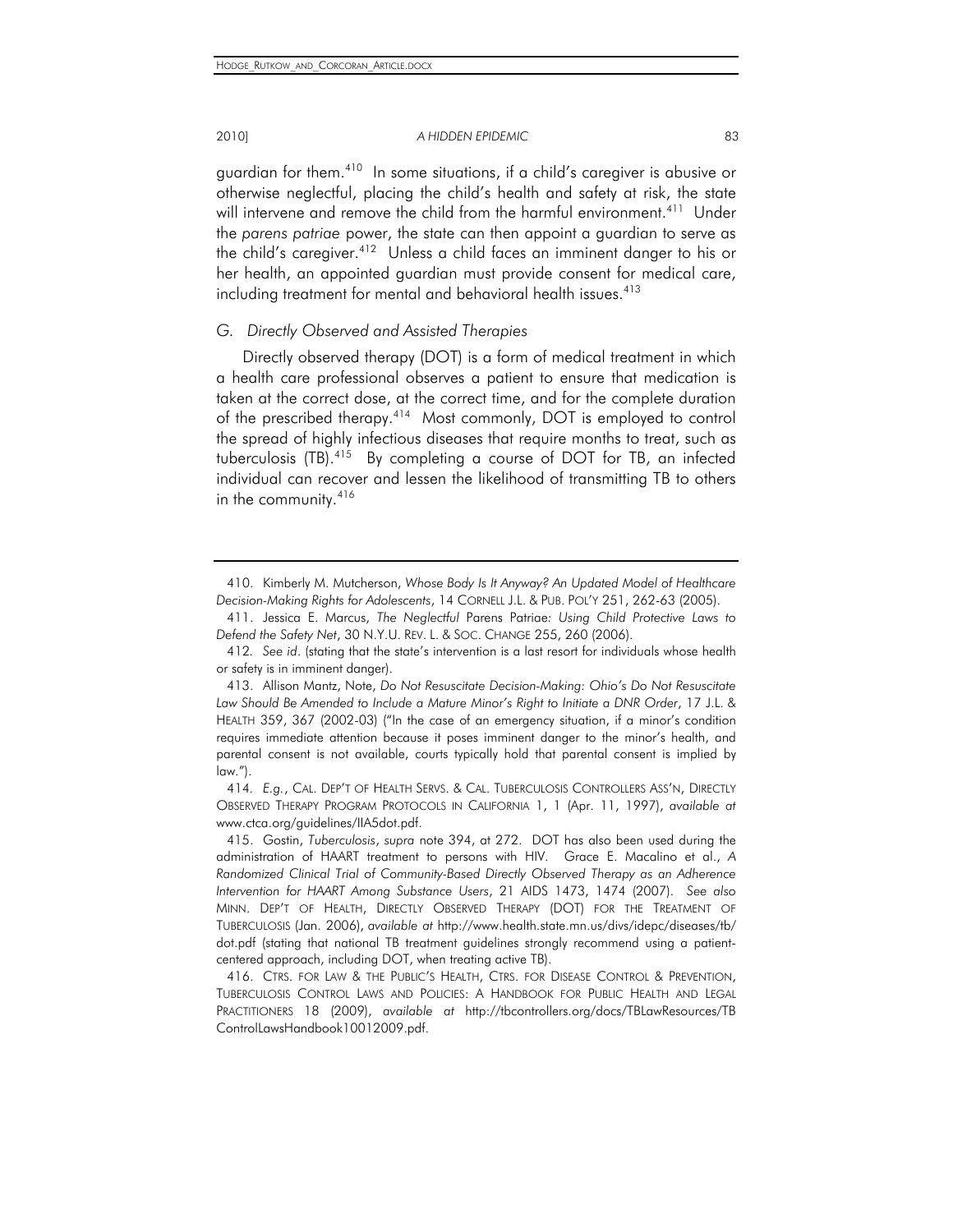Variations of DOT are used in mental and behavioral health contexts;<sup>417</sup> in these situations, DOT may be used for several reasons, such as assisting those who are recovering from addiction or preventing potentially violent persons from harming others.<sup>418</sup> For example, individuals in methadone maintenance programs to treat heroin addiction are required by federal regulations to receive their medication from a certified treatment program.419 Often, a health care professional from the program will observe as individuals ingest their daily doses of methadone.<sup>420</sup>

States like New York have enacted legislation to implement a therapy related to DOT, known as assisted outpatient treatment (AOT).<sup>421</sup> Under AOT, individuals who are deemed "unlikely to survive safely in the community without supervision, based on a clinical determination<sup>"422</sup> can be required, by court order, to receive treatment for their mental illness on an outpatient basis.<sup>423</sup> AOT can only be mandated if an individual has met certain conditions, such as previous non-compliance with treatment for a mental illness and a history that suggests that serious harm to others is likely to result without AOT.<sup>424</sup>

During emergencies, DOT, AOT, or related practices may be suspended due to logistical difficulties. For example, during Hurricane Katrina in August 2005, 195 persons in heavily affected areas (*e.g.*, Louisiana, Alabama, Mississippi) were undergoing DOT for TB treatment.<sup>425</sup> The chaos of the hurricane's aftermath temporarily derailed treatment for these individuals.<sup>426</sup> Within a month, however, using coordinated responses at

421*. An Explanation of Kendra's Law*, N.Y. STATE OFFICE OF MENTAL HEALTH (May 2006), http://www.omh.state.ny.us/omhweb/Kendra\_web/Ksummary.htm.

422. N.Y. MENTAL HYGIENE LAW § 9.60(c)(3) (McKinney 2006) (amended 2010).

423*. Id.* § 9.60(c).

424*. Id.* §§ 9.60(c)(4), (c)(6).

426*. See id.*

<sup>417</sup>*. See* Geetanjali Chander, Seth Himelhoch & Richard D. Moore, *Substance Abuse and*  Psychiatric Disorders in HIV-Positive Patients: Epidemiology and Impact on Antiretroviral *Therapy*, 66 DRUGS 769, 776 (2006).

<sup>418</sup>*. See* Jason Grebely et al., *Directly Observed Therapy for the Treatment of Hepatitis C Virus Infection in Current and Former Injection Drug Users*, 22 J. GASTROENTEROLOGY & HEPATOLOGY 1519, 1523 (2007).

 <sup>419. 42</sup> C.F.R. § 8.11 (2009).

 <sup>420.</sup> Karina M. Berg et al., *Rationale, Design, and Sample Characteristics of a Randomized Controlled Trial of Directly Observed Antiretroviral Therapy Delivered in Methadone Clinics*, 30 CONTEMP. CLINICAL TRIALS 481, 482, 484 (2009).

 <sup>425.</sup> Ctrs. for Disease Control & Prevention, U.S. Dep't of Health & Human Servs., *Infectious Disease and Dermatologic Conditions in Evacuees and Rescue Workers After Hurricane Katrina – Multiple States, August-September, 2005*, 54 MORBIDITY & MORTALITY WKLY. REP. 961, 963 (2005), *available at* http://www.cdc.gov/MMWR/preview/mmwrhtml/ mm5438a6.htm.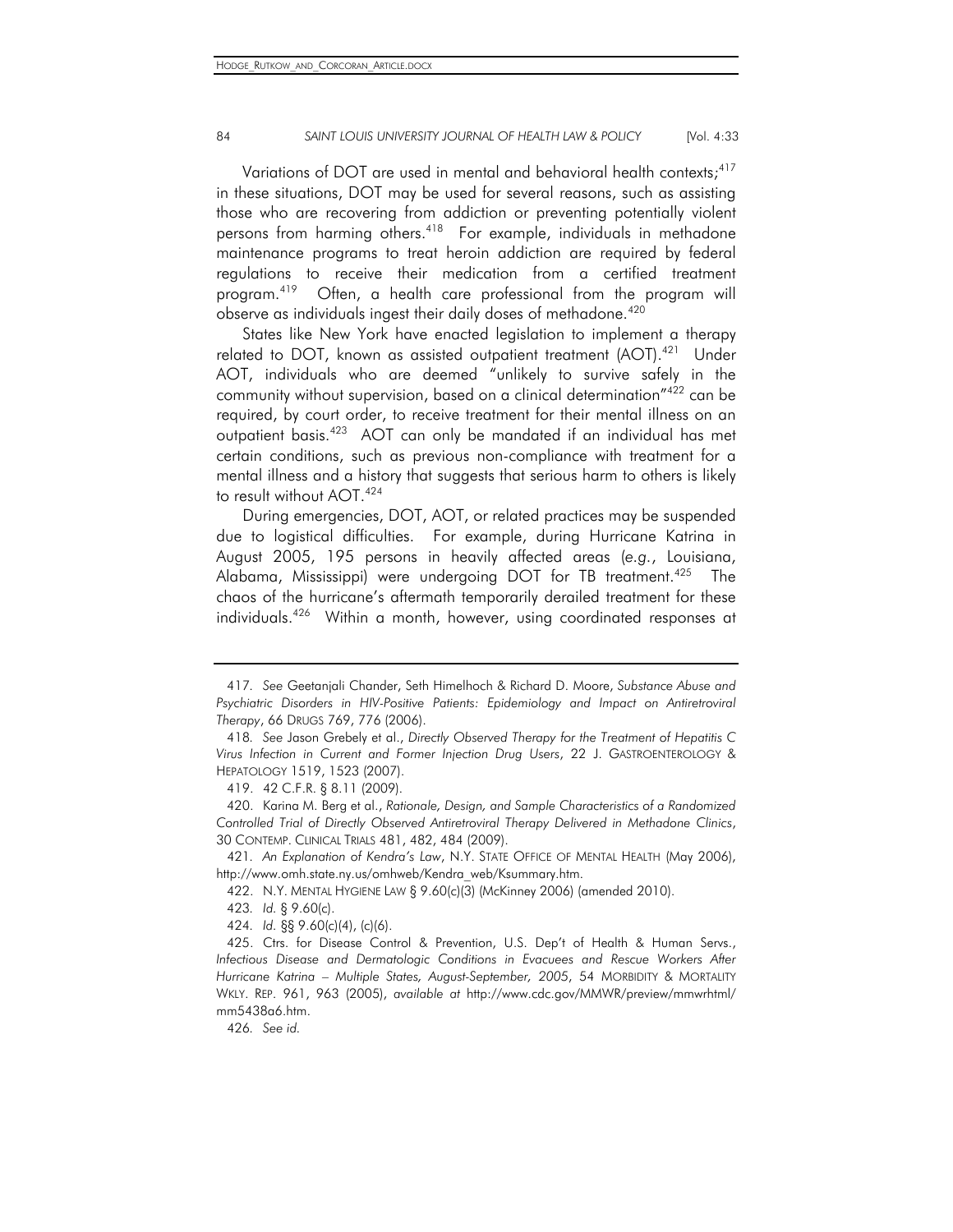the local, state, and federal levels, over seventy percent of these patients had been located and their DOT had been resumed.<sup>427</sup> This highlights the need to maintain primary and secondary contact information for patients receiving DOT to locate them quickly during or after an emergency. Assisted treatment therapies may also be used during an emergency to manage the care of individuals who normally live in institutional settings.<sup>428</sup> If institutionalized persons are displaced, DOT could allow mental or behavioral health providers to continue to monitor drug regimen compliance.

# V. LEGAL AND POLICY REFORMS TO IMPROVE MENTAL AND BEHAVIORAL HEALTH PREPAREDNESS

Our assessment of the legal environment underlying the provision of mental and behavioral health services during emergencies suggests legal barriers and gaps that may impede the delivery of essential care and services. In this section, we present a series of legal and policy reforms to address these concerns and improve mental and behavioral health preparedness. Integrating mental and behavioral health priorities into existing emergency laws and policies would allow federal and state governments to more thoroughly consider physical *and* mental health harms in allocating scarce resources. Because disasters are rarely confined to a single state or locality, states should align to ensure that their laws and compacts are conducive to interjurisdictional licensure for mental and behavioral health providers during emergencies. Development of mental health impact assessments would allow emergency planners to anticipate how the implementation of existing emergency powers will likely affect the population's mental health, with adjustments made to limit negative mental health effects in future emergencies. To better protect mental and behavioral health providers from liability for acts or omissions during emergencies, crisis standards of care must be well-established to reflect the realities of providing care in an emergency environment. Federal and state regulations for psychotropic medications should be reassessed so that essential medications will be available and accessible. Finally, workers' compensation programs and health insurance plans should be reformed to allow emergency responders to receive coverage for the treatment of mental health injuries that occurred while assisting in response efforts. These recommendations are discussed in turn below.

<sup>427</sup>*. Id.*

<sup>428</sup>*. See* Janet Baggett, Letter to the Editor, *Florida Disasters and Chronic Disease Conditions*, PREVENTING CHRONIC DISEASE 1, 1 (2006), *available at* http://www.cdc.gov/pcd/ issues/2006/apr/pdf/05\_0230.pdf.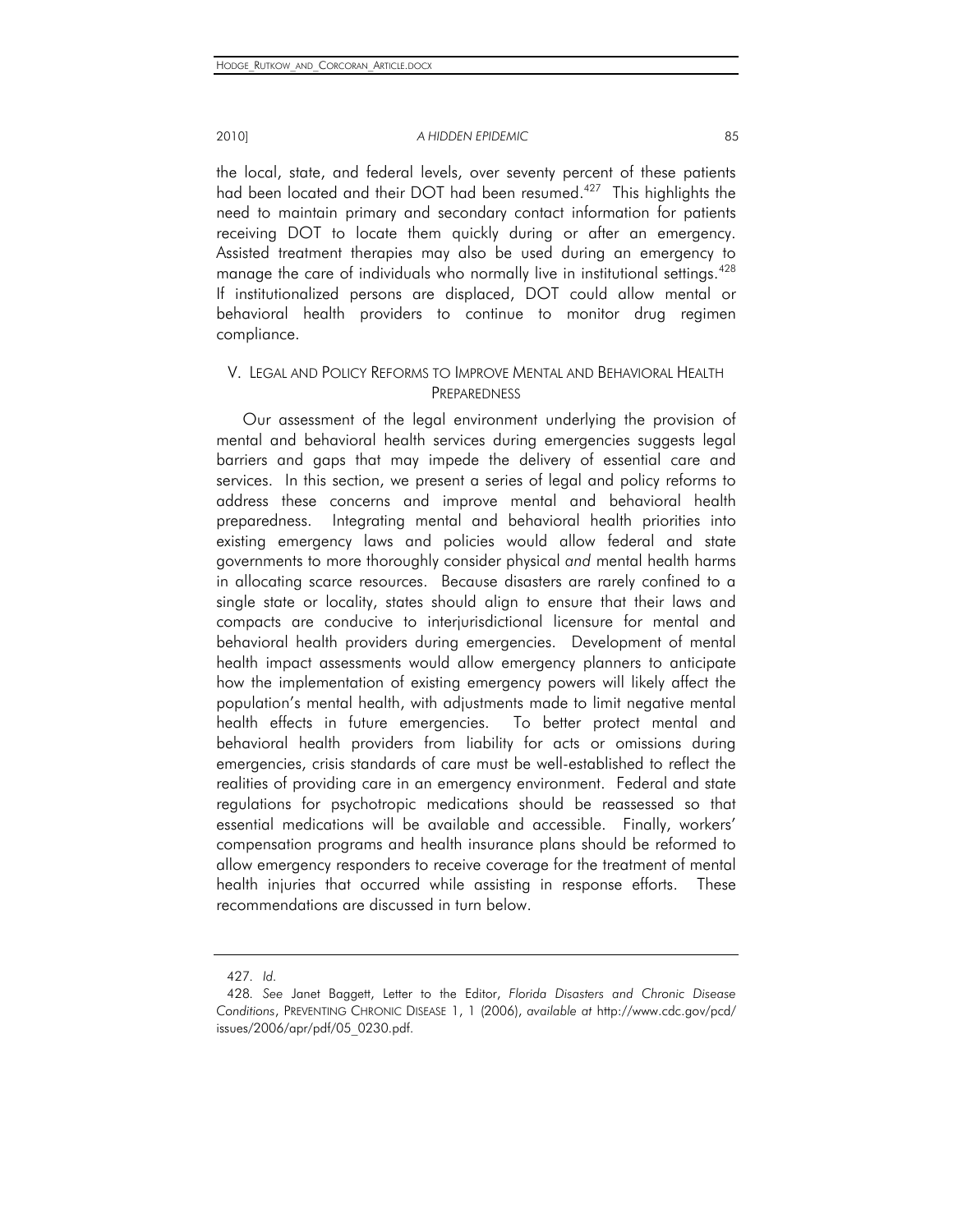# *A. Integrating Mental and Behavioral Health Priorities Into Existing Emergency Laws and Policies*

Many existing emergency laws and policies do not explicitly prioritize mental and behavioral health needs, or afford them only limited attention.429 To ensure the physical *and* mental health of populations before, during, and after emergencies,<sup>430</sup> current laws should be revisited to assess whether they adequately address individuals' and populations' mental and behavioral health needs.

The Stafford Act<sup>431</sup> offers an initial approach to the provision of mental health services during and after an emergency. Once the President declares the existence of a major disaster or emergency, the President is authorized to offer financial assistance to states or localities to provide crisis-counseling services to persons facing mental health problems due to the disaster.<sup>432</sup> These mental health services, which include screening, diagnosis, and counseling, can last for up to nine months after an original declaration of disaster.433 However, because some mental health issues, such as PTSD among emergency responders, can take months to emerge or diagnose, states and localities may need federal assistance for mental health surveillance and treatments for considerably longer than nine months after a declared emergency.<sup>434</sup> Federal authorities should consider extending the Stafford Act's nine month cut-off of federal support for mental health crisis counseling services.

Mental health needs should also be reflected in state-based emergency laws and policies. Definitions of what constitutes an emergency or disaster in many state laws tend to focus on the physical health impacts of disasters and epidemics.<sup>435</sup> They may not explicitly include mental and behavioral health conditions, no matter how significantly these conditions may impact populations.436 State public health emergency laws modeled after MSEHPA437 may offer greater flexibility to authorize mental health responses.

433*. Id.*

<sup>429</sup>*. See* NAT'L COUNCIL ON DISABILITY, SAVING LIVES: INCLUDING PEOPLE WITH DISABILITIES IN EMERGENCY PLANNING 38 (Apr. 15, 2005), *available at* www.ncd.gov/newsroom/publications/ 2005/pdf/saving\_lives.pdf.

<sup>430</sup>*. See supra* Part II.

<sup>431</sup>*. See supra* Part II.C

 <sup>432.</sup> FEMA, DISASTER DECLARATION, *supra* note 107, at 3.

<sup>434</sup>*. See* Robert M. Brackbill et al., *Asthma and Posttraumatic Stress Symptoms 5 to 6 Years Following Exposure to the World Trade Center Terrorist Attack*, 302 JAMA 502, 508, 515 (2009).

<sup>435</sup>*. See, e.g.*, CONN. GEN. STAT. § 28-1(3) (2009); MONT. CODE ANN. § 10-3-103(7) (2009).

<sup>436</sup>*. See, e.g.*, CONN. GEN. STAT. § 28-1(3); MONT. CODE ANN. § 10-3-103(7).

<sup>437</sup>*. See supra* Part II.C.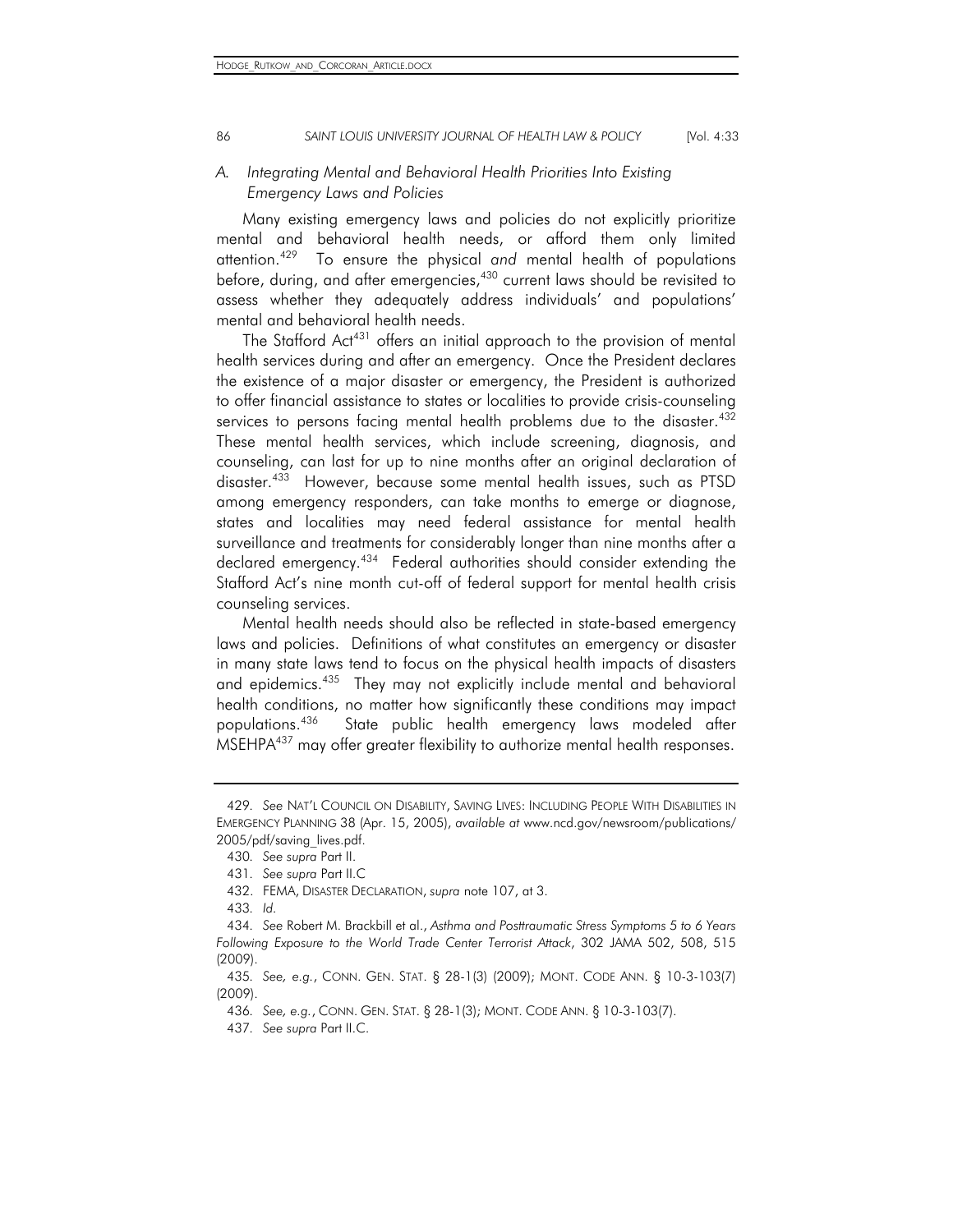MSEHPA's definition of "public health emergency"438 is sufficiently broad to include harms beyond mere physical injuries, thus justifying a state's continued emergency status to address mental and behavioral health needs for weeks or months after the original declaration. Of course, emergencies cannot extend indefinitely. Extending the duration of a declared emergency, however, may be justified where mental health response efforts may be facilitated.

# *B. Interjurisdictional Licensure Coordination*

Emergency compacts, like EMAC, and waiver and reciprocity statutes, such as MSEPHA and UEVHPA, greatly aid in interjurisdictional coordination. Yet potential gaps in licensure portability still exist for mental and behavioral health professionals. As trained physicians, psychiatrists are included in definitions of "health care provider" or other similar terms typically identified in these laws.<sup>439</sup> Less clear is whether other mental and behavioral health professionals are included among the providers entitled to reciprocity. States should ensure that licensure reciprocity laws include the full range of mental and behavioral health professionals. At a minimum, this includes psychologists, social workers, marriage and family therapists, and professional counselors.

Some states have created statutory exceptions that provide a time frame or compensation limitations for licensed mental and behavioral health professionals who plan to work in a jurisdiction where they are not licensed. In Washington, for example, counselors are exempt from licensing requirements if they do not receive compensation while practicing.<sup>440</sup> Statutes like these provide an automatic mechanism for interjurisdictional licensure, but they may be burdensome to administer in emergencies. It may be impractical for a mental or behavioral health professional, for example, to inform patients that she is not licensed in the state during emergencies. Additionally, without licensure oversight, such as a thorough registration system, these statutes may not adequately protect those seeking mental and behavioral health services.

 <sup>438.</sup> MSEHPA § 104(m). "Public health emergency" is expansively defined as:

<sup>[</sup>A]n occurrence or imminent threat of an illness or health condition that: (1) is believed to be caused by . . . bioterrorism; the appearance of a novel or previously controlled or eradicated infectious agent or biological toxin;. . . and (2) poses a high probability of . . . a large number of deaths in the affected population; a large number of serious or long-term disabilities in the affected population; or widespread exposure to an infectious or toxic agent that poses a significant risk of substantial future harm to a large number of people in the affected population. *Id.*

<sup>439</sup>*. See id.* § 104(c).

 <sup>440.</sup> WASH. REV. CODE § 18.19.040(3) (2009).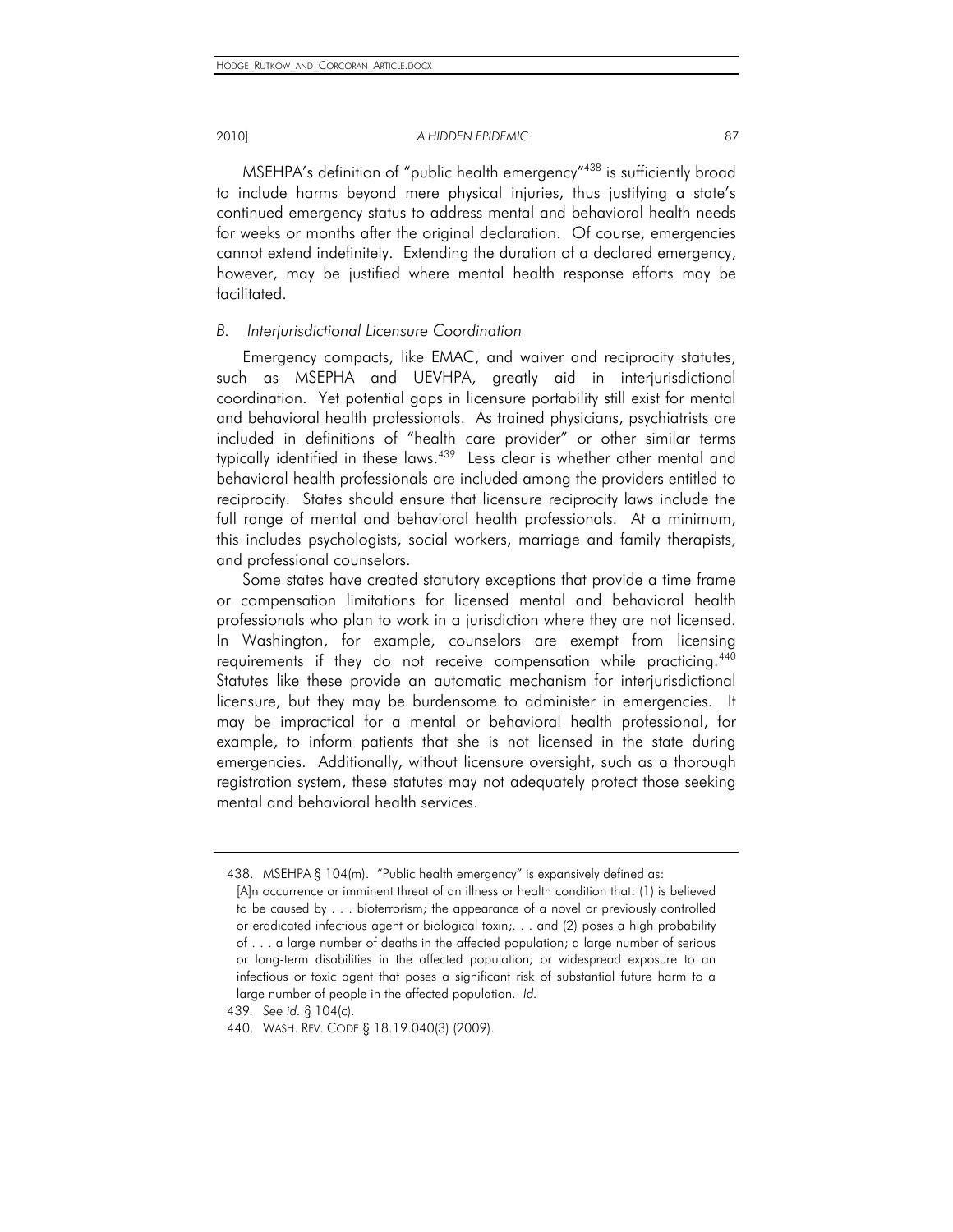We recommend that all prospective mental and behavioral health practitioners seeking to serve populations in- and out-of-state during and after emergencies register with existing state ESAR-VHP systems, local MRC chapters, or other registries that vet and approve practitioners in advance of their deployment. These registries, coupled with state departments of health, boards of medicine, and other licensing authorities, may also help augment related scope of practice limitations and educate mental and behavioral health practitioners about jurisdiction-specific requirements.

# *C. Mental Health Impact Assessments*

The field of emergency preparedness should increasingly include plans to address and lessen the mental and behavioral health impacts of emergencies. This involves not only prospective interventions, but also retrospective analyses of the mental health impacts that are likely to result from the use of emergency powers. By improving understanding of how the implementation of existing emergency laws and public health powers may lead to negative mental and behavioral impacts, lessons can be applied to the use of these powers in future emergencies. Potential interventions that may be effective in controlling infectious diseases, but highly damaging to the affected populations' mental health, may be reconsidered so long as other interventions with fewer mental health impacts may be efficacious.

During emergencies, government may be empowered to use certain emergency public health powers, such as restricting individuals' movement through isolation and quarantine<sup>441</sup> or displacing populations as part of an evacuation.442 While these powers may safeguard populations' physical health, they may also lead to adverse mental health outcomes. For example, individuals who are isolated or quarantined during an infectious disease outbreak may face significant mental health challenges, including anxiety, panic, and depression.<sup>443</sup> Some state emergency laws, such as those based on MSEHPA, affirm that these individuals may access mental or behavioral health providers during their confinement.<sup>444</sup> States should develop regulations delineating clear processes for offering mental health care to individuals whose movements have been restricted. Similarly, individuals who are displaced during an evacuation may face mental health challenges brought on by the stress of being separated from their homes

 <sup>441.</sup> FEMA, ANNEXES, *supra* note 120, at ESF #8-6.

<sup>442</sup>*. Id.* at ESF #14-3.

 <sup>443.</sup> CTRS. FOR DISEASE CONTROL & PREVENTION, U.S. DEP'T OF HEALTH & HUMAN SERVS., SEVERE ACUTE RESPIRATORY SYNDROME: SUPPLEMENT D: COMMUNITY CONTAINMENT MEASURES, INCLUDING NON-HOSPITAL ISOLATION AND QUARANTINE 3 (Jan. 8, 2004), *available at* http://www.cdc.gov/ncidod/sars/guidance/d/pdf/d.pdf.

 <sup>444.</sup> MSEHPA § 604(d)(1), at 28.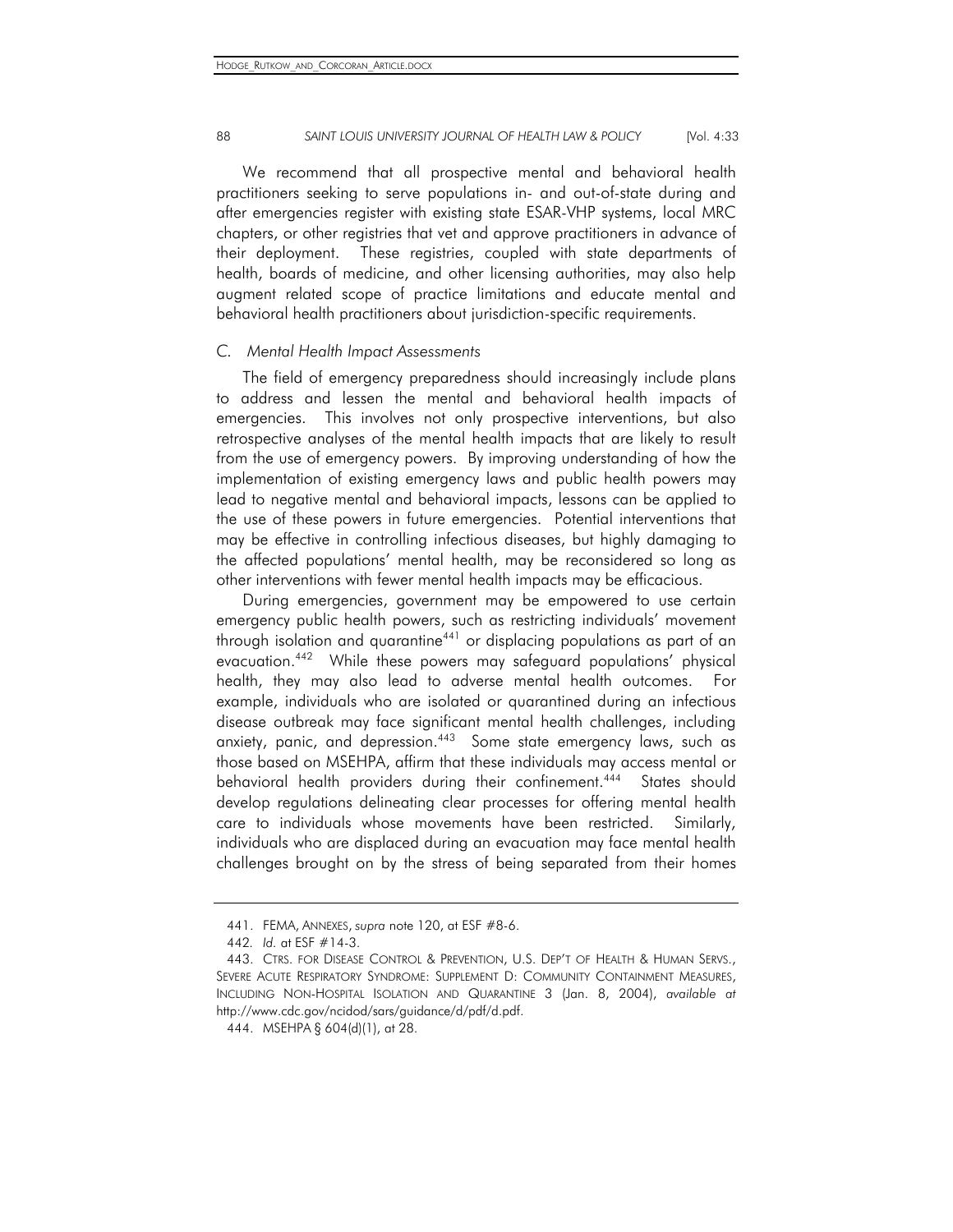and possessions.<sup>445</sup> They are equally entitled to access to mental and behavioral health providers.

Finally, federal and state governments should alter reporting and screening requirements for emergency responders. Due to the stress associated with meeting a community's varied needs during a disaster, emergency responders are at an increased risk for emerging mental or behavioral health issues.<sup>446</sup> Governments should consider requiring emergency responders to report fellow responders who are experiencing mental health issues. At present, this is voluntary, if done at all.<sup>447</sup> In addition, state governments could amend their emergency response laws to mandate the availability of mental health screenings for emergency responders. Responders would not be compelled to participate in these screenings, but should be encouraged to utilize these services.

# *D. Crisis Standard of Care Concerning Mental and Behavioral Health Conditions*

Mental health providers may face difficult decisions when providing services under a crisis standard of care.<sup>448</sup> They may also fear the specter of liability underlying their acts or omissions during emergencies, especially those lacking liability protections. These concerns can impair response efforts. During a declared emergency when a crisis standard of care goes into effect, mental health providers need to make triage decisions that aim to protect the health of individual patients as well as the public's health. However, legal standards assessing liability do not normally consider a community-level duty of care.<sup>449</sup> The legal standard of care arguably must shift during an emergency to match the medical standard of care in crises. Assessing liability under a crisis standard of care may include examining whether a health care provider adheres to established plans or emergency practices.450

<sup>445</sup>*. See* HODGE & GOSTIN, *supra* note 127, at 20-21. *See also* DEWOLFE, FIELD MANUAL, *supra* note 11, at 22 (specifically discussing displacement of people in nursing homes and group facilities).

 <sup>446.</sup> DEWOLFE, FIELD MANUAL, *supra* note 11, at 23.

 <sup>447.</sup> *See* DEWOLFE, TRAINING MANUAL, *supra* note 130, at 29. *See also* DEWOLFE, FIELD MANUAL, *supra* note 11, at 23.

 <sup>448.</sup> James G. Hodge, Jr. & Brooke Courtney, Commentary, *Assessing the Legal Standard of Care in Public Health Emergencies,* 303 JAMA 361, 361 (2010).

<sup>449</sup>*. See id.* (noting that a national standard of care is generally used. This standard is "based on what a reasonable and prudent practitioner of the same specialty nationally would do under similar circumstances.").

<sup>450</sup>*. Id.* at 362; *cf*. George S. Everly, Jr. et al., *Mental Health Response to Disaster: Consensus Recommendations: Early Psychological Intervention Subcommittee (EPI), National Volunteer Organizations Active in Disaster (NVOAD)*, 13 AGGRESSION & VIOLENT BEHAVIOR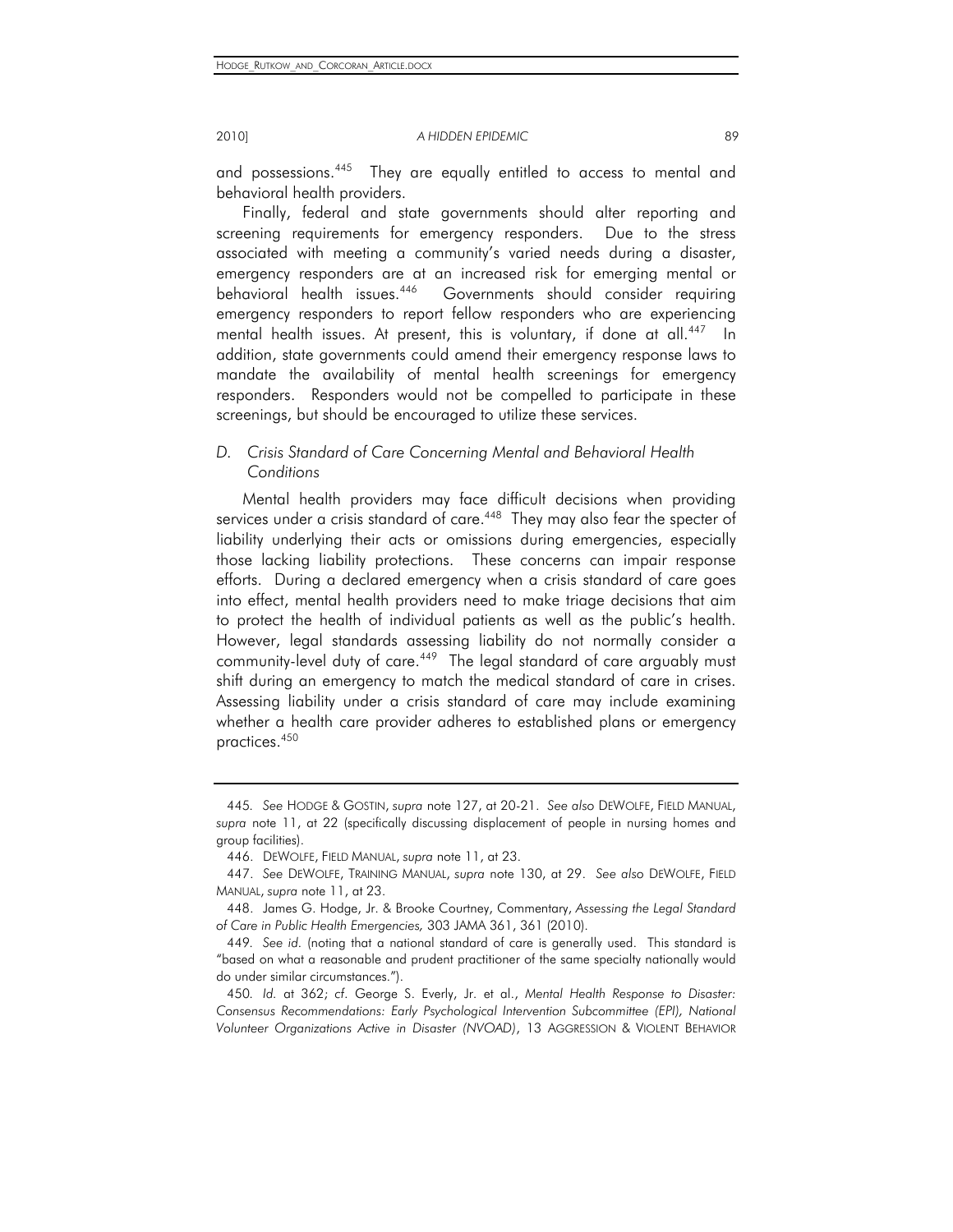For mental and behavioral health services, for example, the use of compulsory treatment may be temporarily expanded under a crisis standard of care to meet patient surge. Because compulsory treatment conflicts with individual rights embedded in constitutional principles of liberty,<sup>451</sup> clear rules for when expanded use of compulsory treatment is authorized and the duration of such treatment should be established in advance of an emergency situation. Additionally, protections should ensure that mental and behavioral health issues are part of the triage assessment. Considerations may include the increased difficulty in accessing services for those already requiring specialized strategies to obtain needed care, the likelihood that an individual will turn to substance abuse to compensate for lack of access or outright denials of treatment, and the possible deterioration of an individual's mental and behavioral health functioning if treatment is unavailable. Denial of services must also be examined to ensure that those with mental and behavioral health conditions are not being prejudicially excluded from services in violation of equal protection principles and disability anti-discrimination laws.

# *E. Access to Psychotropic Medications*

Psychotropic medications are an important component of treatment for a variety of mental and behavioral health conditions.452 Because of their powerful effects and potential for abuse, federal and state governments strictly regulate their use.<sup>453</sup> During emergencies, these regulations can impede individuals with mental and behavioral health issues from accessing needed medications for several reasons. First, although the drugs may be available, emergencies can limit prescribers' and patients' abilities to comply with federal regulations. For example, certain psychotropic medications must be dispensed directly to the person for whom they were prescribed.<sup>454</sup> Individuals whose movement is restricted in an emergency may be unavailable for in-person pick-up of the drugs. These regulations should be revised during emergencies to allow previously-designated surrogates to pick up psychotropic medications for patients. Alternatively,

<sup>407, 411 (2008) (</sup>recommending the establishment of specialized training and delivery of disaster mental health services).

<sup>451</sup>*. Developments in the Law*, *supra* note 35, at 1193-95.

 <sup>452.</sup> WORLD HEALTH ORG., IMPROVING ACCESS AND USE OF PSYCHOTROPIC MEDICINES 2 (2005), *available at* http://www.who.int/mental\_health/policy/services/10\_improving%20 access\_WEB\_07.pdf; *see* 21 U.S.C. § 801(1) (2006).

<sup>453</sup>*. See supra* Part IV.D.

 <sup>454. 21</sup> C.F.R. §§ 290.1, 290.5 (2010).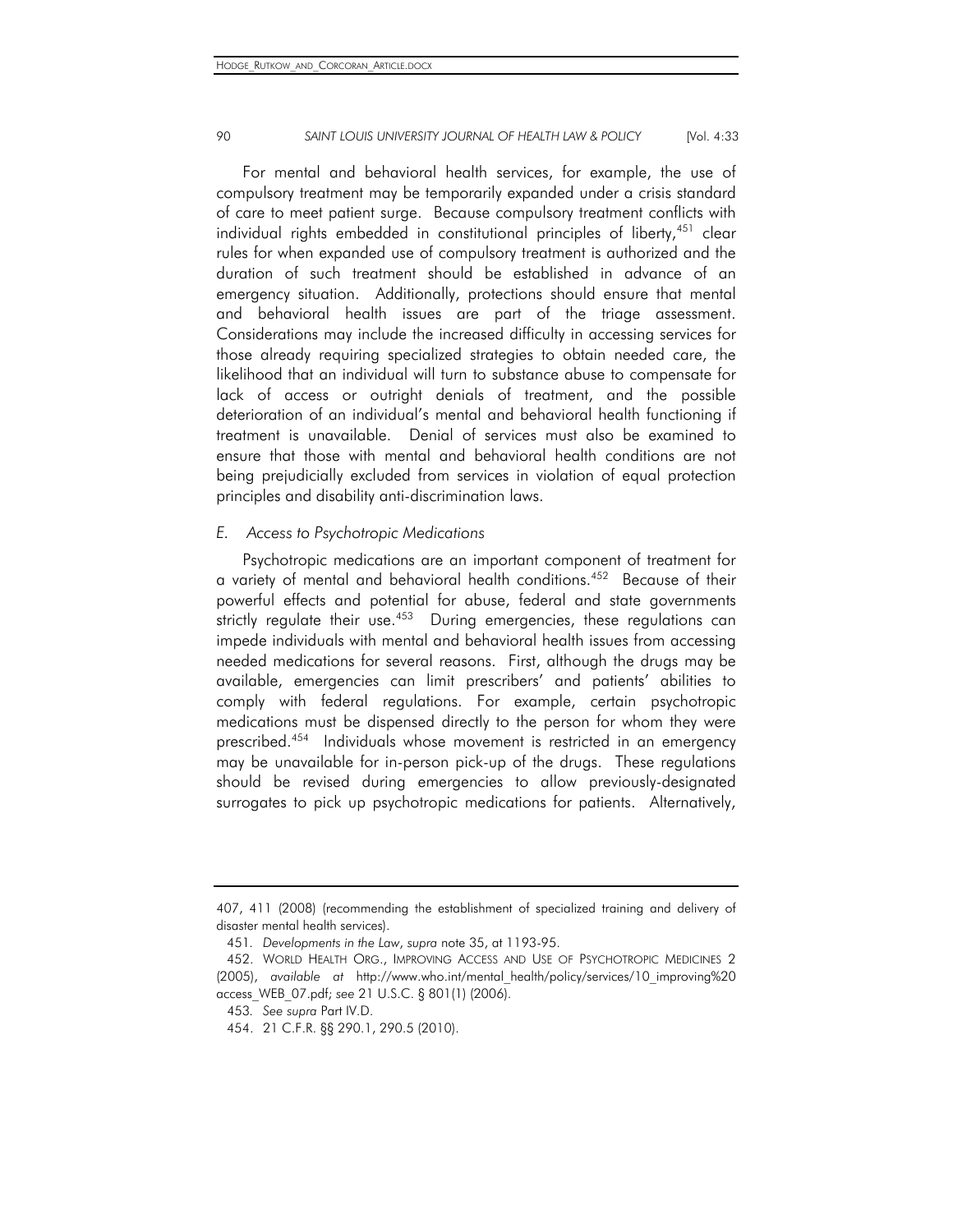regulations requiring the use of written prescriptions for certain psychotropic medications may be temporarily waived or altered.455

A second challenge involves individuals' ability to access psychotropic medications if supplies are scarce. This may be remedied through the inclusion of psychotropic medications in CDC's SNS. While the precise contents of the SNS are not publicly known, primary contents include drugs and supplies to treat mostly physical injuries.<sup>456</sup> Psychotropic medications and other effective medications should be included as well for those who depend on these drugs for their mental and behavioral health stability.

Access to psychotropic medications may also be compromised in an emergency if qualified individuals are unavailable to prescribe these drugs. Many states (1) prohibit psychologists from prescribing drugs and (2) require mental and behavioral health providers such as APNs and physician assistants to establish collaborative agreements with physicians and/or undergo supervision to prescribe psychotropic medications.<sup>457</sup> During an emergency, states may consider temporary changes in the scope of practice requirements for these professionals to meet surge capacity.

# *F. Protections from Claim Denials for Mental and Behavioral Health Conditions*

Mental and behavioral health injuries are an inherent risk for frontline responders in declared emergencies. Yet, as noted above, many states do not recognize mental and behavioral harms as compensable injuries under workers' compensation programs.<sup>458</sup> Even in states that allow workers' compensation claims for mental injuries, emergency responders may find it difficult to prove their injuries are directly related to their work and not generally caused by the emergency itself. Consequently, states should ease the burden of proof for all emergency responders raising mental health claims via workers' compensation. If an emergency responder can demonstrate that a mental health injury occurred while assisting during a declared emergency, the presumption should be that the injury is attributable to the work performed.

Health insurance regulations, as well, should not exclude mental and behavioral health claims during emergencies. Notwithstanding existing and forthcoming mental health parity protections at the federal level, the

 <sup>455. 21</sup> U.S.C. § 829(a) (2006).

<sup>456</sup>*. Strategic National Stockpile: What It Means to You* (2009), CTRS. FOR DISEASE CONTROL & PREVENTION, www.bt.cdc.gov/stockpile. CDC has stated that the SNS contains "antibiotics, chemical antidotes, antitoxins, life-support medications, IV administration, airway maintenance supplies, and medical/surgical items." *Id.*

<sup>457</sup>*. See supra* Part III.B.

<sup>458</sup>*. See supra* Part III.E.